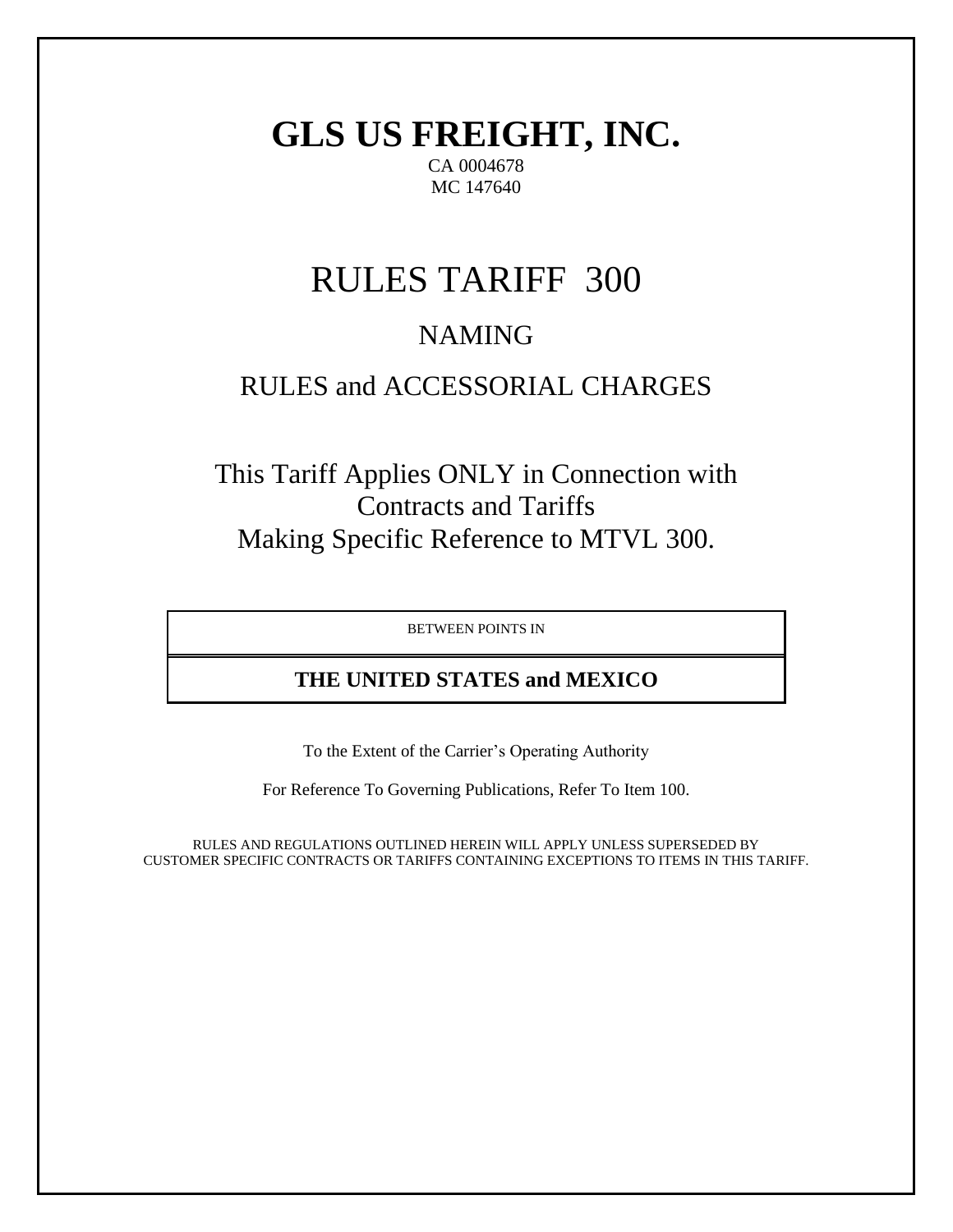### **GLS US FREIGHT, INC.**

All rights reserved. No part of this publication may be reproduced in any form or by electronic or mechanical means, including information storage and retrieval systems, without permission in writing from the publisher. Copyright is NOT claimed on any materials secured from official United States Government sources.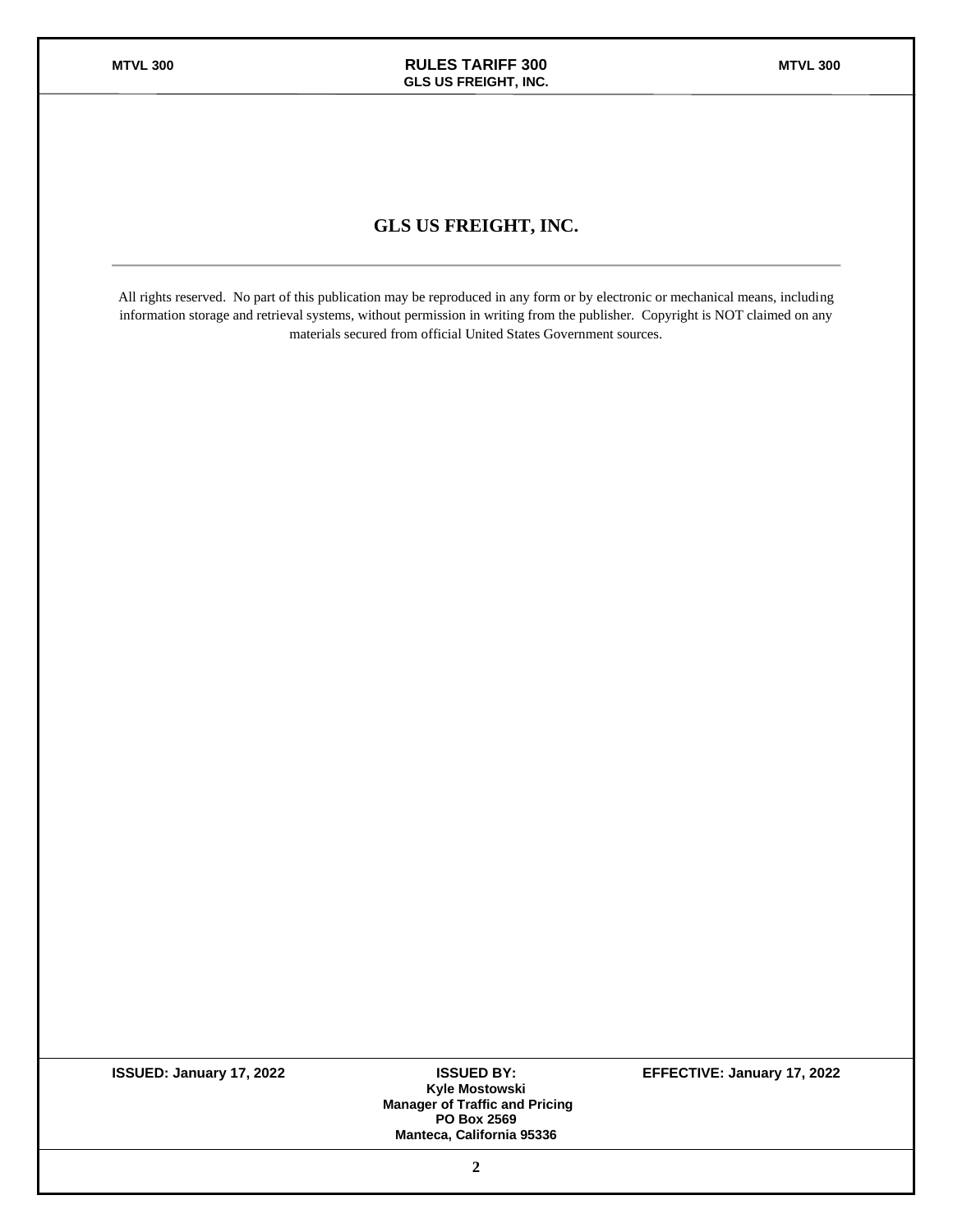# **TABLE OF CONTENTS**

| <b>SUBJECT</b>                                                                                                                                                                                                                      | <b>ITEM</b>       | <b>PAGE</b>                 |
|-------------------------------------------------------------------------------------------------------------------------------------------------------------------------------------------------------------------------------------|-------------------|-----------------------------|
| Abbreviations, Explanation of Theorem 2012 and 2012 and 2012 and 2012 and 2012 and 2012 and 2012 and 2012 and 2012 and 2012 and 2012 and 2012 and 2012 and 2012 and 2012 and 2012 and 2012 and 2012 and 2012 and 2012 and 2012      | Section 2         | 49                          |
| Application of Tariff <b>Exercísies Material Application of Tariff</b>                                                                                                                                                              | 150               | 10                          |
| Arbitraries                                                                                                                                                                                                                         | 790               | 32                          |
| Bill of Lading<br><u> 1980 - Johann Stoff, deutscher Stoff, der Stoff, der Stoff, der Stoff, der Stoff, der Stoff, der Stoff, der S</u>                                                                                             | 360               | 10                          |
| Blind Shipments and the contract of the state of the state of the state of the state of the state of the state of the state of the state of the state of the state of the state of the state of the state of the state of the       | 365               | 12                          |
| California Compliance 562                                                                                                                                                                                                           |                   | 21                          |
| Canceling Original and Revised Pages, Method of                                                                                                                                                                                     | 382               | 12                          |
| Claims and Overcharges <b>Example 2018</b> 2019 12:00:00 12:00:00 12:00:00 12:00:00 12:00:00 12:00:00 12:00:00 12:00:00 12:00:00 12:00:00 12:00:00 12:00:00 12:00:00 12:00:00 12:00:00 12:00:00 12:00:00 12:00:00 12:00:00 12:00:00 | 407               | 13                          |
| <b>Collection of Charges</b>                                                                                                                                                                                                        | 435               | 15                          |
| Collect on Delivery (COD) Shipments 430                                                                                                                                                                                             |                   | 14                          |
| Control & Exclusive Use of Equipment                                                                                                                                                                                                | 470               | 16                          |
| Cubic Capacity and Density Cubic Capacity and Theorem 2014                                                                                                                                                                          | 479               | 18                          |
| Cubic Capacity Rate Table <b>Capacity Rate Table</b>                                                                                                                                                                                | 475               | 17                          |
| Definitions of Terms                                                                                                                                                                                                                | 110               | 5                           |
| Detention - Other than Truckload                                                                                                                                                                                                    | 502               | 19                          |
| Detention - Vehicles With Power Unit                                                                                                                                                                                                | 500               | 19                          |
| Discounts – Non Application of                                                                                                                                                                                                      | 720               | 27                          |
| Discounts – Courtesy                                                                                                                                                                                                                | 510               | 20                          |
| Diversion to Another Carrier 515                                                                                                                                                                                                    |                   | 20                          |
| Equipment<br>and the control of the control of the control of the control of the control of the control of the control of the                                                                                                       | 520               | 20                          |
| Expedited Service, Same Day Service                                                                                                                                                                                                 | 530               | 21                          |
| <b>Flatbed Service</b>                                                                                                                                                                                                              | 520               | 20                          |
| Fractions, Disposition of                                                                                                                                                                                                           | 565               | 22                          |
| Freight Bills, Statement of Charges                                                                                                                                                                                                 | 360               | 11                          |
| Fuel Surcharge<br><u> 1989 - Johann Barbara, martxa alemaniar amerikan basar da da a shekara 1980 - Andrew Santa Barbara, a shekar</u>                                                                                              | 564               | 22                          |
| <b>Governing Publications</b>                                                                                                                                                                                                       | 100               | 5                           |
|                                                                                                                                                                                                                                     | 740               | 28                          |
| Guaranteed Service – GLS Network                                                                                                                                                                                                    | 745               | 29                          |
| Handling Freight at Positions NOT Immediately Adjacent to Vehicle                                                                                                                                                                   | 566               | 23                          |
| Hazardous Materials <b>Materials Exercísion Exercísion Exercísion Exercísion Exercísion Exercísion Exercísion</b>                                                                                                                   | 540               | 21                          |
| Holidays                                                                                                                                                                                                                            | 110               | 7                           |
| <b>Impractical Operations</b>                                                                                                                                                                                                       | 570               | 23                          |
| Inactivity                                                                                                                                                                                                                          | 572               | 23                          |
| Labor, Extra                                                                                                                                                                                                                        | 560               | 21                          |
| Liftgate Service <b>Exercise</b> Service <b>Exercise</b> Service <b>Exercise Service</b> Service <b>Exercise</b> Service                                                                                                            | 520, 573          | 21, 23                      |
| Linear Foot                                                                                                                                                                                                                         | 481               | 19                          |
| <b>Limitation of Carrier Liability</b>                                                                                                                                                                                              | 576               | 23                          |
| Limited Access, Mine Site, Construction Site                                                                                                                                                                                        | 760               | 30                          |
| Loading and/or Unloading – Power Equipment                                                                                                                                                                                          | 578               | 24                          |
| Loading by Shipper – Unloading by Consignee                                                                                                                                                                                         | 579               | 25                          |
| ISSUED: January 17, 2022                                                                                                                                                                                                            | <b>ISSUED BY:</b> | EFFECTIVE: January 17, 2022 |

**Kyle Mostowski Manager of Traffic and Pricing PO Box 2569 Manteca, California 95336**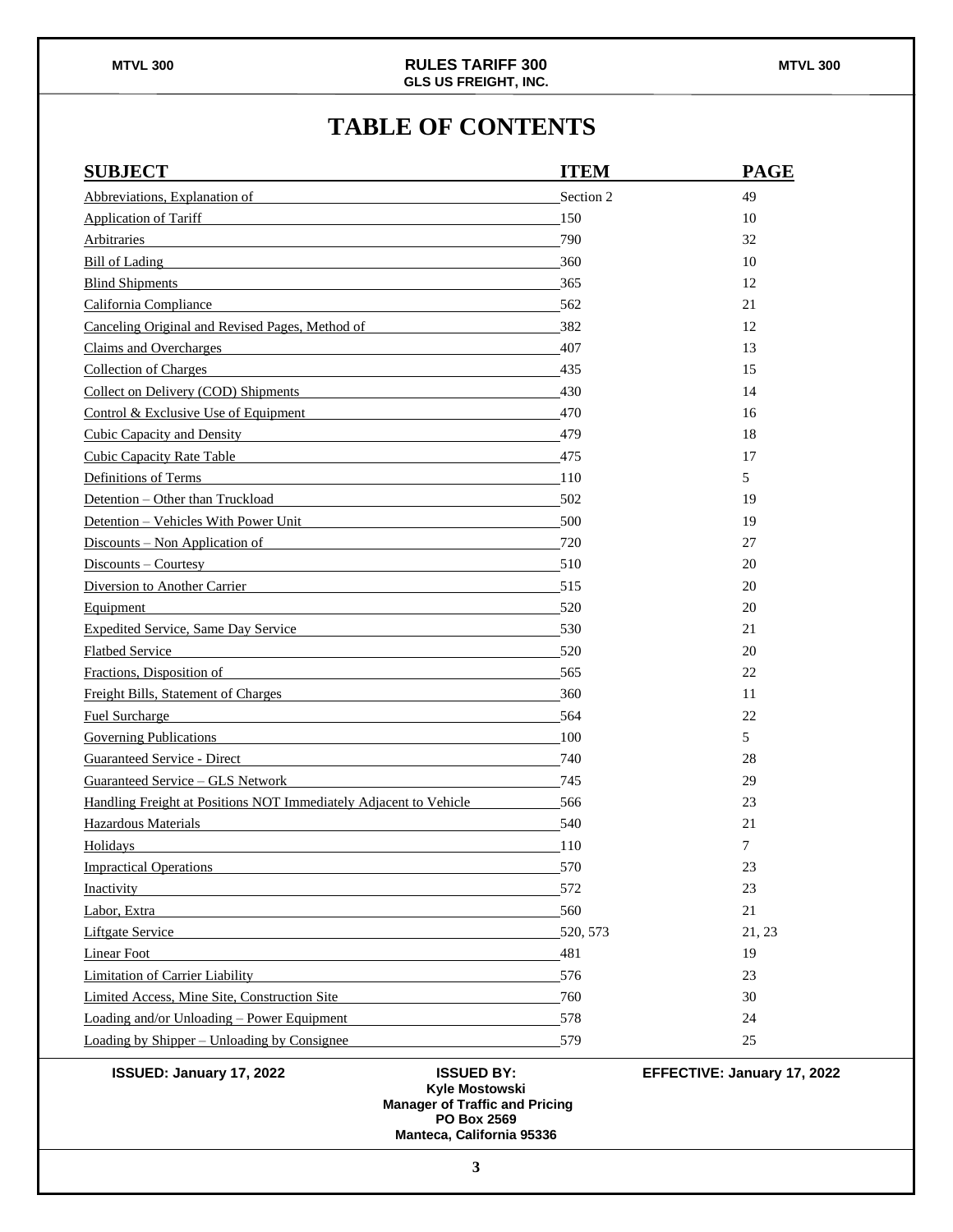| <b>SUBJECT</b>                                                                                                                                                                                                                      | <b>ITEM</b>              | <b>PAGE</b> |
|-------------------------------------------------------------------------------------------------------------------------------------------------------------------------------------------------------------------------------------|--------------------------|-------------|
| Lumper Services <b>Example 2018</b>                                                                                                                                                                                                 | 585                      | 25          |
| Minimum Charges Minimum Charges                                                                                                                                                                                                     | 610                      | 25          |
| <b>Mixed Shipments</b>                                                                                                                                                                                                              | 640                      | 26          |
| Notification Prior to Delivery<br>Notification Prior to Delivery                                                                                                                                                                    | 647                      | 27          |
| On Hand Notice<br><u> 1989 - Johann Stoff, deutscher Stoff, der Stoff, der Stoff, der Stoff, der Stoff, der Stoff, der Stoff, der S</u>                                                                                             | 648                      | 27          |
| Operating Authority <b>Container and Container and Container and Container and Container</b>                                                                                                                                        | 650                      | 27          |
| <u>Over Length</u> experience and the contract of the contract of the contract of the contract of the contract of the contract of the contract of the contract of the contract of the contract of the contract of the contract of t | 477                      | 18          |
| Payment of Charges <b>Example 2</b> and 2 and 2 and 2 and 2 and 2 and 2 and 2 and 2 and 2 and 2 and 2 and 2 and 2 and 2 and 2 and 2 and 2 and 2 and 2 and 2 and 2 and 2 and 2 and 2 and 2 and 2 and 2 and 2 and 2 and 2 and 2 and 2 | 720                      | 27          |
| Pickup and Delivery Service 750                                                                                                                                                                                                     |                          | 29          |
| <u>Pickup or Delivery Service – Inside Delivery</u>                                                                                                                                                                                 | 751                      | 29          |
| Pickup or Delivery - Residential/Non Commercial                                                                                                                                                                                     | 753                      | 30          |
| <u>Pickup or Delivery – Other than Business Hours</u> 256                                                                                                                                                                           |                          | 30          |
| Precedence of Rates                                                                                                                                                                                                                 | 765                      | 31          |
| Prohibited or Restricted Articles 780                                                                                                                                                                                               |                          | 31          |
| Rate Estimates                                                                                                                                                                                                                      | 800                      | 45          |
| Reconsignment or Diversion                                                                                                                                                                                                          | 820                      | 45          |
| Redelivery                                                                                                                                                                                                                          | 830                      | 45          |
| Reference Marks Used in Tariff, Explanation of Section 2                                                                                                                                                                            |                          | 49          |
| 840<br><b>Returned Check Fee</b>                                                                                                                                                                                                    |                          | 45          |
| Seals or Locks Applied to Vehicles 880                                                                                                                                                                                              |                          | 45          |
| Service Standards Service Standards Service Standards Service Standards Service Standards Service Standards Service Standards Service Standards Service Standards Service Standards Service Standards Service Standards Servic      | 885                      | 46          |
| <b>Single Shipments</b><br><u> 1980 - Johann Barbara, martin amerikan basar dan berasal dalam basa dalam basar dalam basar dalam basar dalam</u>                                                                                    | 887                      | 46          |
| Special Services, Extra Labor Services and Services and Services and Services and Services and Services and Services and Services and Services and Services and Services and Services and Services and Services and Services a      | 890                      | 46          |
| Stopping in Transit                                                                                                                                                                                                                 | 900                      | 46          |
| Storage                                                                                                                                                                                                                             | 910                      | 47          |
| Summary Table                                                                                                                                                                                                                       | $\overline{\phantom{a}}$ | 50, 51      |
| Vehicles Furnished, but NOT Used<br>Martin Ann and Alexander Ann an Indian and Alexander Ann and Alexander Ann and Alexander Ann and Alexander An                                                                                   | 985                      | 47          |
| Weight Verification Manual Manual Communication and Manual Communication and Manual Communication and Manual Communication and Manual Communication and Manual Communication and Manual Communication and Manual Communication      | 992                      | 47          |
| Weight Measure                                                                                                                                                                                                                      | 994                      | 48          |
| Severability                                                                                                                                                                                                                        | 998                      | 48          |

| <b>ISSUED: January 17, 2022</b> | <b>ISSUED BY:</b>                     | EFFECTIVE: January 17, 2022 |
|---------------------------------|---------------------------------------|-----------------------------|
|                                 | Kyle Mostowski                        |                             |
|                                 | <b>Manager of Traffic and Pricing</b> |                             |
|                                 | <b>PO Box 2569</b>                    |                             |
|                                 | <b>Manteca, California 95336</b>      |                             |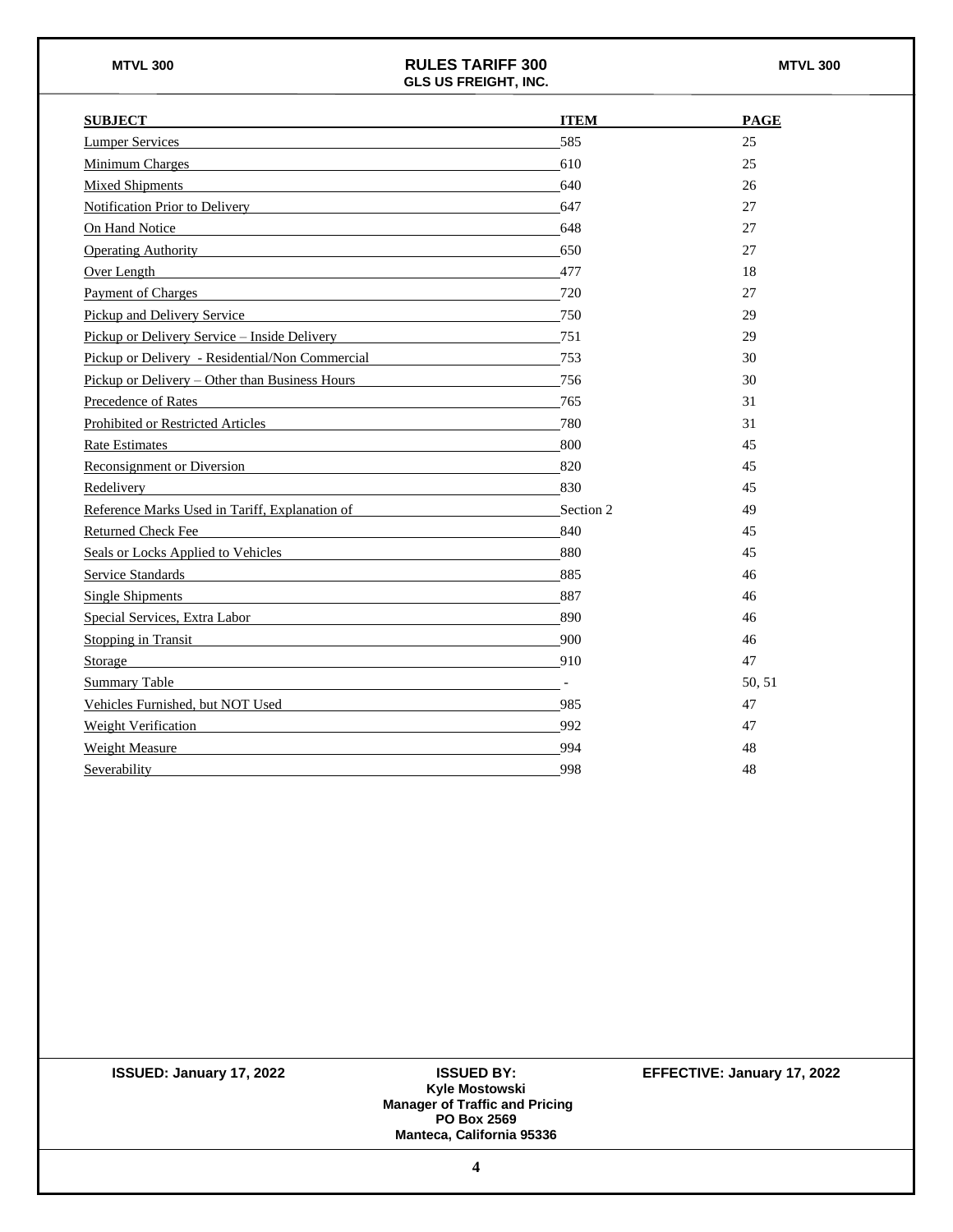#### **GOVERNING PUBLICATIONS ITEM 100**

Except as otherwise provided, this Tariff is governed, by the following described Tariffs, supplements thereto and subsequent re-issues thereof, (Subject to Notes 1 and 2):

#### **NOTE 1: If there is a conflict between the Carrier's Tariffs and Contracts and any governing publication, or any bill of lading or other shipping document prepared in connection with a shipment, the Carrier's Tariffs and Contracts will control and govern the movement of goods.**

| <b>TARIFF</b>                                                    | <b>ISSUING AGENT</b>                                       | <b>STB DESIGNATION</b> |
|------------------------------------------------------------------|------------------------------------------------------------|------------------------|
| ATA Hazardous Materials Tariff                                   | American Trucking Association, Inc.,<br>Agent              | 49 CFR                 |
| National Motor Freight Classification                            | National Motor Freight Traffic<br>Association, Inc., Agent | STB NMF 100            |
| National Five-Digit Zip Code and Post<br><b>Office Directory</b> | <b>United States Postal Service</b>                        |                        |
| PIN Distance Table                                               | Pacific Inland Tariff Bureau                               |                        |

#### **DEFINITIONS ITEM 110**

\*Subject to Note 1

#### The term "**ACTUAL PLACEMENT**", shall mean:

The placing of a unit of the Carrier's equipment at the site designated for loading or unloading.

#### The term "**BLIND SHIPMENT**" shall mean:

A blind shipment is when a third party controls the movement of the freight but does not want the Shipper or Consignee to know the name of the other.

#### The term "**BUSINESS DAY or USUAL BUSINESS HOURS**" shall mean:

Except as otherwise provided in individual Items of this Tariff, 8:00 A.M. to 5:00 P.M., excluding Saturdays, Sundays, and Legal Holidays.

#### The term "**CAPACITY LOAD**", shall mean:

That quantity of freight loaded on a truck unit which is equal to, or exceeds the minimum weight to which the truckload or volume rate is subject;

That quantity of freight which in the manner loaded so fills a truck unit that no more of the same freight in the shipping form tendered can be loaded in or on the truck; OR

That quantity of freight which, because of unusual shape or dimensions, or because of necessity for segregation or separation from other freight, requires the entire capacity of a truck unit.

#### The term "**THE CARRIER**" or "**CARRIER**" shall mean:

#### **GLS US FREIGHT, INC.**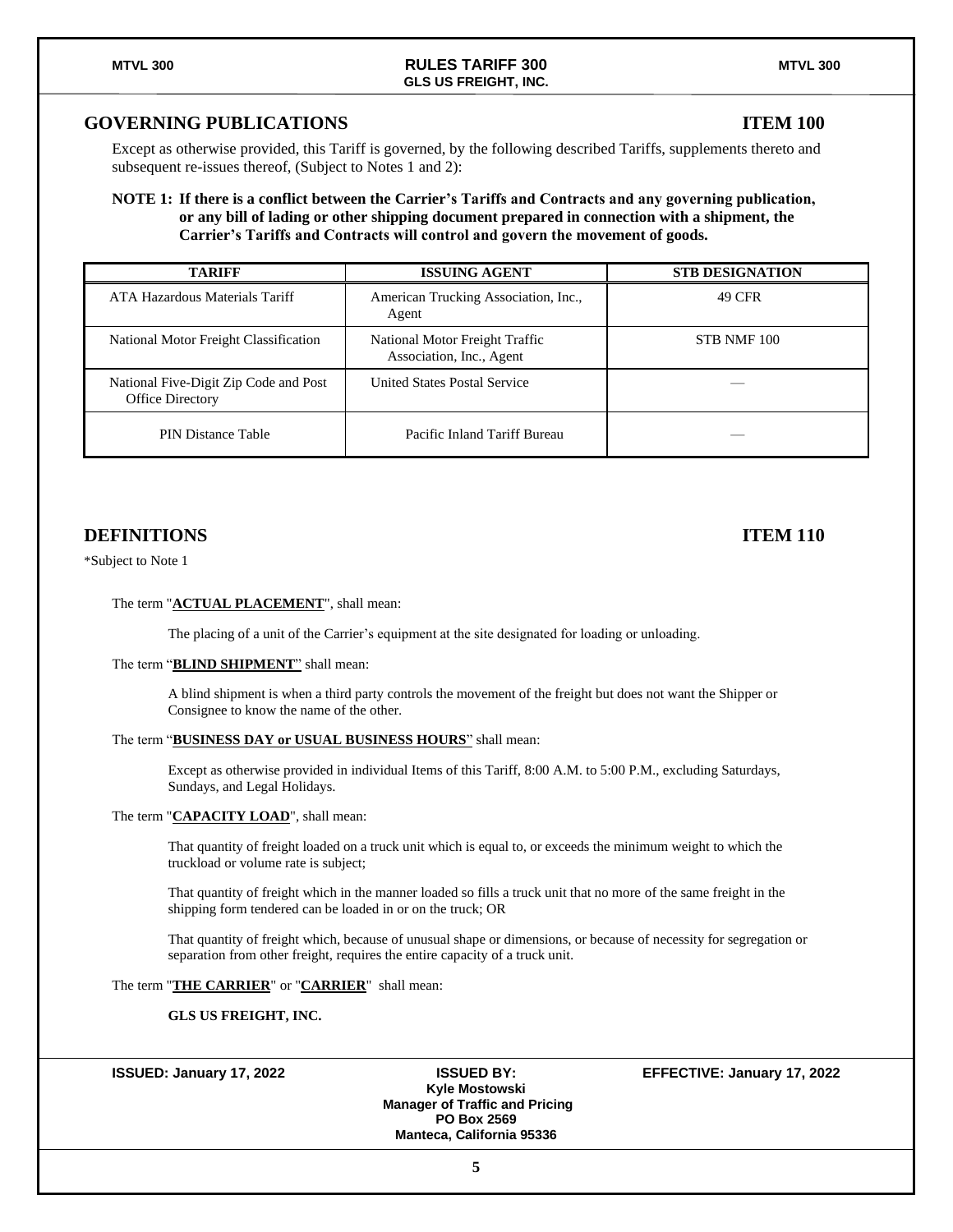#### The term "**CARRIER'S AGENT**", shall mean:

An agent of a Carrier of freight. Any individual, company, or concern other than an employee contracted to provide transportation, pickup, delivery, or other services designated by Carrier in the name of the Carrier.

GLS US FREIGHT reserves the right to service customers through GLS US Solutions.

#### The term "**CARRIER'S EQUIPMENT**", shall mean:

Any motor truck or other self propelled highway vehicle, trailer, semi–trailer or any other combination of such highway vehicles operated by the Carrier.

#### The term "**COASTWISE**", shall mean:

By way of, or along the coasts in transportation by water.

#### The term "**COMPONENT PART**", shall mean:

Any part of a shipment separately received by the Carrier whether or not such part is separately delivered by the Carrier; and any part of a shipment separately delivered by the Carrier whether or not such part is separately

#### The term "**RELEASED VALUE NOT TO EXCEED**", shall mean:

Releases Carrier from loss or damage liability beyond amount as specified in NMFC or as otherwise agreed or contracted.

#### The term "**CONSIGNEE**", shall mean:

The person, firm or corporation shown on the shipping document as the party to whom the property is physically delivered by the Carrier.

#### The term "**CONSIGNOR**", shall mean:

The person, firm or corporation shown on the shipping document as the Shipper of the property received by the Carrier for transportation. Shipper and Consignor shall be equal and interchangeable terms in the Carrier's Tariffs and Contracts.

#### The term "**DEBTOR**", shall mean:

The person, firm or corporation obligated to pay accessorial charges, freight charges and or any other applicable charges to the Carrier, whether consignor, consignee or other party.

#### The term "**DELIVERY**", shall mean:

The service of the Carrier in delivering freight, other than Household Goods, to dock, platform, or doorway directly accessible to truck at consignee's residence, warehouse, factory, store or similar place of business and includes transportation from the Carrier's freight depot thereto.

#### The term "**DISTANCE TABLE**", shall mean:

The applicable governing Distance Table as shown in Item 100 – Governing Publications.

#### The term "**DISTRIBUTION PACKAGE**", shall mean:

Any primary distribution package authorized by the provisions of this Tariff or Classification Items making reference to Item 60,000 of GC. When a number of distribution packages have been unitized, strapped or otherwise fastened together, or contained on pallets, platforms or skids, or have been over packed in an additional complying package, the Carrier's maximum liability will be determined by separately multiplying the released value times the weight of each individual distribution package lost or damaged and NOT on the basis of the weight of the total number of distribution packages unitized, strapped or otherwise fastened together or contained on pallets, platforms

**ISSUED: January 17, 2022 ISSUED BY: EFFECTIVE: January 17, 2022**

**Kyle Mostowski Manager of Traffic and Pricing PO Box 2569 Manteca, California 95336**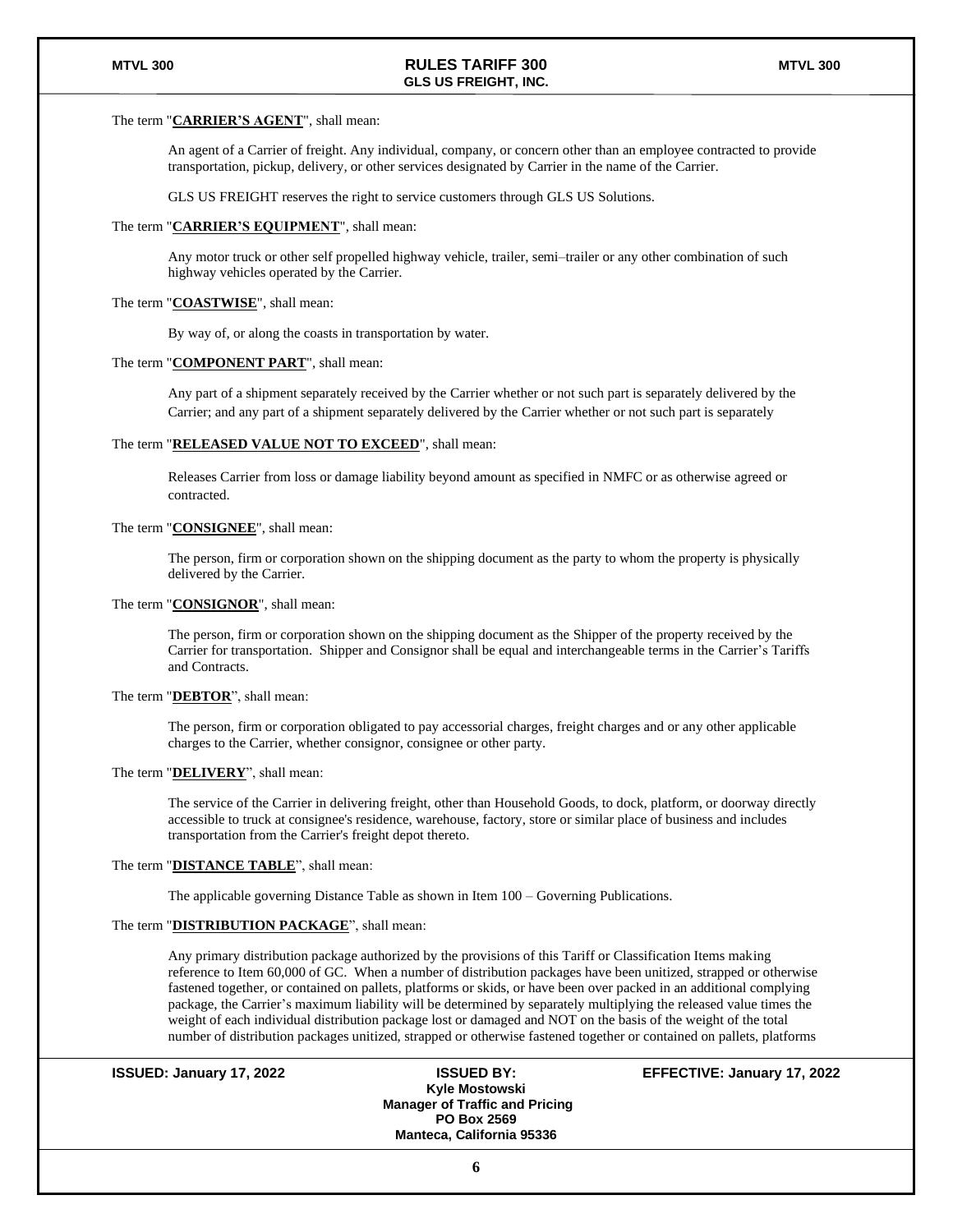or skids, or over packed in an additional complying package. Where a distribution package contains articles which have released value rates or ratings and articles which do not, the Carrier's maximum liability is to be determined by multiplying the total weight of the distribution package by the released value.

#### The term "**EXCEPTION RATING**", shall mean:

The Rating of any shipment using other than the current year Class, Distance Tariff published by Carrier or actual classification of shipment as published in Tariff STB NMFC 100 series.

#### The term "**GOVERNING CLASSIFICATION or (GC)**", shall mean:

The applicable governing classification as shown in Item 100 – Governing Publications.

#### The term "**HAZARDOUS MATERIALS**", shall mean:

Articles described in the applicable governing Hazardous Materials Tariff as shown in Item 100 – Governing Publications.

#### The term "**HOLIDAY**", shall mean:

| $\Box$ New Years Day $-$ Jan. 1        | Thanksgiving Day $-$ The 4th Thurs. in Nov. |
|----------------------------------------|---------------------------------------------|
|                                        | Day after Thanksgiving Day                  |
| Memorial Day $-$ The last Mon. in May  | $\Box$ Christmas Eve – Dec. 24              |
| $\mathbb{L}$ Independence Day – July 4 | $\Box$ Christmas Day – Dec. 25              |
| Labor Day $-$ The 1st Mon. in Sept.    |                                             |

When a holiday referring hereto falls on a Sunday, the following Monday will be treated as the holiday.

#### The term "**IMMEDIATELY ADJACENT FREIGHT**", shall mean:

Freight separated ONLY by an intervening public sidewalk from the parking space for the Carrier to place its vehicle for loading and unloading. If a parking space suitable for the Carrier to place its vehicle for loading or unloading is occupied or city ordinance prohibits its use, the nearest available parking space may be used.

#### The term "**INSIDE DELIVERY**", shall mean:

The handling of freight at positions not immediately adjacent to the vehicle. When requested by the Shipper or consignee, and the Carrier's operating conditions permit, the Carrier may move shipments from or to positions beyond the immediate adjacent loading or unloading position. Service defined under this Item will be provided to floors above or below the level accessible to Carrier's equipment ONLY when elevator service is available and labor, when necessary to operate same is provided without cost to the Carrier.

#### The term "**JOINT LINE SHIPMENTS**", shall mean:

Freight moving from the point of origin to the destination over the lines of two or more transportation companies on a through rate in which the Carrier's agree to participate.

#### The term "**LESS THAN TRUCKLOAD (LTL)**", shall mean:

Those CLASSrates which are determined by the use of the LTL Classes as shown in the CLASS COLUMN in the NMFC, or by exception ratings designated as LTL.

**Kyle Mostowski Manager of Traffic and Pricing PO Box 2569 Manteca, California 95336**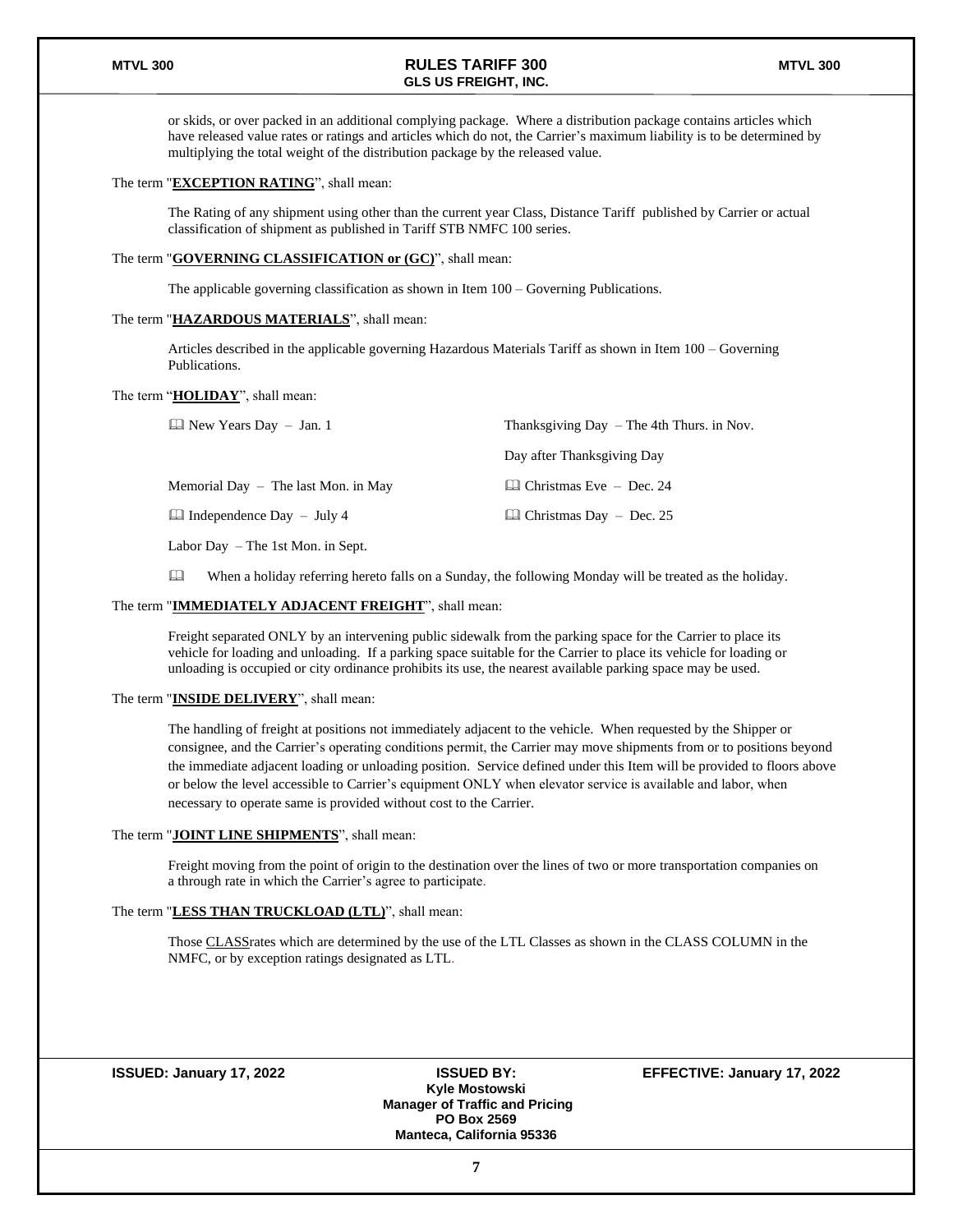#### The term "**LOADING BY CARRIER**", shall mean:

Freight tendered for loading situated by the consignor as to be directly adjacent and accessible to the Carrier's vehicle. Loading includes the stowing and the counting of freight. The Carrier will furnish ONLY one man per vehicle for loading, be he the driver or another Carrier employee.

#### The term "**MAN-HOUR**", shall mean:

The unit of work performed by one person in one hour.

#### The term "**MULTIPLE SERVICE SHIPMENT**", shall mean:

A single Prepaid shipment consisting of:

- A: More than one component part picked up by the Carrier, or
- B: More than one component part delivered to:
- 1: One consignee at more than one point of destination; or
- 2: More than one consignee at one or more points of destination.

#### The term "**NMFC**", shall mean:

The current issue of the National Motor Freight Classification, as indicated in Item 100.

#### The term "**PALLETIZED SHIPMENT**", shall mean:

A shipment tendered to and transported by the Carrier on pallets, (Elevating-truck pallets or platforms or lift-truck skids). May be designated by the initials 'PLT.'

#### The term "**PICKUP**", shall mean:

The service of the Carrier in calling for and collecting freight, other than Household Goods, at the dock, platform, or doorway directly accessible to trucks at the Shipper's residence, warehouse, factory, store or similar place of business and receipting there for, and includes transportation there from to the premises of the Carrier's freight depot.

#### The term **"POINT OF DESTINATION"**, shall mean:

The precise location at which property is physically delivered into the custody of the consignee or his agent. All points within a single industrial plant or receiving area of one consignee shall be considered as one point of destination. An industrial plant or receiving area of one consignee shall include ONLY contiguous property which shall NOT be deemed separate if intersected by ONLY one public street or thoroughfare.

#### The term **"POINT OF ORIGIN"**, shall mean:

The precise location at which property is physically by the consignor or his agent delivered into the custody of the Carrier for transportation. All points within a single industrial plant or shipping area of one consignor shall be considered as one point of origin. An industrial plant or shipping area of one consignor shall include ONLY contiguous property which shall NOT be deemed separate if intersected by ONLY one public street or thoroughfare.

#### The term **"POWER EQUIPMENT"**, shall mean:

Any gasoline, diesel, electric or gas driven equipment, including electric powered cranes and lift truck equipment.

#### The term **"RESIDENCE or NON COMMERCIAL"**, shall mean:

The entire premises on which a dwelling for living is located and includes apartments, churches, farms, wineries and other such locations.

**Kyle Mostowski Manager of Traffic and Pricing PO Box 2569 Manteca, California 95336**

**ISSUED: January 17, 2022 ISSUED BY: EFFECTIVE: January 17, 2022**

**8**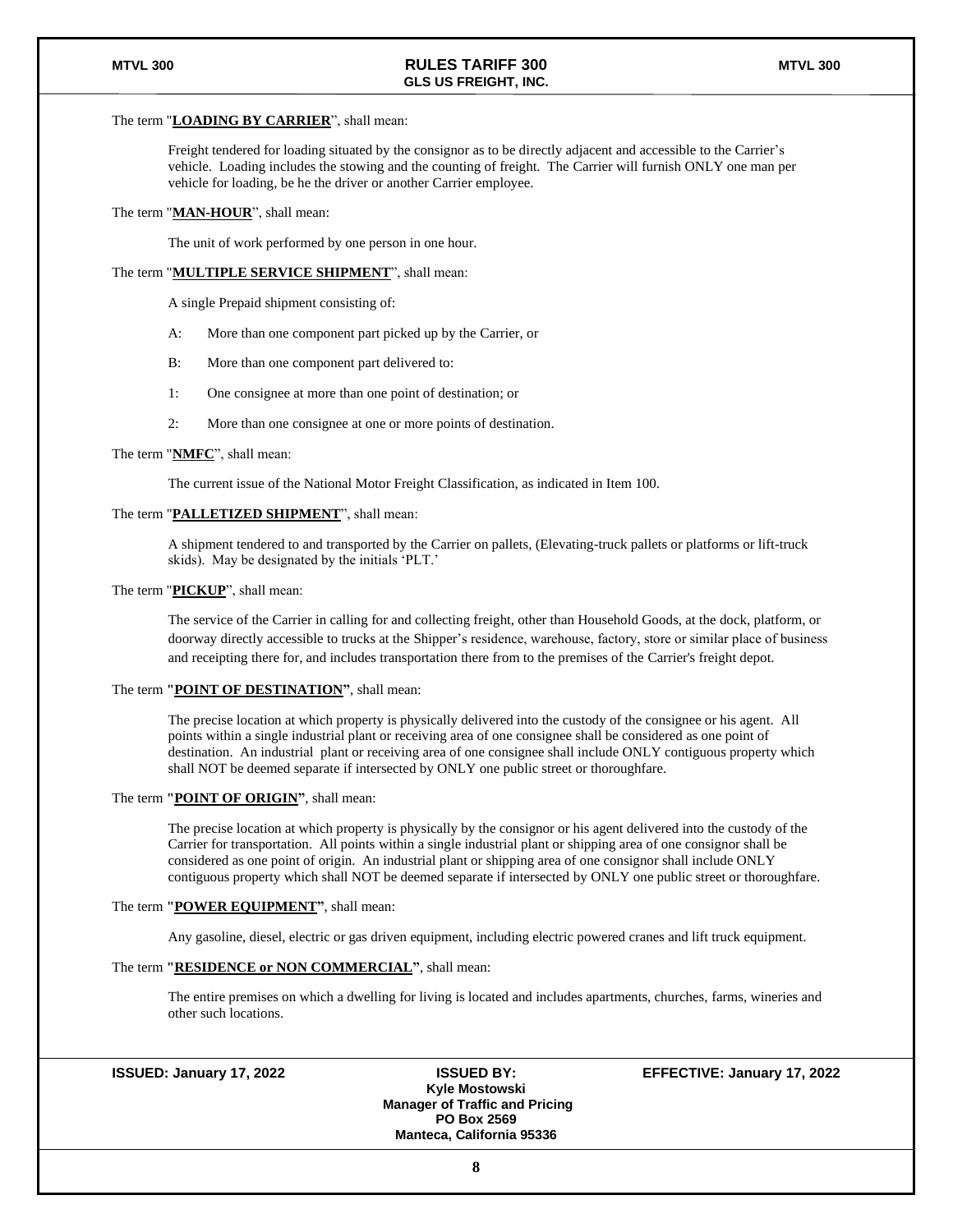#### The term "**SAID TO CONTAIN (STC)**", shall mean:

A shipment where the total piece count differs from the handling units tendered. Where the piece count is not verifiable due to being contained in boxes, on shrink wrapped pallets or other handling units.

#### The term "**SHIPPER LOAD AND COUNT (SLC)**", shall mean:

The trailer unit was loaded with one or more shipments by the Shipper. Carrier's driver, employee, or agent was not present to observe the loading and verify condition or count.

#### The term "**SHRINK WRAPPED PALLET (SWP)**", shall mean:

A shipment tendered on a pallet, wrapped in a plastic film.

#### The term "**SINGLE SHIPMENT**", shall mean:

Single shipment charge applies to freight handled by GLS US Freight. Single shipments picked up at one time and site, of any description, from the same Shipper.

#### The term "**SPOT QUOTE**", shall mean:

An estimated charge given to Shipper outside of the normal tariffor contract rates

#### The term "**TAILGATE LOADING**", shall mean:

Loading of the shipment into or upon Carrier's equipment from a point at street level NOT more than 20 feet distant from said equipment or at other than street level when a vehicular ramp is provided and made available to the Carrier.

#### The term "**TENDERED FOR DELIVERY**", shall mean:

- A: The shipment offered for the consignee's disposal at the original point of destination; or
- B: A telephone call to the consignee advising of the availability of a shipment, if substantiated with the name of the party called by the Carrier and the date and time of the call; or
- C: The mailing, faxing or emailing of a notice of arrival to the consignee.

#### The term "**TON**", shall mean:

A weight of 2,000 pounds.

#### The term "**TRUCK**" or "**VEHICLE**", shall mean:

Any vehicle or vehicles propelled or drawn by a power unit used in the transportation of property. When the vehicles consist of a power unit and two or more trailers or containers, the combined length of the trailers or containers must NOT exceed 64 feet measured along the center longitudinal line of each trailer or container floor.

#### The term "UNIT  $\square$  (SET) and HALF-UNIT  $\square$  (HALF-SET) of CARRIER'S EQUIPMENT", shall mean:

UNIT: A power unit and a set of doubles (two) trailers each NOT exceeding 28 feet in length each, physically connected so as to form a complete unit; or a single trailer NOT to exceed 53 feet.

HALF-UNIT: One double trailerNOT exceeding 28 feet in length, forming one-half of a complete unit.

#### The term "**UNLOADING BY THE CARRIER**", shall mean:

Freight unloaded by the Carrier and situated at the delivery site directly adjacent and accessible to the Carrier's vehicle. Unloading includes the counting of freight, receipt of all lawful charges due, and execution of the delivery receipt. The Carrier will furnish ONLY one man per vehicle for unloading.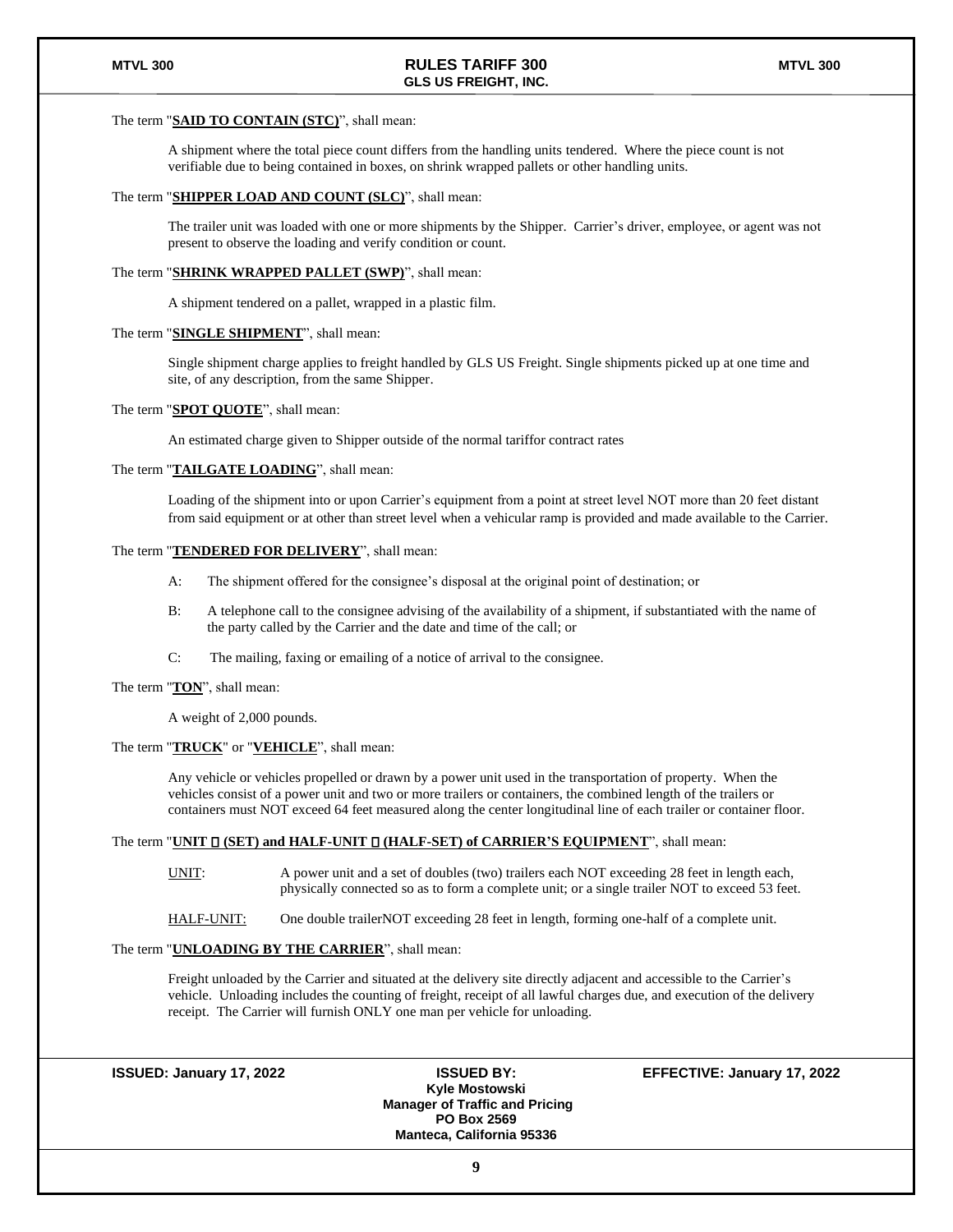#### The term "**VOLUME (VOL.)**", shall mean:

Except as provided in item 470, rates which are specifically made subject to a minimum weight of 10,000 pounds or more, charges will be assessed at the minimum weight specified, except that the actual weight will apply when in excess of the minimum weight.

The term "**WEIGHT**", shall mean:

| <b>TOTAL WEIGHT:</b>  | The Actual Weight of the freight tendered to the Carrier for shipment including<br>pallets, crates or other packaging. |
|-----------------------|------------------------------------------------------------------------------------------------------------------------|
| <b>BILLED WEIGHT:</b> | The weight upon which the freight charges are based.                                                                   |

### **APPLICATION OF TARIFF ITEM 150**

The rates and provisions referencing this Tariff, or as amended, are limited in their application to the extent of the operating rights of the Carrier(s) involved in the transportation of shipments governed by the Carrier's rates.

Carrier may have provisions in effect which will be in addition to or which will take precedence over the application of the Items in this publication.

#### **BILL OF LADING ITEM 360**

(A) ISSUANCE OF BILL OF LADING. The bill of lading required to be issued in accordance with provisions of the governing Classification shall be issued at the time of or prior to the receipt of or pickup of the shipment.

Unless otherwise agreed to in writing, all shipments accepted by GLS US Freight shall be bound by the terms and conditions of the Uniform Straight Bill of Lading as set forth a[t www.mtnvly.com.](http://www.mtnvly.com/) GLS US Freight may accept freight on another bill of lading subject to the terms and conditions of the Uniform Straight Bill of Lading as the only terms and conditions applicable to such other form. The signature of a GLS US Freight Driver / Sales Representative on any Bill of Lading will act only to acknowledge the receipt of freight as described on the document and identify the entity to deliver same freight. This signature will not acknowledge agreement to any terms and conditions of carriage, nonrecourse language, and/or liability conditions that may also appear on the document. GLS US Freight drivers have no authority to bind GLS US Freight, Inc.

#### (B) SPECIAL PROVISIONS FOR SHIPPING DOCUMENTS

- (1) Description of hazardous materials must be in terms described in 49 CFR.
- (2) "Collect" shipments may move without recourse to the consignor when the consignor so stipulates by signature or endorsement in the space provided on the face of the bill of lading for "Section 7." In the event consignor tenders a shipment as "Prepaid" and also signs "Section 7," Consignor shall remain liable for the freight and other lawful charges accruing on the shipment, as billed or corrected.
- (3) Any delivery specifications must be stated on the Bill of Lading. Should additional services be required at delivery, Carrier will note on the Delivery Receipt as proof of services rendered for payment.
- (4) If Carrier receives a bill of lading, shipping order, manifest or receipt for goods where an incomplete or improper commodity description is used or where the NMFC item number is not valid or has expired, Carrier will make every effort to classify the freight according to the information shown. In the event Carrier, in its judgment, cannot determine the proper classification rating, such commodity will be assigned a class 150 rating, and rates will be assessed on that basis.

**Kyle Mostowski Manager of Traffic and Pricing PO Box 2569 Manteca, California 95336**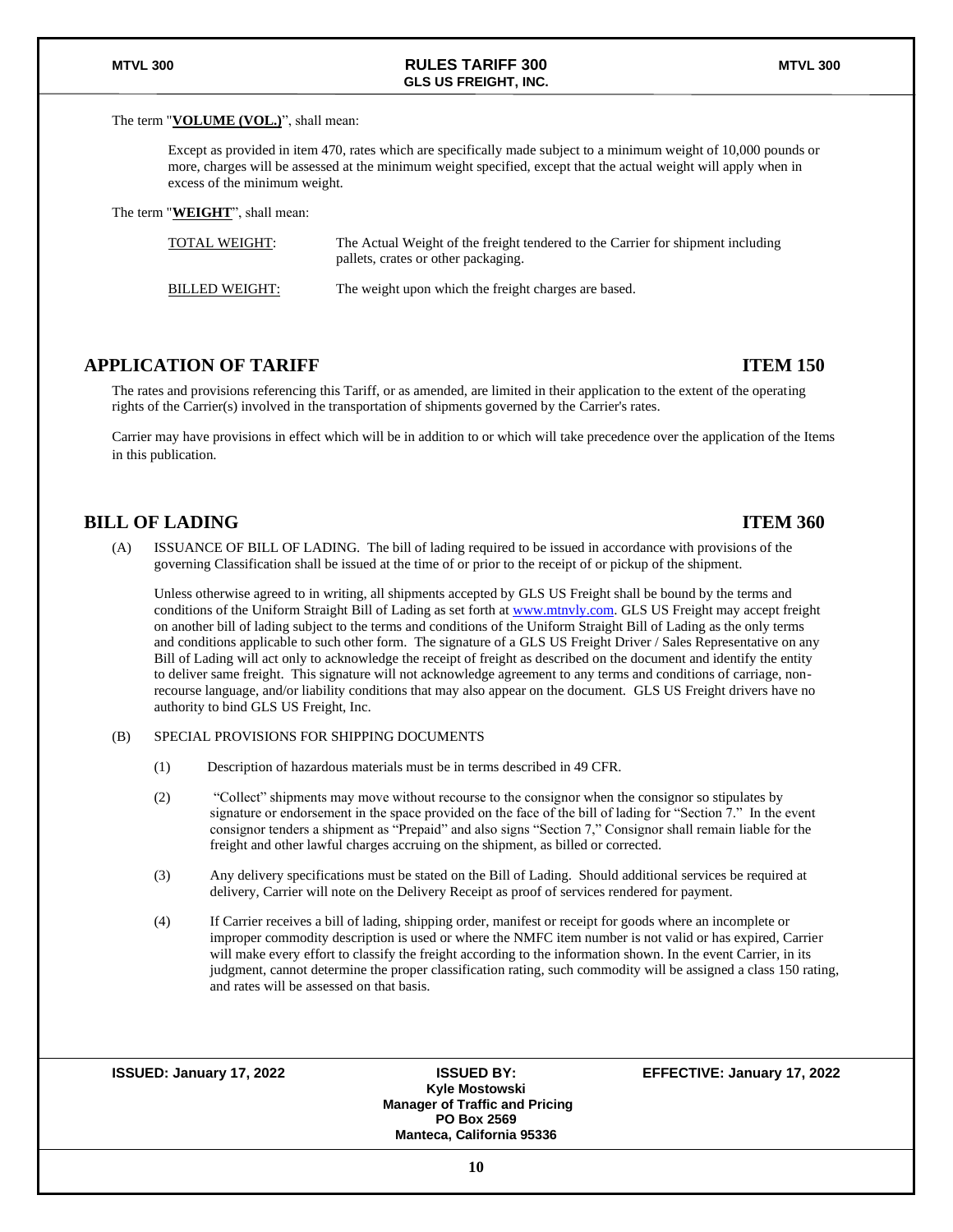- (C) ISSUANCE OF FREIGHT BILL. A freight bill shall be issued by the Carrier for each shipment transported. Except with respect to the interline transactions, the Carrier shall not apportion, prorate, or otherwise divide the freight charges between or among the consignor(s), consignee(s), or any other parties. The freight bill shall show the following information:
	- (1) Name of Carrier, Carrier's current address and telephone number.
	- (2) Date of freight bill.
	- (3) Date of shipment.
	- (4) Name of consignor and consignee.
	- (5) Point of origin and destination.
	- (6) Description of shipment, stated in terms of the governing classification, Hazardous materials 49 CFR, or other governing tariffs.
	- (7) Weight of shipment, or other factor of unit of measurement upon which the charges are based.
	- (8) Rate and charge assessed.
	- (9) Such other information as may be necessary to make an accurate determination of the applicable rate and charge.
- (D) SPECIAL TRANSPORTATION. For the transportation of:
	- (1) Permit shipments.
	- (2) Shipments which require circuitous routing.
	- (3) Shipments requiring escort service
	- (4) Dangerous articles or hazardous materials.

The following information, wherever applicable, shall be shown on all bills of lading or freight bills as issued by the Carrier in connection therewith and shall be in addition to the information otherwise required to be shown thereon:

- (1) Permit identification of all permit shipments.
- (2) Any circuitous routing required, and the authority there for.
- (3) Any escort service furnished and the authority there for.
- (4) Hazardous materials must be described per 49 CFR, including reference to labeling requirements.

#### **FREIGHT BILLS AND STATEMENTS OF CHARGES**

- (E) Any changes made to the original bill of lading will be subject to an additional charge of \$25.00 each time a change is made. Correction charge to be billed to debtor and shall apply to changes which included but not limited to terms, description, weight, consolidation of bills and other information in any component part of the Bill of Lading. The charge shall be in addition to all other charges and will not be subject to discount or allowance provisions. All requests for changes must be on Debtor letterhead under signature subject to the satisfaction of the Carrier. No request for change will be accepted which increase Carrier's liability. No request for change will be accepted after payment has been received.
	- (1) Change of Terms.
		- (a) Prior to delivery of a shipment, changes in the collection status (prepaid or collect) of a freight bill will be permitted upon request by the Debtor on letterhead.
		- (b) After a shipment has been delivered, requests for reversal of charges must be received in writing by the party assuming responsibility for payment and guaranteed to the satisfaction of the Carrier.
		- (c) In the event consignor tenders shipment as "Prepaid" or "Prepaid" to a third party or terms amended as provided in 1(B) above, and also signs "Section 7," consignor shall also remain liable for the freight and other lawful charges accruing on the shipment as billed or corrected.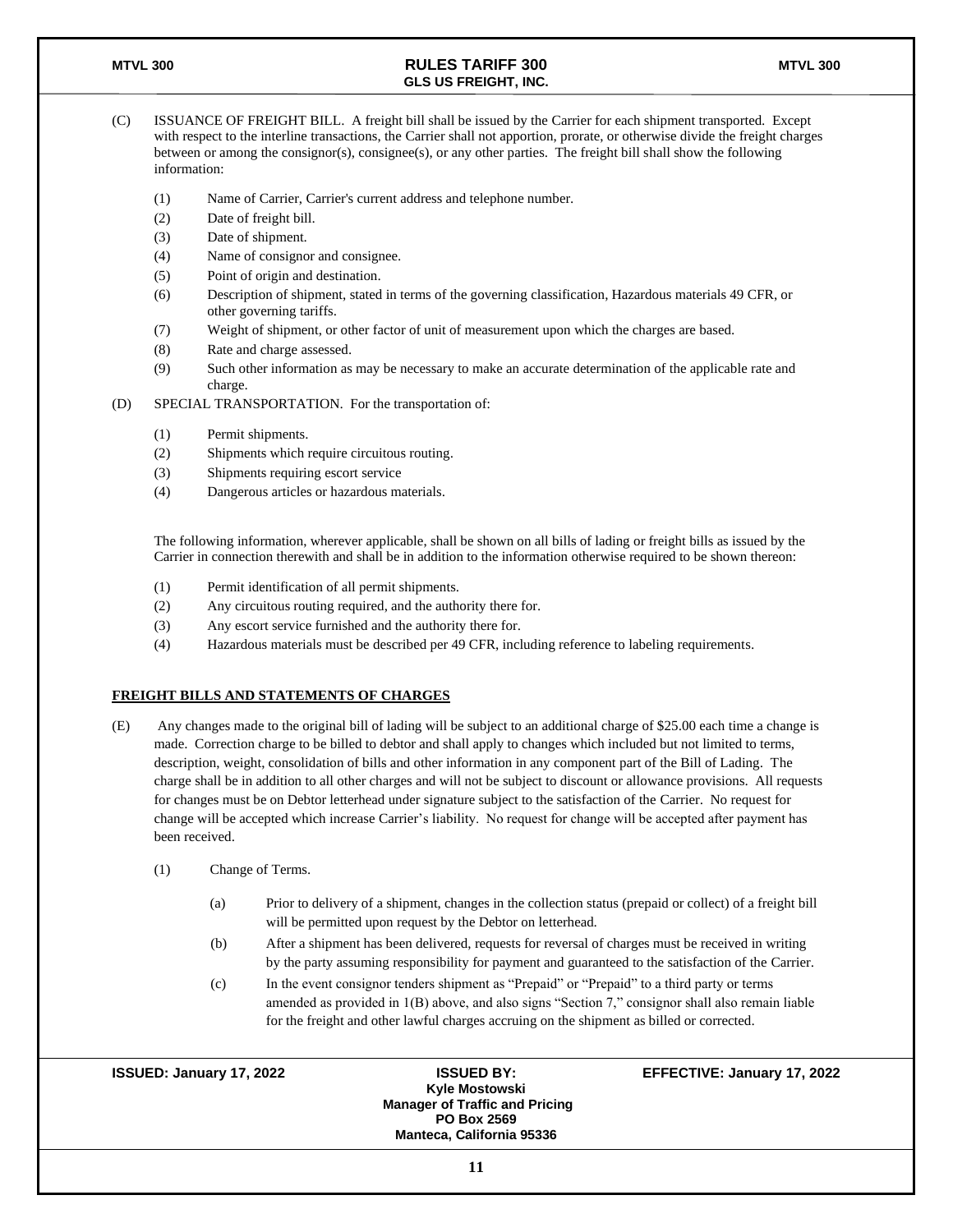- (d) Reversal of charges will not be allowed after payment has been received based on the terms (prepaid or collect) of the original bill of lading.
- (e) The revised debtor must have established credit with Carrier.

(2) Prerequisite to Payment.

- (a) When party responsible for paying freight charges establishes in advance, a requirement for processing payments to Carrier, a copy of the bill of lading or delivery receipt in addition to the invoice, GLS US Freight will provide such documentation with initial invoice at no additional charge. Imaged copies of delivery receipts and bills of lading are also available online for no additional charge.
- (b) Additional request for copies of either the bill of lading and/ or delivery receipt may be subject to an additional charge of \$5.00 per bill provided:
	- (1) Request date is 30 days or more after invoice date, or
	- (2) Request is for 10 or more bills at one time.

Any requests must be submitted to Carrier in writing. And acknowledgement of charges for additional documentation may be required. A new invoice will be created to reflect additional charges.

(c) Unless fault can be established to the satisfaction of the Carrier for transmission or delivery of documentation as provided in a. and b. above, additional requests for such documentation on the same invoices will not be accepted and charges for services provided as evidenced by the invoice alone remain due and payable and subject to Item 720.

Note: The provisions set forth herein will not apply to shipments movingon U.S. Government bills of lading.

### **BLIND SHIPMENTS ITEM 365**

A blind shipment is when a third party controls the movement of the freight but does not want the Shipper or Consignee to know the name of the other. The following conditions must be met:

- (A) 'Blind' must be before the Shipper's name or a corrected bill of lading must be provided prior to pick up.
- (B) A charge of \$80.00 will apply to blind shipments in conjunction with all other applicable charges.
- (C) Shipment must be prepaid and Section 7 of the Bill of Lading cannot be signed.
- (D) GLS US Freight, Inc. will not ensure the confidentiality of the transaction.
- (E) The party requesting the service must have established credit.

#### **CANCELING ORIGINAL AND REVISED PAGES, METHOD OF: ITEM 382**

When this Tariff is amended by revised pages, the cancellation of prior pages will be affected by means of this rule. A revised page will not show a cancellation notice.

A revised page cancels any and all uncanceled revised or original pages, or uncanceled portions thereof, which bear the same page number.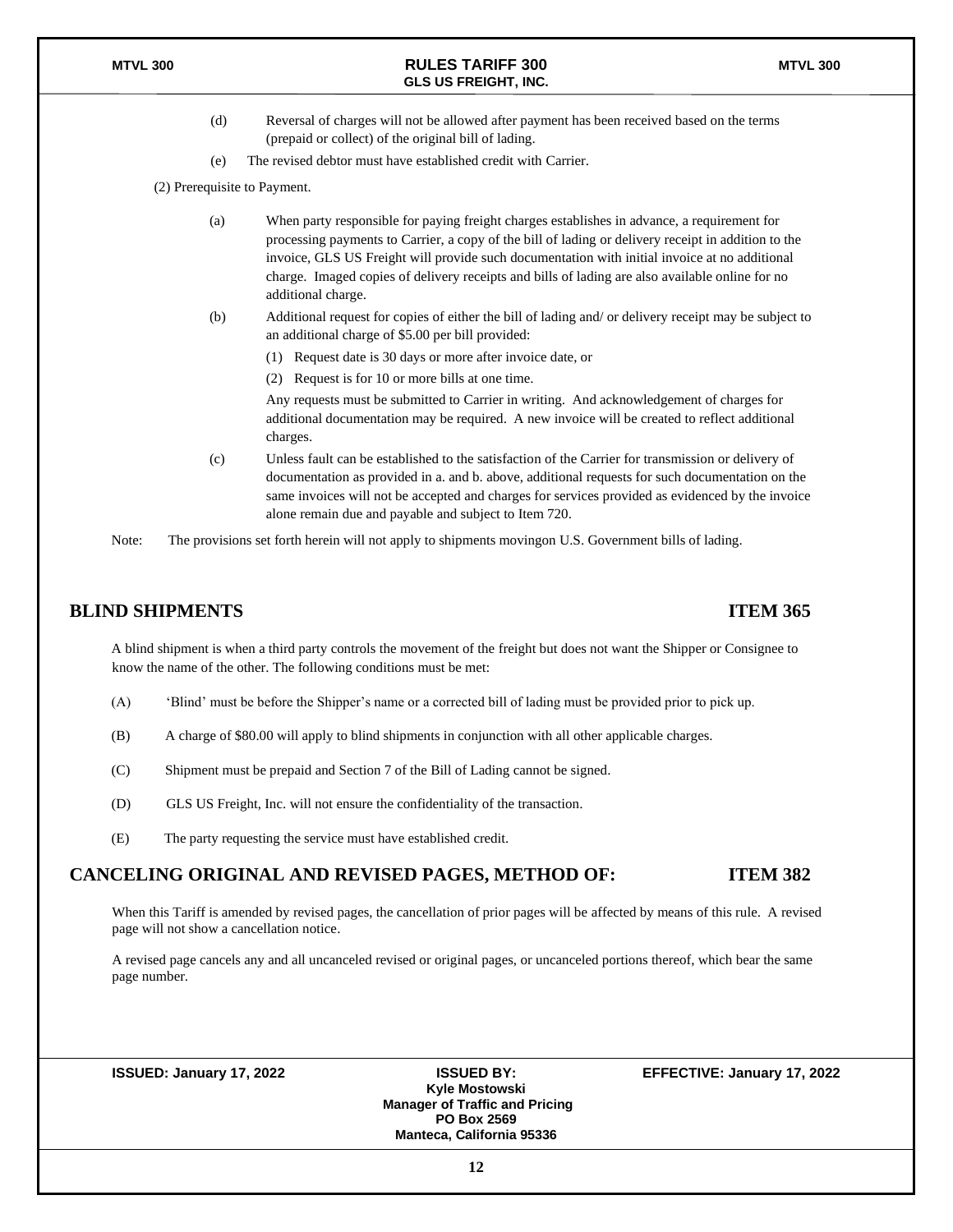### **CLAIMS AND OVERCHARGES ITEM 407**

This Tariff is subject to the following CODE OF FEDERAL REGULATIONS – Part 49 Rules:

49 CFR § 370 - PRINCIPLES AND PRACTICES FOR THE INVESTIGATION AND VOLUNTARY DISPOSITION OF LOSS AND DAMAGE CLAIMS AND PROCESSING SALVAGE.

49 CFR § 378 - PROCEDURES GOVERNING THE PROCESSING, INVESTIGATION, AND DISPOSITION OF OVERCHARGE, DUPLICATE PAYMENT, OR OVER COLLECTION CLAIMS.

- (A) Claims must be made **in writing** within nine (9) months after delivery or they shall be deemed waived. Suit must be filed within two years and a day from the date of written declination.
- (B) Documents required to properly support a cargo claim are:
	- (1) The original bill of lading covering the shipment (or bond of indemnity, in lieu thereof).
	- (2) Copy of Carrier's PAID freight bill
	- (3) Copy of the original invoice or proof of the value of the commodities loss and/or damage. |
	- (4) If discounted, a copy of the bill of sale or sale receipt.
	- (5) If repaired, an invoice covering repairs itemizing labor and parts.
	- (6) Copies of request for inspection, waiver of inspection by Carrier, inspection reports, if made.

(7) Other documents when appropriate: Photographs, Temperature reports, Impact records, Condemnation certificates, Dumping certificates, Laboratory analysis, Quality control reports, Package certifications, Loading diagrams, Weightcertificates, Affidavits, Loading and unloading tallies, etc.

- (C) The claimant cannot offset cargo claims against freight charges. Those are two separate and distinct transactions and one cannot be offset to satisfy the other. Also, payment of freight charges may not be postponed due to alleged loss or damage. A valid cargo claim will not be paid until freight charges for the shipment in questionis paid in full. After freight charges are paid, the portion applicable to the lost and/ordamaged item(s) may be included in the freight claim.
- (D) The failure of a consignee to verify the count and condition of the shipment being received will cause aclaim filed for loss or damage to be denied without recourse.
- (E) The failure of a consignee to allow a driver to verify the count and condition of the shipment being received will cause a claim for loss or damage to be denied without recourse.
- (F) Unless otherwise specifically stated in the tariff or contract, Carrier shall not be liable for any loss of use, revenue, or profit or business opportunities or indirect, incidental, consequential, special, punitive or exemplary damages, even if Carrier is informed or is otherwise aware or should be aware of the possibility or likelihood of such damages.
- (G) The failure of a claimant to act upon a written request for documentation within thirty (30) days from the date of written request will cause the claim to be denied.
- (H) Carrier incorporates by reference the provisions of 49 C.F.R. 1005 § 370 as the minimum requirements for presentation and investigation of claims for loss and damage to freight and disposition of salvage. The presentation and handling of claims and salvage are subject to the terms and other provisions of this tariff or contract.
- (I) GLS US Freight will not pay administrative costs or fees, or interest charges associated with the processing of loss or damage claims.
- (J) GLS US Freight will not pay labor charges over \$35.00 per hour associated with any loss or damage shipment.
- (K) Blocking and Bracing Shipments loaded on GLS US Freight vehicles by consignor shall be properly secured and braced by the consignor. GLS US Freight will not be liable for merchandise damaged due to improper securing, bracing, or blocking of cargo by consignor.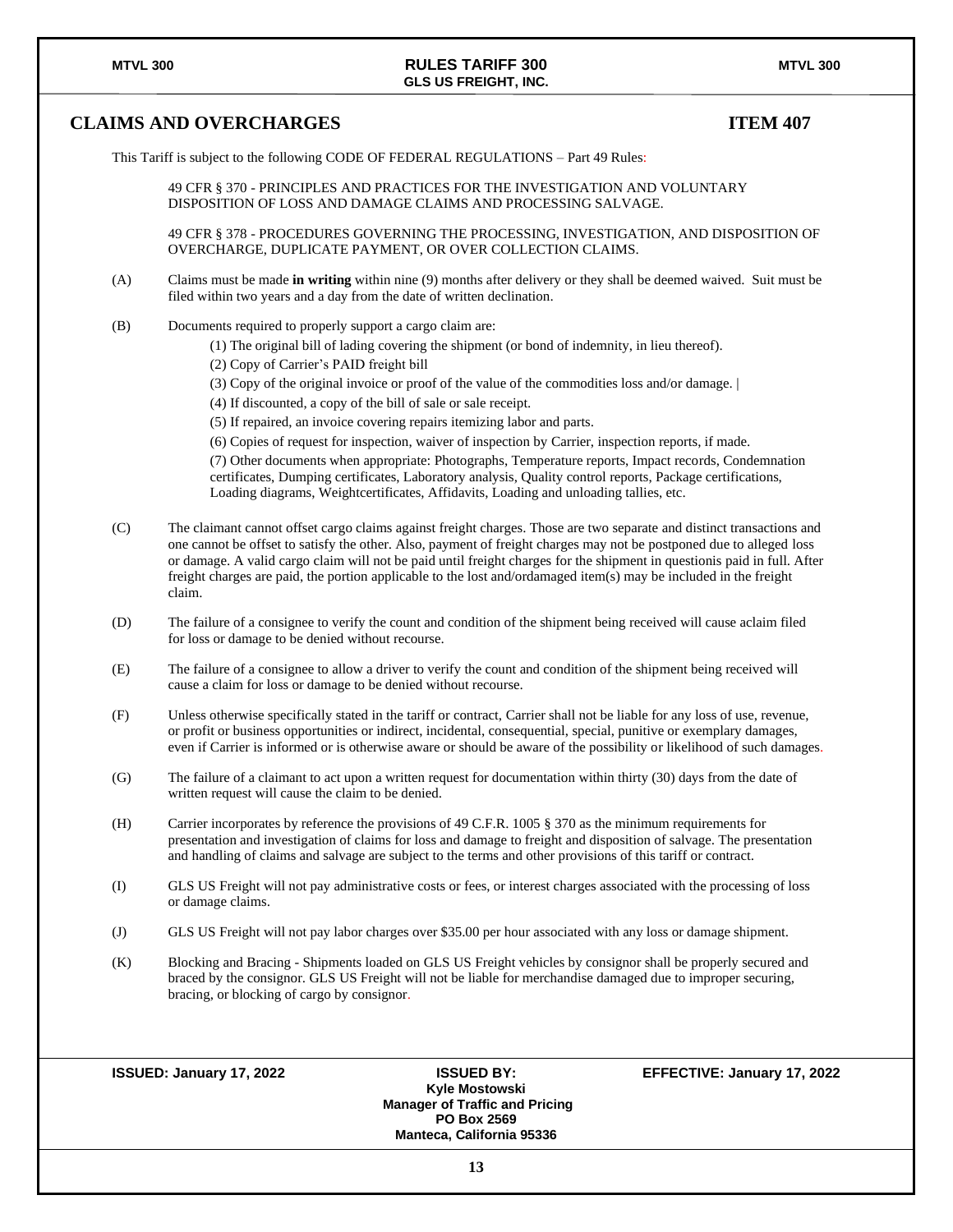- (L) Should a replacement shipment be shipped as a result of a freight claim, the replacement must be transported by Carrier. Carrierwill not refund or be responsible for freight charges for any other Carrier not associated with the original shipment.
- (M) Overcharges not brought to the Carrier's attention **in writing** within 180 days of delivery of the shipment shall be deemed waived. Suit for overcharges must be filed within 18 months of delivery. The three elements that must be included in a written claim are:
	- (1) The claim in writing must identify the shipment;
	- (2) It must assert liability for the alleged loss and/or damage; and
	- (3) It must be for a specified or determinable amount of money.

### **COLLECT ON DELIVERY (COD) SHIPMENTS ITEM 430**

Collect on delivery (COD) shipments will be accepted subject to the following provisions and charges:

The letters "COD" must be stamped, typed or written on all such bills of lading and shipping orders immediately before name of consignee; or, "COD" in letters at least one inch in height with thickness of stroke ¼ inch thick or greater must be stamped or printed across the face of all bills of lading and shipping orders. Only one COD amount may be shown. The name and street and post office address of consignor and consignee must be shown on bill of lading and shipping order.

Shipments must be tendered on "Uniform Straight", "Straight Bill of Lading - Short Form", or "Straight" bill of lading forms as shown in the NMFC.

The charges for collecting and remitting the amount of bills for COD shipments will be collected from the shipper, except that such charge may be collected from the consignee, providing notation to the effect is made by the shipper on the bill of lading. Collection or remitting charges for freight or other lawful charges due the Carrier shall be paid to the Carrier and must not be included in the checks or money orders made payable to the shipper.

The charges of the destination Carrier for collecting and remitting the amount of each COD bill to be collected on shipments consigned COD will be **6%** of the COD amount, subject to a minimum charge of **\$100.00**. In the event an account has negotiated a waiver of this fee and/or negotiated a flat amount, GLS US Freight will have no liabilities in the collection of the COD.

Charges for collecting and remitting COD amounts will be billed to the party paying the freight charges unless otherwise specified as prepaid to the debtor or collect to the consignee.

Carrier will accept only written instructions from the shipper to return the shipment or to change the bill of lading provisions on Collect on Delivery (COD) shipments subject to the provisions of this item by increasing, reducing or canceling the COD amount. A charge of **\$25.00** per shipment will be assessed in addition to all other lawful charges. All charges accrued under this item must be prepaid or guaranteed to the satisfaction of the Carrier.

Carriers do not obligate themselves to accept the changes provided herein, but upon request a reasonable effort will be made to do so, subject to the provisions herein.

The amount of COD bills for COD shipments must be collected at the time such shipments are delivered to the consignee.

COD shipments will not be accepted for transportation subject to inspection or trial by consignee, or when bearing instructions to make partial delivery. Carriers are responsible to deliver the shipment in accordance with the bill of lading. If, for any reason, upon presentation for delivery, COD payment is refused by the consignee, Carriers are responsible for the disposition of the shipment only in accordance with the bill of lading and tariff provisions, as applicable. Carriers are not responsible, in such circumstances, to seek or remit the COD amount to the consignor or owner of goods.

| ISSUED: January 17, 2022 | <b>ISSUED BY:</b>                     | EFFECTIVE: January 17, 2022 |
|--------------------------|---------------------------------------|-----------------------------|
|                          | Kyle Mostowski                        |                             |
|                          | <b>Manager of Traffic and Pricing</b> |                             |
|                          | <b>PO Box 2569</b>                    |                             |
|                          | <b>Manteca, California 95336</b>      |                             |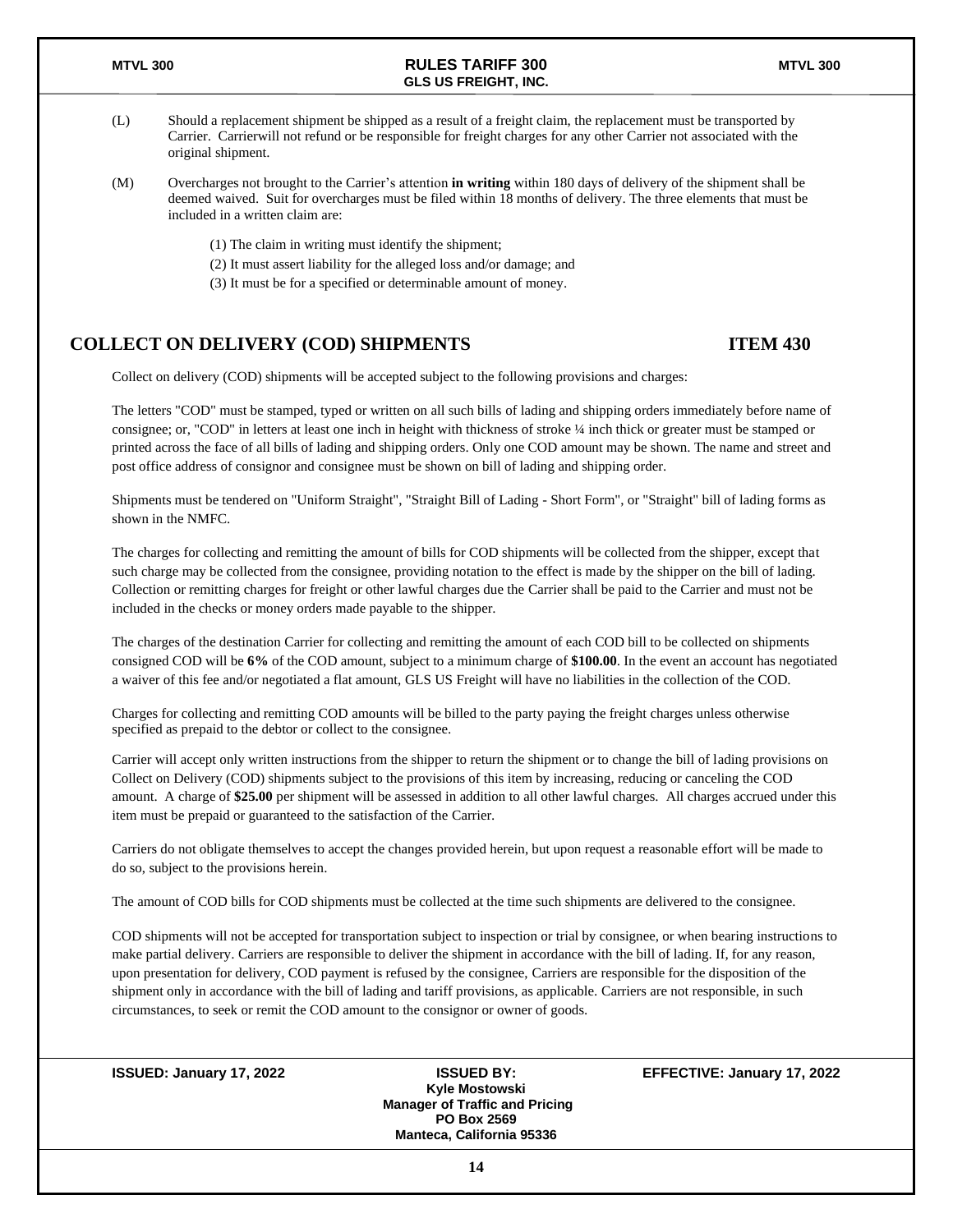When the Shipper fails to specify an acceptable form of payment on the Bill of Lading, Carrier may accept any form of payment listed herein including personal and company checks. Even when the Shipper specifies a particular form of payment, Carrier is specifically authorized to accept cashier's check, certified check, teller's check, official check, money order or similar instrument issued by or on behalf of the consignee.

Carrier will, upon written authorization from Shipper, change the form of payment of COD amounts to accept consignee's personal check when such form of payment was not originally authorized, subject to an additional charge of **\$25.00** per shipment. If request is received after the shipment has been tendered for delivery, and refused by consignee, the shipment will also be assessed the applicable redelivery charge, in addition to the charge for changing the form of acceptable payment. Shipper must guarantee payment of the charge for changing the form of payment and the redelivery charge, if any.

Upon collection of a COD bill, Carrier collecting same shall remit each COD collection directly to the consignor or other person designated by the consignor as payee. If the COD shipment moved in interline service the delivering Carrier shall, at the time of remittance of COD collection to the consignor or payee, notify the originating Carrier of such remittance.

The Carrier will not be liable for any collection of the COD amount if the shipper fails to mark the Bill of lading COD as specified above and the specific amount due in US currency in compliance with this item.

The Carrier will not be liable for the collection of the COD amount if the shipper, following the Carrier's failure to collect the proper COD amount, does not file a claim for the same amount within 30 days of the shipment's delivery.

COD shipments will not be accepted where the value exceeds \$10,000.00. If a shipment with a COD amount over 10,000.00 is inadvertently accepted, GLS US Freight maximum liability will be \$10,000.00, if the COD is not collected.

If the Carrier fails to collect the COD at time of delivery, and the party responsible for payment fails to pay the legitimate COD charges within the specified credit period, and the Carrier has to seek third party collections services to obtain payment of such charges, the Carrier will assess a Collection Expense Charge. This charge will be of an amount equal to the sum of a reasonable attorney's fee, court costs, and administrative costs incurred in legitimate collection efforts

#### **COLLECTION OF CHARGES ITEM 435**

- (A) Except as otherwise provided, transportation and accessorial charges shall be collected by the Carrier prior to relinquishing physical possession of shipments entrusted to them for transportation.
- (B) After taking precautions deemed necessary to assure payment, Carrier may relinquish possession of freight prior to payment by extending credit to the debtor for 30 days.
- (C) The Carrier may extend credit to the debtor subject to Paragraph B. In the event of non-payment during this credit period, the entire balance of that account shall immediately become due and payable.
- (D) In the event the party responsible for paying the freight charges fails to do so within 45 days, GLS US Freight shall assess a 10% late charge (minimum of \$5.00, maximum of \$50.00) against the party per late invoice. If payment is not received within 90 days, invoices are subject to removal of all discounts and allowances. If it is necessary for GLS US Freight to instigate litigation proceedings or retain a collection agency in order to collect freight, GLS US Freight shall be entitled to court costs, attorneys' fees and other remedies allowed pursuant to the federal regulations governing the extension of credit for freight costs. Shipper/Consignor hereby submits and waives any objection to venue in the state or federal courts governing San Joaquin County, California, which shall be the exclusive forum for such disputes.
- (E) Shipper/Consignor agrees that it assumes the risk of nonpayment of freight charges for shipments handled through freight brokers or third party logistics companies, including the risk that Shipper/Consignor may have to pay the freight charges twice in the event the broker/third party logistics company fails to pay GLS US Freight.

| <b>ISSUED: January 17, 2022</b> | <b>ISSUED BY:</b>                     | EFFECTIVE: January 17, 2022 |
|---------------------------------|---------------------------------------|-----------------------------|
|                                 | Kyle Mostowski                        |                             |
|                                 | <b>Manager of Traffic and Pricing</b> |                             |
|                                 | <b>PO Box 2569</b>                    |                             |
|                                 | <b>Manteca, California 95336</b>      |                             |
|                                 | 15                                    |                             |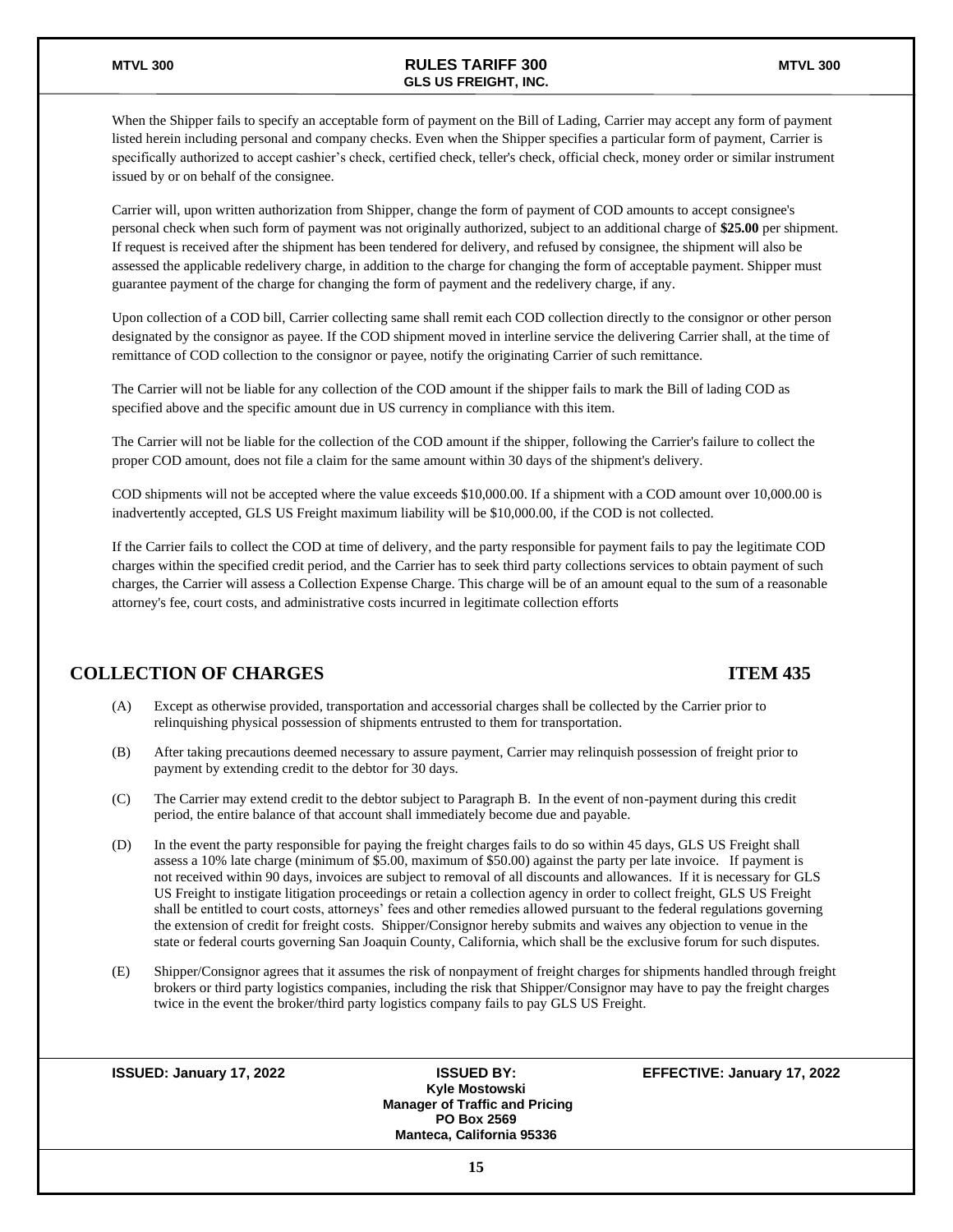- (F) The party responsible for paying freight charges shall not offset or delay payment of freight charges because of amounts claimed under freight claims or other disputes.
- (G) Carrier has a lien on freight in its possession for the total amount owed the Carrier by the Debtor for freight, accessorial, and other charges (including charges assessed by virtue of Item 435 (D)) accrued on freight previously delivered by Carrier. Carrier may convert any such freight in its possession and subject to its lien to "on hand freight." On Hand Freight may be placed in storage, with Debtor being responsible for all storage charges. Carrier's liability for loss or damage for on hand freight shall be that of a warehousemen (per Item 648). Carrier shall notify Debtor of the conversion to on hand freight and request all amounts owed. If Debtor has not made full payment within 10 days of the second notice, Carrier may sell on hand freight in any commercially reasonable manner it chooses, and apply amounts recovered in the following priority: (1) to costs related to the sale; (2) storage charges, and (3) to the amounts owed by Debtor.

The above shall be applied ONLY to non-payment of original, separate, and independent freight bills and shall NOT apply to aggregate claims sought for collection on past shipments by a bankruptcy trustee, or any other person or agent.

### **CONTROL AND EXCLUSIVE USE ITEM 470**

(A) Except as otherwise provided in Paragraphs B and C, when full or partial utilization of one or more units of the Carrier's equipment is required or demanded by the Shipper, or when such demand is made to meet the needs of special conditions, or when the nature of the commodity transported requires full or partial utilization of one or more units of the Carrier's equipment, or full or partial utilization of the loading space, transportation charges shall be assessed by applying the class, commodity or contractual rates and provisions governed by this Tariff, based on the applicable distance, subject to the following minimum charges:

|             | LINEAL FEET OF LOADING SPACE<br>(In Feet), (In Each Unit of the Carrier's Equipment) | <b>MINIMUM</b><br><b>WEIGHT</b> | <b>RATE</b> |
|-------------|--------------------------------------------------------------------------------------|---------------------------------|-------------|
| <b>OVER</b> | <b>NOT OVER</b>                                                                      | (In Pounds)                     |             |
|             | 10                                                                                   | 7,000                           | Class 55    |
| 10          | ۱5                                                                                   | 12,000                          |             |
| 15          | 20                                                                                   | 15,000                          |             |
| 20          | 28                                                                                   | 21,000                          |             |
| 28          | 35                                                                                   | 25,000                          |             |
| 35          | 40                                                                                   | 34,000                          |             |
| 40          | 48                                                                                   | 36,000                          |             |
| 48          |                                                                                      | 40,000                          |             |

- (B) If higher charges will result than those provided in Paragraph A from the application of the actual weight of the shipment at the class rate or rates applicable thereto, then such higher charges will apply in lieu of the charges provided for in Paragraph A.
- (C) The Shipper, consignee, or person obligated by the shipping document for payment of freight charges shall indicate on the shipping document the lineal feet of loading space in each unit of the Carrier's equipment requested. In the event this indication fails to be made, the Carrier or its personnel will do so on the shipping order, bill of lading, or shipping document. Such notation will be considered as that of the Shipper, consignee or person aforementioned.
- (D) A unit of the Carrier's equipment will be considered loaded to capacity and fully utilized when it can not accommodate any additional increments of any of the largest article in the form tendered comprising the entire shipment. Loading shall in no case exceed the maximum weight or height or length which may be transported per unit of the Carrier's equipment in accordance with existing highway and safety regulations via the route of movement. Overflow shall be rated as a separate shipment.
- (E) Specific discounts and contract rates shall apply, when applicable.

| <b>ISSUED: January 17, 2022</b> | <b>ISSUED BY:</b>                     | <b>EFFECTIVE: January 17, 2022</b> |
|---------------------------------|---------------------------------------|------------------------------------|
|                                 | Kyle Mostowski                        |                                    |
|                                 | <b>Manager of Traffic and Pricing</b> |                                    |
|                                 | <b>PO Box 2569</b>                    |                                    |
|                                 | Manteca. California 95336             |                                    |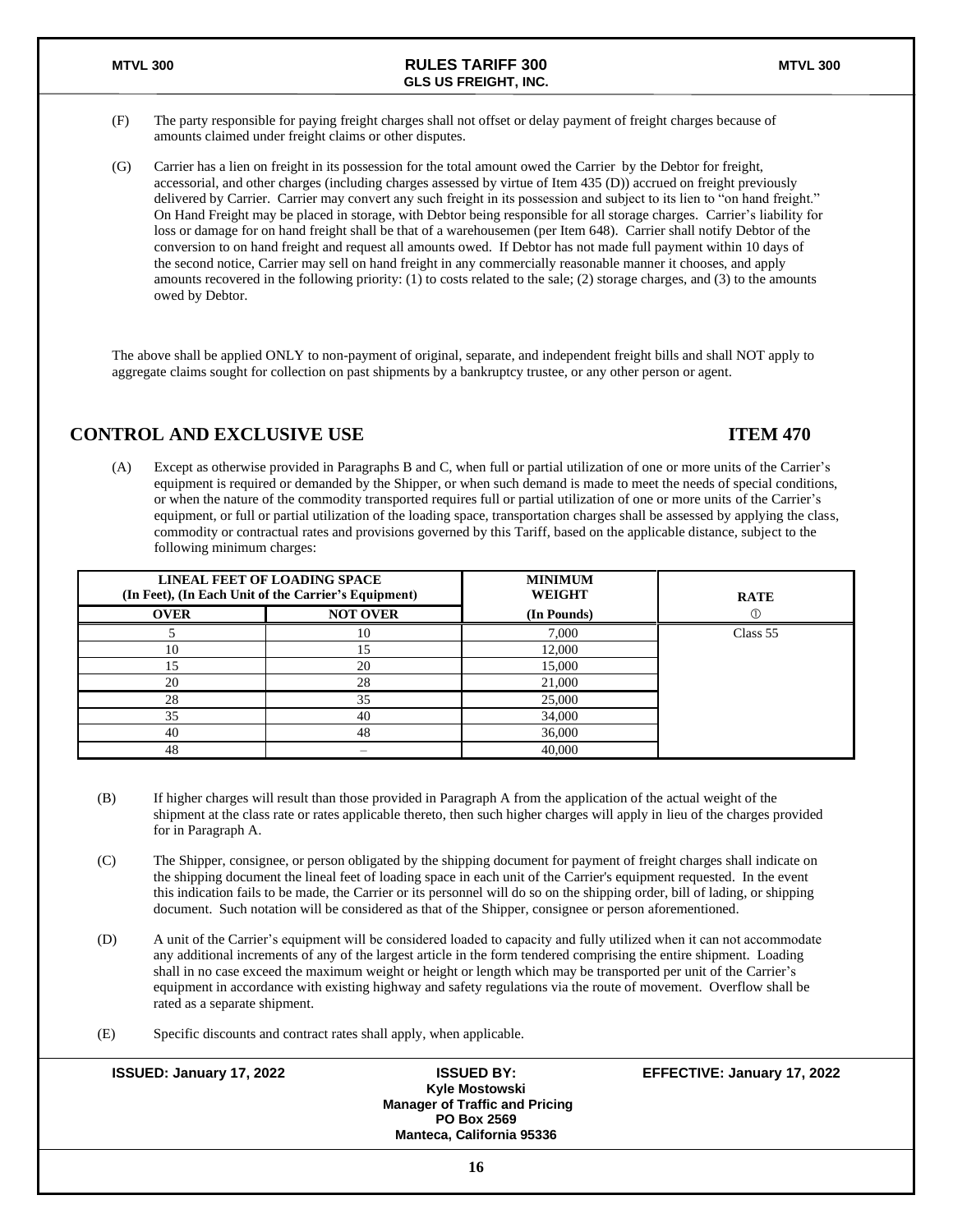### **CUBIC CAPACITY RATE TABLE ITEM 475**

|      | T <sub>O</sub> |      |      |      |      |      |      |      |      |      |      |      |      |      |      |      |     |
|------|----------------|------|------|------|------|------|------|------|------|------|------|------|------|------|------|------|-----|
| From | "01"           | "02" | "03" | "04" | "05" | "06" | "07" | "08" | "09" | Pens | "55" | "56" | "82" | "83" | "84" | "85" | "86 |
| "01" | 55             | 65   | 80   | 80   | 70   | 70   | 110  | 129  | 63   | 175  | 205  | 175  | 285  | 180  | 230  | 298  | 280 |
| "02" | 65             | 55   | 65   | 65   | 65   | 80   | 105  | 125  | 90   | 180  | 195  | 165  | 280  | 215  | 215  | 288  | 270 |
| "03" | 80             | 65   | 55   | 55   | 65   | 90   | 85   | 94   | 95   | 190  | 190  | 160  | 265  | 215  | 205  | 275  | 260 |
| "04" | 80             | 65   | 55   | 55   | 68   | 90   | 80   | 92   | 95   | 190  | 190  | 160  | 270  | 215  | 205  | 265  | 260 |
| "05" | 70             | 65   | 65   | 70   | 55   | 85   | 100  | 114  | 80   | 180  | 200  | 170  | 275  | 198  | 215  | 285  | 270 |
| "06" | 70             | 80   | 90   | 105  | 102  | 55   | 130  | 150  | 81   | 180  | 230  | 205  | 315  | 190  | 240  | 310  | 295 |
| "07" | 90             | 75   | 71   | 70   | 80   | 95   | 55   | 83   | 96   | 200  | 205  | 175  | 310  | 220  | 228  | 295  | 280 |
| "08" | 110            | 100  | 75   | 75   | 100  | 125  | 83   | 55   | 115  | 210  | 185  | 165  | 340  | 230  | 235  | 305  | 290 |
| "09" | 60             | 68   | 80   | 80   | 88   | 76   | 115  | 135  | 55   | 195  | 220  | 180  | 288  | 195  | 235  | 310  | 295 |
| Pens | 175            | 180  | 190  | 190  | 180  | 180  | 200  | 210  | 195  |      |      |      |      |      |      |      |     |
| "55" | 205            | 195  | 190  | 190  | 200  | 230  | 508  | 185  | 200  |      |      |      |      |      |      |      |     |
| "56" | 175            | 165  | 160  | 160  | 170  | 205  | 175  | 165  | 180  |      |      |      |      |      |      |      |     |
| "82" | 285            | 280  | 265  | 270  | 275  | 290  | 275  | 295  | 285  |      |      |      |      |      |      |      |     |
| "83" | 180            | 215  | 215  | 215  | 198  | 190  | 220  | 230  | 195  |      |      |      |      |      |      |      |     |
| "84" | 230            | 230  | 230  | 210  | 230  | 235  | 235  | 220  | 235  |      |      |      |      |      |      |      |     |
| "85" | 320            | 310  | 305  | 305  | 310  | 315  | 310  | 295  | 325  |      |      |      |      |      |      |      |     |
| "86" | 290            | 280  | 265  | 265  | 280  | 295  | 280  | 285  | 295  |      |      |      |      |      |      |      |     |

(A) Charges as provided herein are stated as minimums.

- (B) One unit of space shall be considered 93 cubic feet or 14 square feet as measured in inches of 42wx48lx80h. All shipments will be considered as occupying one full unit or multiples thereof. Minimum charges for each unit shall be as provided herein.
- (C) Any shipment or part thereof occupying additional cubic area or exceeding 42 inches by 48 inches in any direction, but less than the next full unit will be charged at 1.5 times the unit rate.
- (D) Shipments up to 6 standard units as defined in 2 above shall move at class or contracted rates.
- (E) Charges shall apply as follows:

1 to 6 units as provided

7 to 10 units Unit Price multiplied by total units multiplied by 90%

11 – 14 units Unit Price multiplied by total units multiplied by 80%

15 – 28 units Unit Price multiplied by total units multiplied by 70%

(F) First determine charges as provided in this item and then apply any accessorial, fuel or other charges.

#### Example:

A pallet 13 feet long X 30 inches wide X 24 inches high from 03 to 01. Requires space for 3 units of 48 inches and extends into the 4<sup>th</sup> unit. Unit price is \$80.00 and charges at \$80.00 multiplied by 3.5 for the net charge before Surcharge and other accessorials.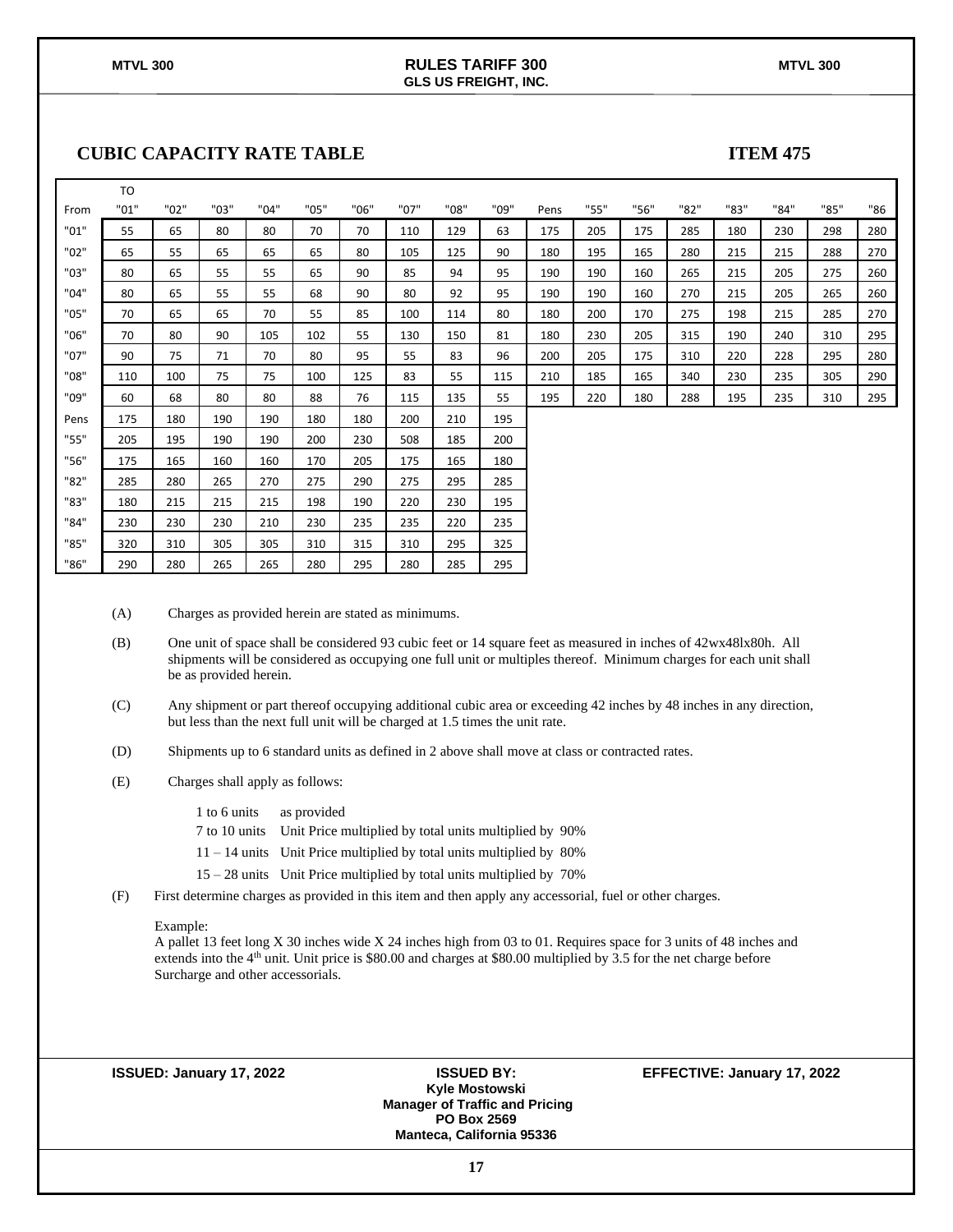#### **TERRITORIAL APPLICATION:**

| "በ1" | Manteca Service Area     | "503"     | UΤ                                             |
|------|--------------------------|-----------|------------------------------------------------|
| "በ2" | Visalia Service Area     | "500/501" | OR. WA. ID                                     |
| "03" | Paramount Service Area   | "82"      | TX, OK, AR, LA, MS, AL, GA, FL, SC, TN, NC, KY |
| "በ4" | FontanaService Area      | "85"      | NY, CT, RI, MA, VT, NH. ME                     |
| "05" | Santa Maria Service Area | "86"      | MI. IN. OH. WV. VA. PA. NJ. DE. MD. DC         |
| "06" | Reno Service Area        | "88"      | MT, WY, NE, KS, MO, SD, ND, MN, IA, IL, WI     |
| "07" | Las Vegas Service Area   |           |                                                |

#### **OVER LENGTH ITEM 477**

"08" Phoenix Service Are "09" Sacramento Service Area

- (A) Shipments containing any single article or articles, with dimensions eight (8) feet in length, but are less than twelve (12) feet in length shall be subject to a charge of \$100.00 per shipment.
- (B) Shipments containing any single article or articles, with dimensions twelve (12) feet in length, but are less than sixteen (16) feet in length shall be subject to a charge of \$150.00 per shipment.
- (C) Shipments containing any single article or articles, with dimensions sixteen (16) feet in length, but are less than twenty (20) feet in length shall be subject to a charge of \$200.00 per shipment.
- (D) Shipments containing any single article or articles, with dimensions twenty (20) feet in length, but are less than twentyeight (28) feet in length shall be subject to a charge of \$350.00 per shipment.
- (E) Shipments containing any single article or articles, with dimensions twenty-eight (28) feet in length, but are less than forty (40) feet in length shall be subject to a charge of \$500.00 per shipment.
- (F) Shipments containing any single article or articles, with dimensions of forty (40) feet in length or more shall be subject to a charge of \$750.00 per shipment.
- (G) These charges shall be in addition to all other applicable charges and shall be collected from the party responsible for the payment of the freight invoice.
- (H) When Over Length (Item 477), Cubic Capacity and Density (Item 479), and or Linear Foot (Item 481) can and will apply to a shipment, the item which produces the greater charge shall be applicable.

### **CUBIC CAPACITY AND DENSITY ITEM 479**

- (A) Shipments which occupy 750 cubic feet or greater and have a density of 6 pounds per cubic foot or less, shall be rated not lower than actual class 150 less any negotiated discounts.
- (B) Provisions of this item apply in lieu of any negotiated FAK's, unless FAK is established at a higher class than 150.
- (C) Provisions of this item will not apply on shipments where actual class applied on the bill is higher than class 150.
- (D) Multiple shipments from the same Shipper on the same day going to the same consignee shall be consolidated and rated as one shipment if the shipments together qualify.
- (E) A vertical dimension of eight (8) feet is used to calculate cube for units that cannot be top-loaded with like freight or which cannot be top-loaded due to instructions from the Shipper.
- (F) A horizontal dimension of eight (8) feet is used to calculate cube for units when another of the same sized unit will not fit within the width of the space.
- (G) Shipments containing palletized freight with no listed dimensions stating otherwise, will be calculated as a standard 48 inch long by 48 inch wide not less than 96 cubic feet per pallet. No inspection or additional paperwork will be required by Carrier.
- (H) Fuel Surcharge and all accessorial charges shall be in addition to charges defined in this item and shall be collected from the party responsible for the payment of the freight invoice.
- (I) When Over Length (Item 477), Cubic Capacity and Density (Item 479), and or Linear Foot (Item 481) can and will apply to a shipment, the item which produces the greater charge shall be applicable.

| ISSUED: January 17, 2022 | <b>ISSUED BY:</b><br>Kyle Mostowski<br><b>Manager of Traffic and Pricing</b><br><b>PO Box 2569</b><br><b>Manteca, California 95336</b> | EFFECTIVE: January 17, 2022 |
|--------------------------|----------------------------------------------------------------------------------------------------------------------------------------|-----------------------------|
|                          |                                                                                                                                        |                             |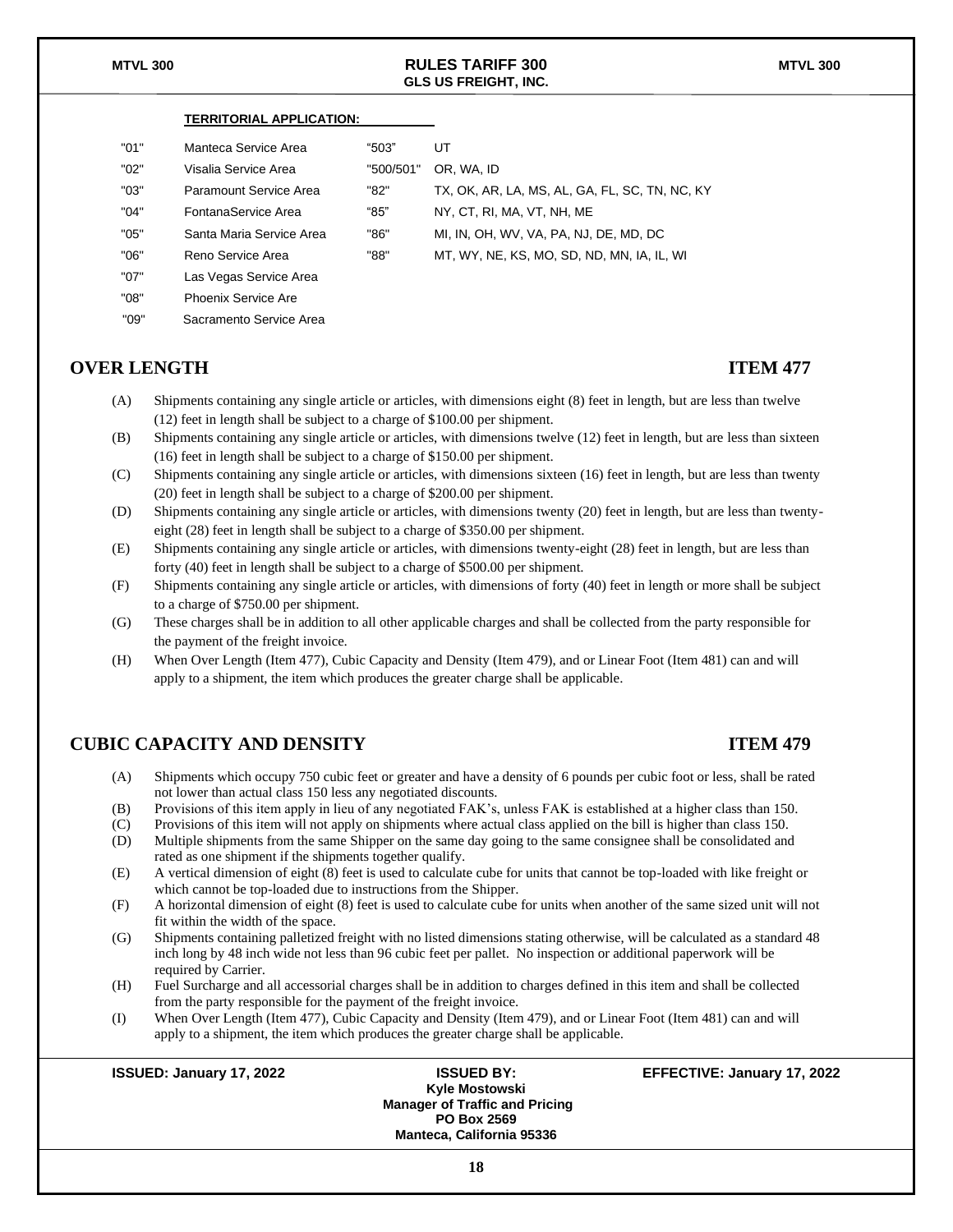### **LINEAR FOOT ITEM 481**

- (A) When any shipment which utilizes 112 square feet or 14 feet or more of linear trailer space the minimum charge for that quantity loaded will be an additional 40% of the total net transportation charges including fuel, in addition to all other applicable charges and shall be collected from the party responsible for the payment of the freight invoice.
- (B) Shipments containing palletized freight with no listed dimensions stating otherwise, will be calculated as a standard 48 inch long by 48 inch wide not less than 96 cubic feet per pallet. No inspection or additional paperwork will be required by Carrier.
- (C) When Over Length (Item 477), Cubic Capacity and Density (Item 479), and or Linear Foot (Item 481) can and will apply to a shipment, the item which produces the greater charge shall be applicable.

#### **DETENTION – VEHICLES WITH POWER UNIT ITEM 500**

This applies only for shipments of 10,000 pounds or more.

Whenever the elapsed time between commencement and completion of the loading or unloading of shipment exceeds 10 minutes per ton, a minimum charge of \$60.00 for the first ½ (one-half) hour or fraction thereof shall be assessed, and then **\$23.00** for each additional 15 minutes or fraction thereof.

Detention on Saturdays, Sundays and Holidays, as described in Item 110, will be charged for at **1½ times** the base detention rates above.

### **DETENTION – OTHER THAN TRUCKLOAD ITEM 502**

Whenever the elapsed time between commencement and completion of the loading or unloading of shipment exceeds the times allowed per the following table, a charge of \$50.00 for the first 15 (fifteen) minutes shall be assessed, and then \$20.00 for each

| <b>TIME ALLOWANCE</b>          |                        |  |  |  |  |  |  |
|--------------------------------|------------------------|--|--|--|--|--|--|
| <b>Actual Weight In Pounds</b> | Time allowed (minutes) |  |  |  |  |  |  |
|                                |                        |  |  |  |  |  |  |
| 1 thru 1999                    | 15                     |  |  |  |  |  |  |
| 2000 thru 3999                 | 20                     |  |  |  |  |  |  |
| 4000 thru 5999                 | 30                     |  |  |  |  |  |  |
| 6000 thru 9999                 | 40                     |  |  |  |  |  |  |
| $10,000$ or more               | See Item 500           |  |  |  |  |  |  |
|                                |                        |  |  |  |  |  |  |

additional 15 minutes.

| <b>ISSUED: January 17, 2022</b> | <b>ISSUED BY:</b>                     | EFFECTIVE: January 17, 2022 |
|---------------------------------|---------------------------------------|-----------------------------|
|                                 | Kyle Mostowski                        |                             |
|                                 | <b>Manager of Traffic and Pricing</b> |                             |
|                                 | <b>PO Box 2569</b>                    |                             |
|                                 | <b>Manteca, California 95336</b>      |                             |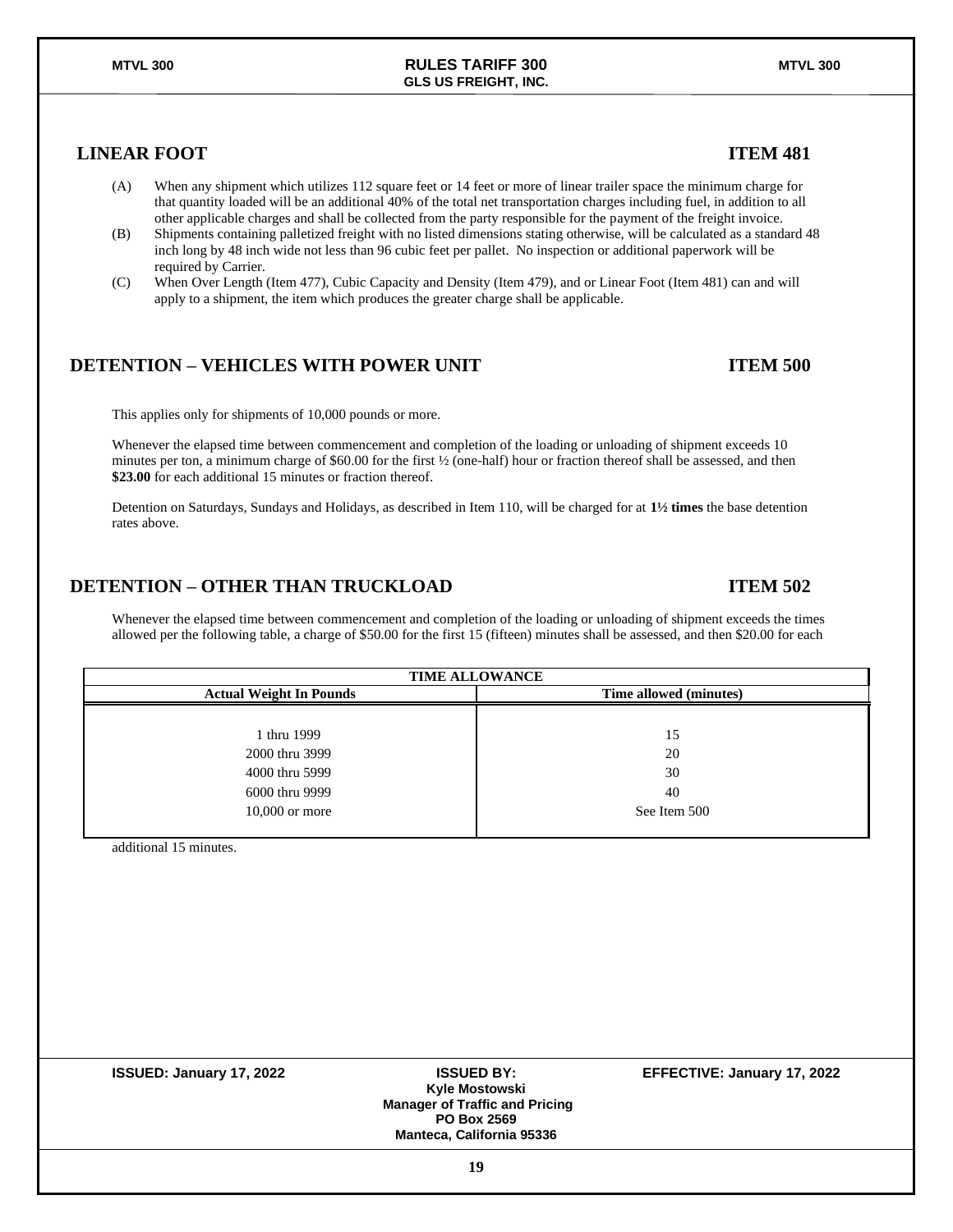### **DISCOUNT, COURTESY ITEM 510**

On California INTRASTATE shipments, Carrier will provide a courtesy discount of 60% on all rates and charges in this tariff to those consignors and consignees not covered by specific transportation of contractual agreements with Carrier; for INTERSTATE shipments, the minimum courtesy discount will be per the following table:

| "06/07"   | NV         | 65% |      | "82" TX, OK, AR, LA, MS, AL, GA, FL, SC, TN, NC, KY | 45% |
|-----------|------------|-----|------|-----------------------------------------------------|-----|
| "08"      | AZ         | 65% |      | "85" NY. CT. RI. MA. VT. NH. ME                     | 40% |
| "503"     |            | 50% |      | "86" MI, IN, OH, WV, VA, PA, NJ, DE, MD, DC         | 40% |
| "500/501" | OR. WA. ID | 45% | "88" | MT, WY, NE, KS, MO, SD, ND, MN, IA, IL, WI          | 40% |

Shipments originating/destined to non-direct points within California, Nevada or Arizona will have a 5% deduction off the above courtesy discount.

### **DIVERSION TO ANOTHER CARRIER ITEM 515**

When Carrier receives instructions to divert a shipment at any point from Carrier to another Carrier, the following

provisions apply:

- (A) The shipment will be charged for on the basis of movement from the origin to the point of transfer.
- (B) A charge of \$40.00 will be made for the diversion service.

### **EQUIPMENT ITEM 520**

Carrier's obligation to accept articles for shipment shall be subject to the suitability of its equipment and to requirements of ordinances regulating the transportation of property or use of equipment.

Carrier is not obligated to receive any freight; including freight which may contaminate or otherwise damage other freight or Carrier's equipment. Such freight may be accepted and receipted for, subject to delay for suitable equipment, or may be refused.

Refer to Item 470, CONTROL AND EXCLUSIVE USE OF EQUIPMENT, for provisions regarding utilization of vehicles not covered under this item.

#### **FLATBED SERVICE**

Upon request of consignor or consignee, or when the nature of the shipment so requires, Carrier may furnish flatbed equipment to transport a shipment, subject to the following:

- (A) A special equipment charge of \$200.00 per shipment will be assessed, in addition to all other applicable charges. If more than one flatbed is required per shipment the charge will be assessed per flatbed trailer utilized.
- (B) For each flatbed trailer not to exceed 28 feet in length, a volume rate or charge will be assessed in addition to the special equipment charge of \$200.00.
- (C) Tarp service not provided by Carrier.

**ISSUED: January 17, 2022 ISSUED BY: EFFECTIVE: January 17, 2022**

**Kyle Mostowski Manager of Traffic and Pricing PO Box 2569 Manteca, California 95336**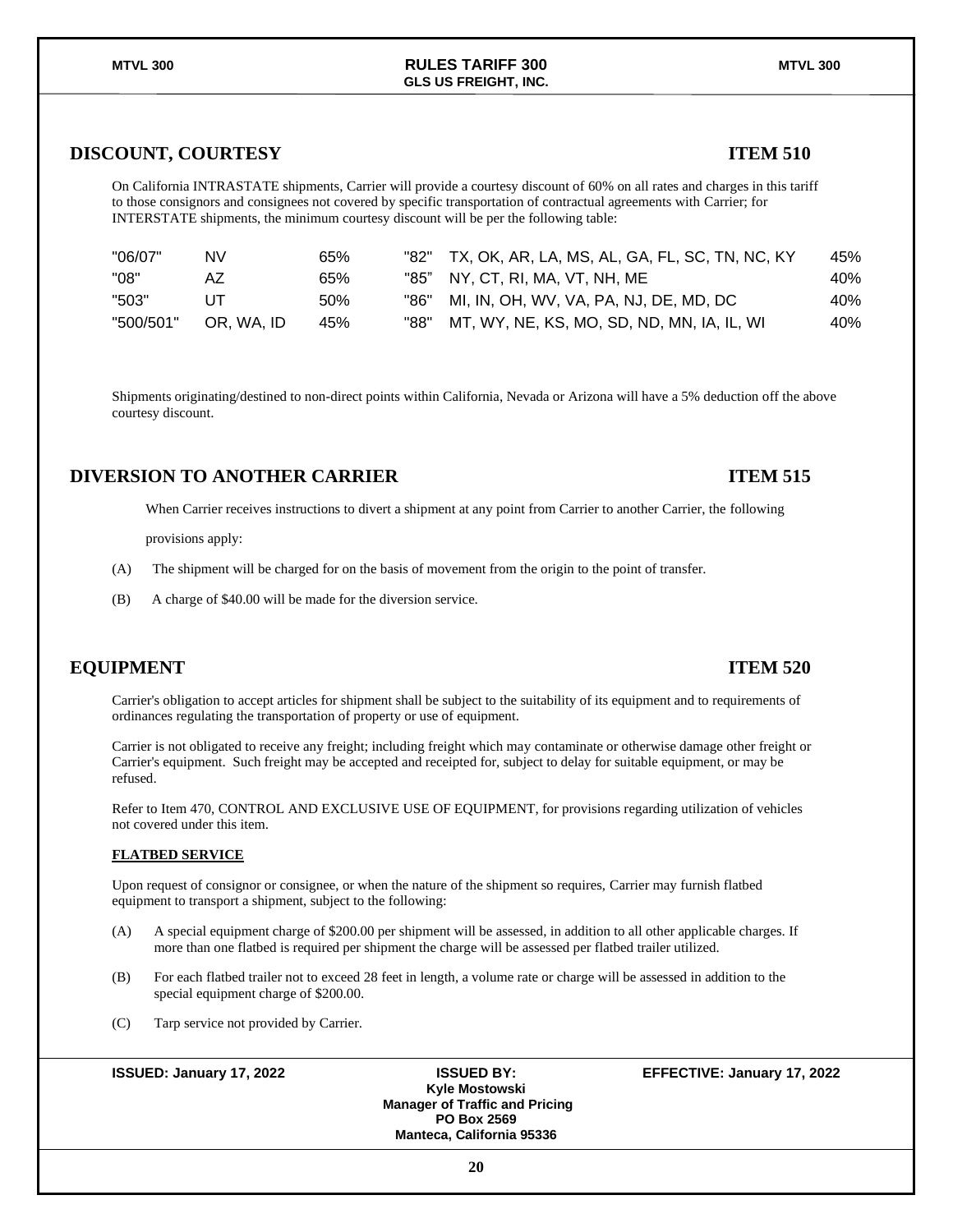#### **LIFTGATE SERVICE**

Upon request of consignor or consignee, or when the nature of the shipment so requires, Carrier may furnish equipment equipped with a hydraulic lift gate for either pickup and/or delivery. For this service the Carrier will charge an additional \$5.00 per 100 pounds, subject to a minimum of \$80.00 and a maximum of \$350.00.

**GLS US FREIGHT, INC.**

### **EXPEDITED SERVICE, SAME DAY SERVICE ITEM 530**

- (A) Upon specific request of the consignor or consignee, expedited service may be provided by the Carrier.
- (B) Carrier will charge \$2.90 per round trip mile, in addition to other applicable rates or charges. The mileage will be calculated from the origin terminal, to the consignor's location, to the consignee's location, and back to origin terminal.

### **HAZARDOUS MATERIALS ITEM 540**

Refer to 49 CFR for provisions governing the movement of Hazardous Materials. A shipment of Hazardous Materials accepted for transportation will be rated at the rates and charges otherwise applicable to the shipment, subject to an additional charge of \$40.00 per shipment.

#### **The following Hazardous Materials will** *NOT* **be accepted by Carrier:**

Class 7 Radioactive III; Division 5.2 Organic Peroxide type B Temperature Controlled; 1.1, 1.2, 1.3 Explosives;

Division 2.3 Poisonous Gas or Toxic Gas; Division 4.3 Dangerous When Wet;

Division 6.1 Poisonous Material or Poison Inhalation Hazard Zone A or B

### **EXTRA LABOR – LOADING AND/OR UNLOADING ITEM 560**

Pricing documents referencing this Tariff are based on Truck and Driver ONLY. When, at the request of consignor or consignee, the Carrier provides extra labor for loading or unloading, or any other reason not authorized under rates or charges in the tariff, the following charge(s) apply. A minimum charge of \$44.00 for the first ½ (one-half) hour or fraction thereof shall be assessed, and then **\$22.00** for each additional 15 minutesor fraction thereof per additional man.

### **CALIFORNIA COMPLIANCE ITEM 562**

GLS US Freight, engaged in motor transportation of commodities, headquartered and operating in California, subject to regulation and fees imposed by the State of California, shall apply a "California Compliance Fee" to each billed shipment originating from or destined to California.

FEE:  $$11.00$  (eleven) per bill or shipment.

Fee supports compliance with California regulations.

**ISSUED: January 17, 2022 ISSUED BY: EFFECTIVE: January 17, 2022**

**Kyle Mostowski Manager of Traffic and Pricing PO Box 2569 Manteca, California 95336**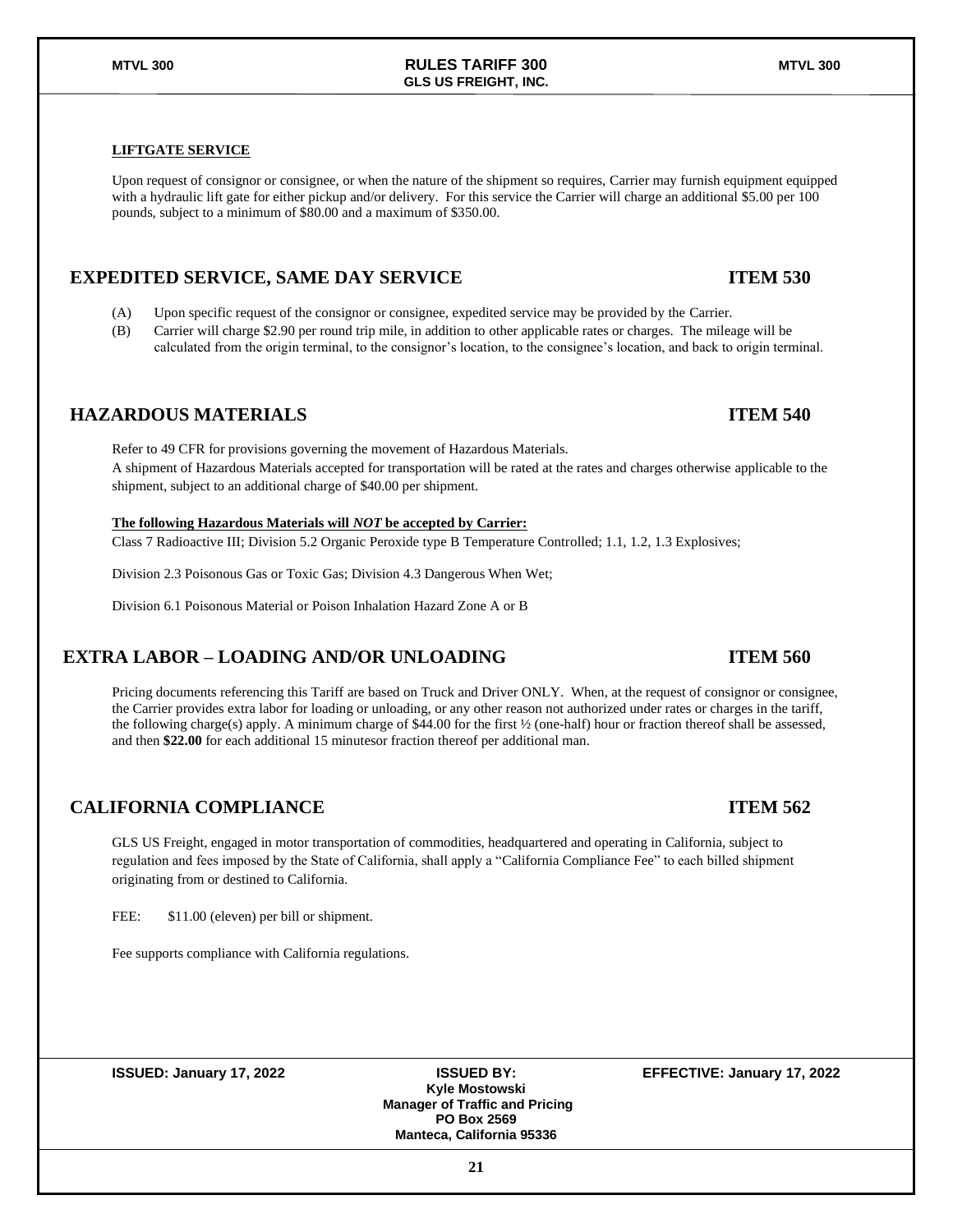### **FUEL SURCHARGE ITEM 564**

| The following table lists the fuel surcharge to be applied given the applicable California On-highway Self Service Diesel Price as |  |
|------------------------------------------------------------------------------------------------------------------------------------|--|
| provided by the U.S. Department of Energy.                                                                                         |  |

| <b>FUEL SURCHARGE</b>              |                                  |                                   |                                    |                                  |                                      |  |  |  |  |  |  |
|------------------------------------|----------------------------------|-----------------------------------|------------------------------------|----------------------------------|--------------------------------------|--|--|--|--|--|--|
| When the fuel price is at<br>least |                                  | then apply the surcharge<br>below | When the fuel price is at<br>least |                                  | then apply the surcharge<br>below    |  |  |  |  |  |  |
|                                    | LTL<br>(less than<br>10,000 lbs) | TL<br>(10,000 lbs or<br>more)     |                                    | LTL<br>(less than<br>10,000 lbs) | <b>TL</b><br>(10,000 lbs or<br>more) |  |  |  |  |  |  |
| \$2.25                             | 15.0%                            | 31.0%                             | \$3.05                             | 23.0%                            | 39.0%                                |  |  |  |  |  |  |
| \$2.30                             | 15.5%                            | 31.5%                             | \$3.10                             | 23.5%                            | 39.5%                                |  |  |  |  |  |  |
| \$2.35                             | 16.0%                            | 32.0%                             | \$3.15                             | 24.0%                            | 40.0%                                |  |  |  |  |  |  |
| \$2.40                             | 16.5%                            | 32.5%                             | \$3.20                             | 24.5%                            | 40.5%                                |  |  |  |  |  |  |
| \$2.45                             | 17.0%                            | 33.0%                             | \$3.25                             | 25.0%                            | 41.0%                                |  |  |  |  |  |  |
| \$2.50                             | 17.5%                            | 33.5%                             | \$3.30                             | 25.5%                            | 41.5%                                |  |  |  |  |  |  |
| \$2.55                             | 18.0%                            | 34.0%                             | \$3.35                             | 26.0%                            | 42.0%                                |  |  |  |  |  |  |
| \$2.60                             | 18.5%                            | 34.5%                             | \$3.40                             | 26.5%                            | 42.5%                                |  |  |  |  |  |  |
| \$2.65                             | 19.0%                            | 35.0%                             | \$3.45                             | 27.0%                            | 43.0%                                |  |  |  |  |  |  |
| \$2.70                             | 19.5%                            | 35.5%                             | \$3.50                             | 27.5%                            | 43.5%                                |  |  |  |  |  |  |
| \$2.75                             | 20.0%                            | 36.0%                             | \$3.55                             | 28.0%                            | 44.0%                                |  |  |  |  |  |  |
| \$2.80                             | 20.5%                            | 36.5%                             | \$3.60                             | 28.5%                            | 44.5%                                |  |  |  |  |  |  |
| \$2.85                             | 21.0%                            | 37.0%                             | \$3.65                             | 29.0%                            | 45.0%                                |  |  |  |  |  |  |
| \$2.90                             | 21.5%                            | 37.5%                             | \$3.70                             | 29.5%                            | 45.5%                                |  |  |  |  |  |  |
| \$2.95                             | 22.0%                            | 38.0%                             | \$3.75                             | 30.0%                            | 46.0%                                |  |  |  |  |  |  |
| \$3.00                             | 22.5%                            | 38.5%                             | \$3.80 and over                    |                                  | Add .5% for each 5 cent              |  |  |  |  |  |  |
|                                    |                                  |                                   |                                    |                                  | increment                            |  |  |  |  |  |  |

The surcharge will apply to the transportation charges derived from the application of rates and minimum charges in the applicable rate tariff and subject to a weekly adjustment, effective each Monday, or the same day the DOE updates the fuel prices. In the event the fuel price goes below \$2.25 per gallon, the surcharge will be a flat 15% for that period.

**Emergency Surcharge** – Carrier reserves the right to assess an emergency surcharge. In the event this surcharge is implemented, consignees and consignors will be advised by written notification, website, or as a separate item on the delivery receipt or invoice.

### **DISPOSITION OF FRACTIONS ITEM 565**

- (A) When calculating weights, a fraction of a pound will be increased to the next whole pound.
- (B) When the charges yield a fraction or portion of a cent:
	- (1) Fractions of less than one-half (½) cent will be dropped.
	- (2) Fractions of one-half (½) cent or greater will be increased to the next whole cent.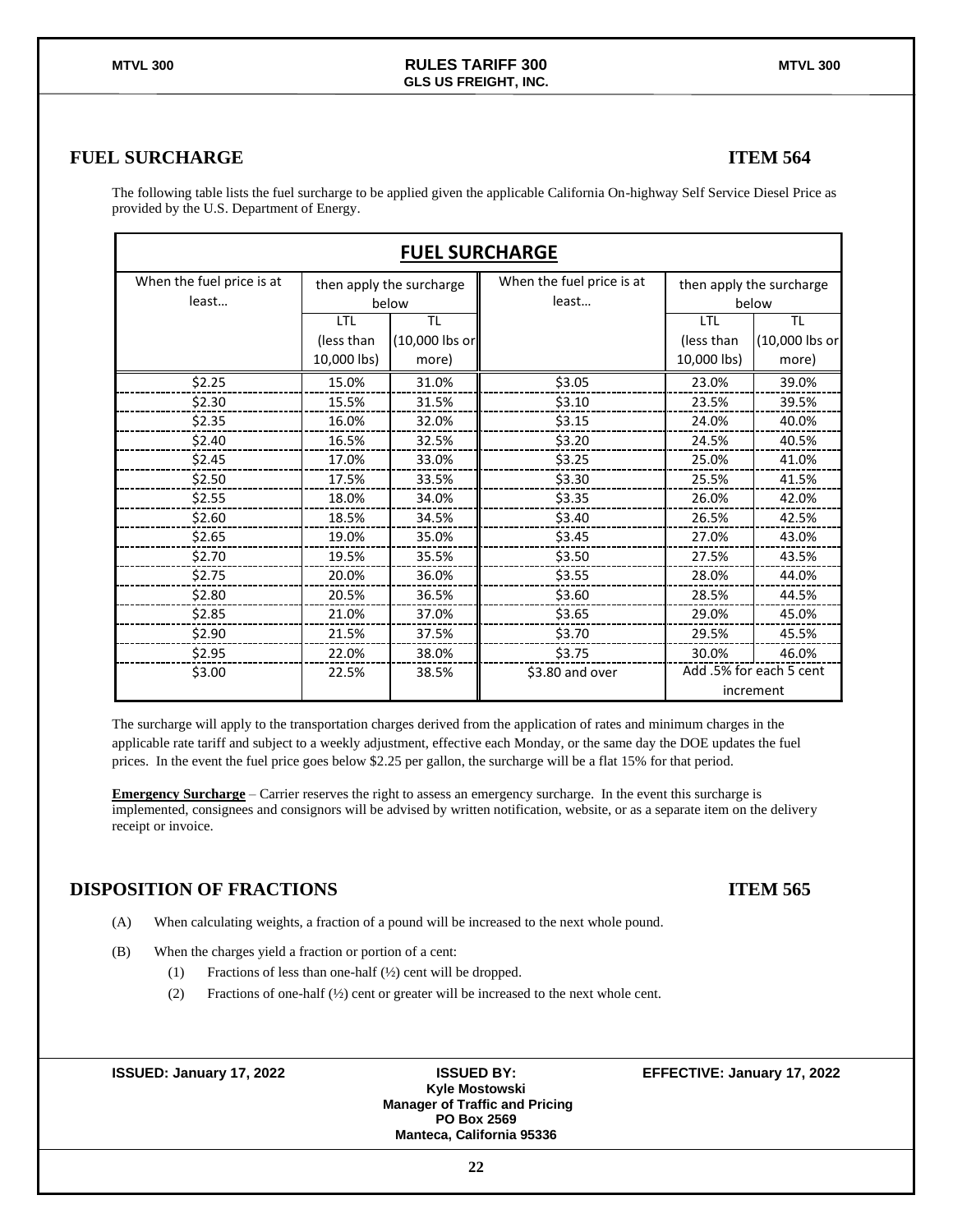### **HANDLING FREIGHT AT POSITIONS NOT IMMEDIATELY ADJACENT TO VEHICLE ITEM 566**

- (A) Service to points beyond a position immediately adjacent to the Carrier's vehicle.
- (B) Carrier will assess an additional charge of \$8.50 per 100 pounds, subject to a minimum charge of \$56.00 per shipment.

### **IMPRACTICABLE OPERATIONS ITEM 570**

Pickup or delivery service will not be performed by the Carrier at any site from or to which it is impracticable to operate vehicles because of including but not limited to:

- (A) The condition of roads, streets, driveways, alleys or approaches thereto;
- (B) Inadequate loading or unloading facilities.
- (C) Riots, acts of God, the public enemy, the authority of law, acts of Shipper, the existence of violence, or such possible disturbances as tend to create reasonable apprehension of danger to persons or property.

Nothing in this Tariff shall require the Carrier to pickup or deliver freight at any location.

Except as may be provided in this Tariff, the Carrier does NOT agree to transport shipments on any particular truck nor in time for any particular market and will NOT be responsible for any incidental loss or damage occurred.

#### **INACTIVITY ITEM 572**

GLS US Freight reserves the right to cancel negotiated pricing programs without notice due to a lack of or decrease in shipment activity over a ninety (90) consecutive day period.

#### **LIFTGATE CHARGE ITEM 573**

In addition to applicable rates and charges, shipments requesting or requiring the use of liftgate equipped trucks will incur an additional charge of \$5.00 per 100 pounds, subject to a minimum of \$80.00 and a maximum of \$350.00 for pickup and/or delivery service.

#### **LIMITATION OF CARRIER LIABILITY ITEM 576**

GLS US Freight liability for loss or damage to any shipment, or any part thereof, is, limited to the actual value of the articles(s) lost, damaged or destroyed or \$5.00 per pound (per pound per article(s) lost damaged or destroyed, whichever is less) on LTL shipments when rated using current class rates and Tariff.

Exception rating, pallet rates, special commodity rates, and/or truckload rates shall have a maximum liability of \$0.50 per pound.

Personal Effects and/or Household Goods will be valued at \$0.10 per pound. Spot Quote rated shipments shall have a maximum liability of \$0.50 per pound.

**Kyle Mostowski Manager of Traffic and Pricing PO Box 2569 Manteca, California 95336**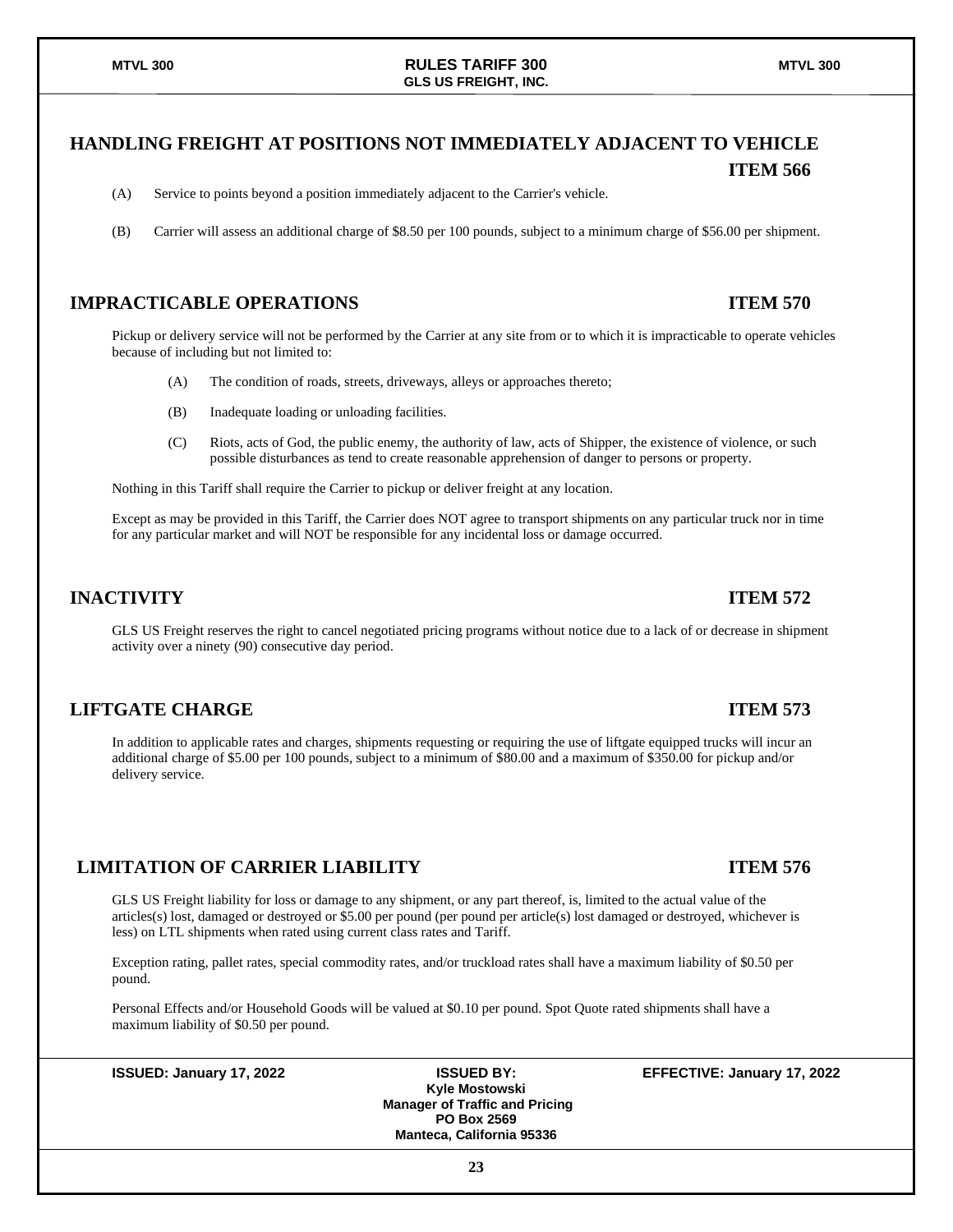Commodities tendered for shipment with an invoice value exceeding \$5.00 per pound will be considered to be of "Extraordinary Value" and my not be accepted for transportation.

Items of extraordinary value inadvertently accepted for shipment shall have a maximum liability of \$0.50 per pound.

Labor rate for damaged articles claim including but not limited to repair, sort/segregate, inspection or restocking shall be limited to a maximum of \$35.00 per hour, not to exceed the maximum release value of the commodity being repaired.

In no case will Carrier be liable for any type of consequential, special indirect or exemplary damages including but not limited to loss of income or profits regardless whether not Carrier knew or should have known such damages might be incurred.

Maximum liability for Incandescent, fluorescent, or other types of lighting bulbs or tubes shall be limited to \$0.50 per pound per package.

The maximum liability for cargo loss or damage on "other than new" commodities will be limited to a maximum liability not exceeding \$0.50 per pound per package. These provisions will apply on all commodities "other than new." For the purpose of this provision commodities which have been rebuilt, reconditioned, remanufactured, refurbished or had prior utilization for it's manufactured purpose will be considered as "other than new." Failure of the Shipper to provide an accurate commodity description of "other than new" shall not alter the application of this item.

Carrier does not provide or furnish excess declared value insurance or excess liability coverage and declaring request for same on the bill of lading shall have no effect to Carrier.

Corrected bills of lading or letters of authority to change or add valuation after delivery of the shipment shall not be accepted by Carrier to determine liability

Carrier's maximum liability per occurrence shall not exceed \$100,000.00.

On shipments handled by GLS US Freight in connection with another Carrier, (either Motor, Water or Rail), the lesser of either Carrier's maximum liability provisions will apply.

If the Shipper does not properly describe the freight on the Bill of Lading or uses a description of "FAK" or "Freight All Kinds" or other language that does not properly identify the commodities shipped, subsequent claims for shortage or damage will have a release value not to exceed \$0.50 per pound.

Liability for loss, damage or destruction of property being returned to the original Shipper, which was not initially transported by GLS US Freight from the original Shipper, will be limited to lost freight only and GLS US Freight will not be responsible for damages.

Liability for loss, damage or destruction of property being returned to the original Shipper, which was initially transported by GLS US Freight from the original Shipper and delivered without exception, when GLS US Freight is not given an opportunity to inspect prior to return, will be limited to lost freight only and GLS US Freight will not be responsible for damages.

When freight is shipped in-bound collect, GLS US Freight's liability limitation applies, even though the consignee has not seen the bill of lading. In this situation, the consignor is deemed the agent of the consignee for purposes of freight arrangements.

Should a replacement shipment be shipped as a result of a freight claim, the replacement must be transported by Carrier. Carrier will not refund or be responsible for freight charges for any other Carrier not associated with the original shipment.

When a claim is filed for loss or damage where a replacement has been shipped, the actual manufactured "cost" of the distribution package must be provided.

#### **LOADING AND/OR UNLOADING – POWER EQUIPMENT ITEM 578**

Loading and/or unloading by the Carrier does not include the use of power equipment.

When power equipment is needed to load or unload, such equipment shall be furnished by consignee or consignor.

**ISSUED: January 17, 2022 ISSUED BY: EFFECTIVE: January 17, 2022**

**Kyle Mostowski Manager of Traffic and Pricing PO Box 2569 Manteca, California 95336**

**24**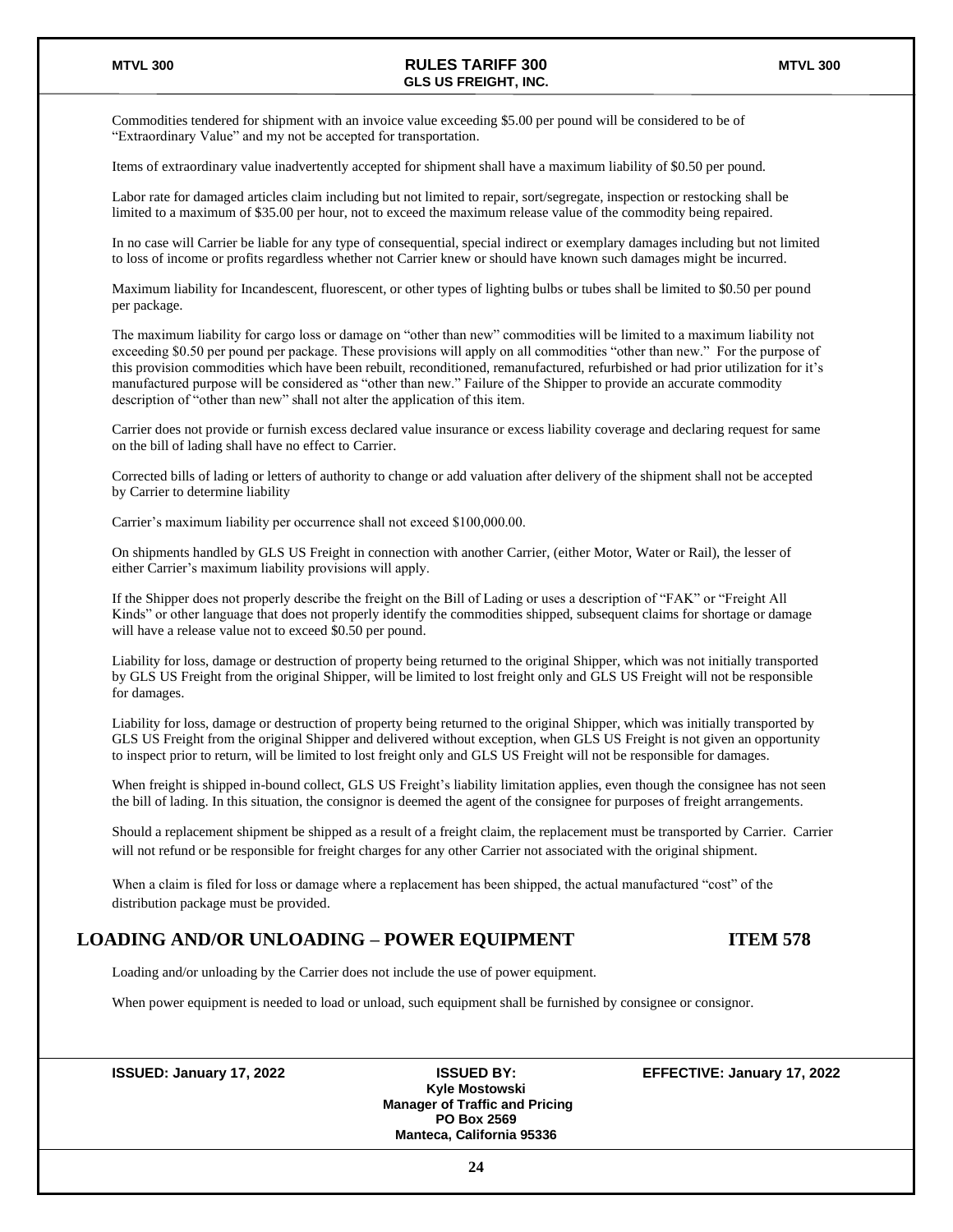#### **LOADING BY SHIPPER – UNLOADING BY CONSIGNEE ITEM 579**

Rates and charges are subject to provisions that the Shipper is to load and/or consignee is to unload the shipment.

- (A) On SLC shipments, the complete loading of the freight, including the count thereof, must be performed by the Shipper at their expense, without any assistance from the Carrier. The Carrier's employee and power unit are to be released while loading is performed. At the Carrier's option, the Carrier's employee and power unit may remain during loading, but will render NO assistance in loading.
- (B) The complete loading service includes the loading of the freight into or on the Carrier's vehicle and the stowing and arranging thereof. Any temporary blocking, flooring or lining, racks, standards, strips, stakes or similar bracing, dunnage or supports not constituting a shipping container or package, or a part of the vehicle when required to protect and make shipments secure for transportation must be furnished and installed by the Shipper.
- (C) On shipments identified as "consignee unload" the complete unloading of the freight including the count thereof, must be performed by the consignee at their expense, without any assistance from the Carrier. The Carrier's employee and power unit are to be released while unloading is performed. At the Carrier's option, the Carrier's employee and power unit may remain during unloading will render NO assistance in unloading.
- (D) The complete unloading service includes the unloading of the freight out of the Carrier's vehicle. Removal and disposal of any temporary blocking, racks, stakes or similar bracing, dunnage or supports not constituting a shipping container or package used to protect and or make shipments secure for transportation.
- (E) If any party tendering or receiving any portion of the shipment refuses to perform the loading or the unloading, as required, the rate will NOT apply and rates otherwise published will be assessed.
- (F) Blocking and Bracing Shipments loaded on GLS US Freight vehicles by consignor shall be properly secured and braced by the consignor. GLS US Freight will not be liable for merchandise damaged due to improper securing, bracing, or blocking of cargo by consignor. Ref Item 470 (J).

### **LUMPER SERVICE ITEM 585**

Fees for lumper services are not included in carrier's rates. When customer requests or requires the use of a lumper for pickup or delivery the lumper fees accrued to carrier shall be added to be bill with an additional lumper processing fee of \$1.40 per 100 pounds, subject to a minimum of \$25.00 and a maximum of \$250.00.

### **MINIMUM CHARGES ITEM 610**

California INTRASTATE shipments will be subject to an absolute Minimum Charge of \$100.00. INTERSTATE shipments will be subject to an absolute Minimum Charge per the table below:

| "06/07"   | NV         | \$100.00 | "82" | TX, OK, AR, LA, MS, AL, GA, FL, SC, TN, NC, KY | \$200.00 |
|-----------|------------|----------|------|------------------------------------------------|----------|
| "08"      | AZ         | \$100.00 | "85" | NY. CT. RI. MA. VT. NH. ME                     | \$200.00 |
| "503"     | JT         | \$150.00 | "86" | MI, IN, OH, WV, VA, PA, NJ, DE, MD, DC         | \$200.00 |
| "500/501" | OR. WA. ID | \$150.00 | "88" | MT, WY, NE, KS, MO, SD, ND, MN, IA, IL, WI     | \$200.00 |

Shipments originating/destined to non-direct points within California, Nevada or Arizona will have a Minimum Charge of \$150.00.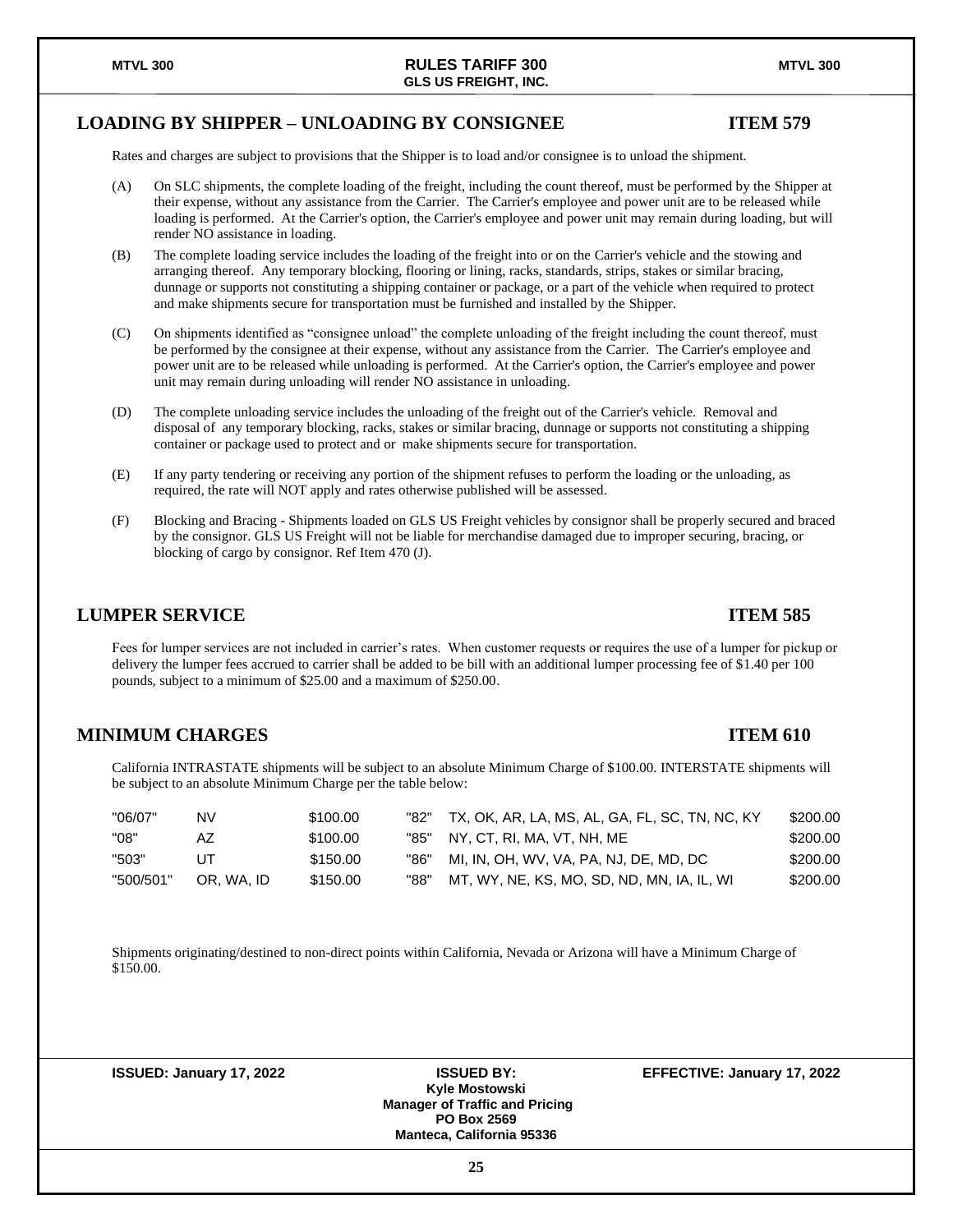### **MIXED SHIPMENTS – LTL OR AQ ITEM 640**

#### (A) When two or more commodities, for which different rates are provided, are shipped as a mixed shipment without actual weights being furnished or obtained for the portions shipped under the separate rates, charges for the entire shipment will be computed at the class or commodity rate applicable to the highest rated commodity contained in such mixed shipment; (see paragraph (B)).

(B) When charges are computed on a higher minimum weight than the quantity actually shipped, any deficiency between actual weight of the shipment and the greater minimum weight shall be computed at the rate applicable to the lowest rated commodity(s) in the shipment provided the actual weight of such commodity(s) aggregates 10% of the actual weight of the shipment or 500 pounds, whichever is lower. If the aggregate actual weight of such lower rated commodity(s) does not total the required amount, the deficit weight shall be charged for at the rate applicable to the commodity(s) in the shipment having the greatest aggregate actual weight.

(C) Except as provided in Par. (C)(1), the charge for a package (see NOTE 1 below) , or pallet, platform, rack or skid containing or bearing differently classed articles, shall be at the rate or class provided for the highest classed article in or on the package, pallet, platform, rack or skid. On LTL shipments only one of the articles taking the highest rate or class need be described. All the articles need not be specified on the shipping order or bill of lading (BOL), but the following notation must also appear on shipping order and BOL: "And other articles classed the same or lower", which may be abbreviated "RS or L".

(1) When articles subject to different LTL or AQ classes in packages, containers or shipping forms authorized in the applicable classification description for such articles are securely unitized on lift truck pallets, platforms, racks or skids, they will be charged for at the actual weights of the separate articles, in the authorized packages or shipping forms used, at the applicable LTL or AQ classes (see NOTE 2 below) subject to the following:

- (a) BOL and shipping order at time of shipment must specify the separate articles and the total weight of each article so unitized. BOL and shipping order must bear the notation: "The above contained on (insert number) pallets (platforms, rack or skids, as the case may be).
- (b) Any article in a non-unitized shipment must be separately listed on the BOL and shipping order and will be charged for at the rate applicable to such articles.

When unitization is by container of box-type fiberboard construction, packing devises must be used in any unoccupied space between inner packages and inside top of outer container. Packing devices used must be of sufficient strength and design to prevent collapse of the outer container when top loaded with other freight.

- (c) When the billed weight is higher than the actual weight, the resulting deficit weight will be charged for at the rate applicable to the lowest classed article contained in the shipment, or in the mixed packages comprising the shipment, provided the Shipper also specifies such lowest classed article on the BOL and shipping order at time of shipment
- (d) When the LTL or AQ description for an article in bundles specifies an individual minimum weight per bundle, no provision being made for the article "loose", a single loose article or piece weighing as much as or greater than the specified individual minimum weight per bundle, shall be charged for as a bundle.

Note 1: Articles unitized in outer containers meeting the requirements for complying boxes and secured on lift truck pallets, platforms, rack or skids, will be subject to the classes applicable to the same articles when tendered in boxes.

Note 2: The term "Shipping Packages" or "Loose Pieces" do not refer to the inner container or articles enclosed in a shipping package.

**Kyle Mostowski Manager of Traffic and Pricing PO Box 2569 Manteca, California 95336**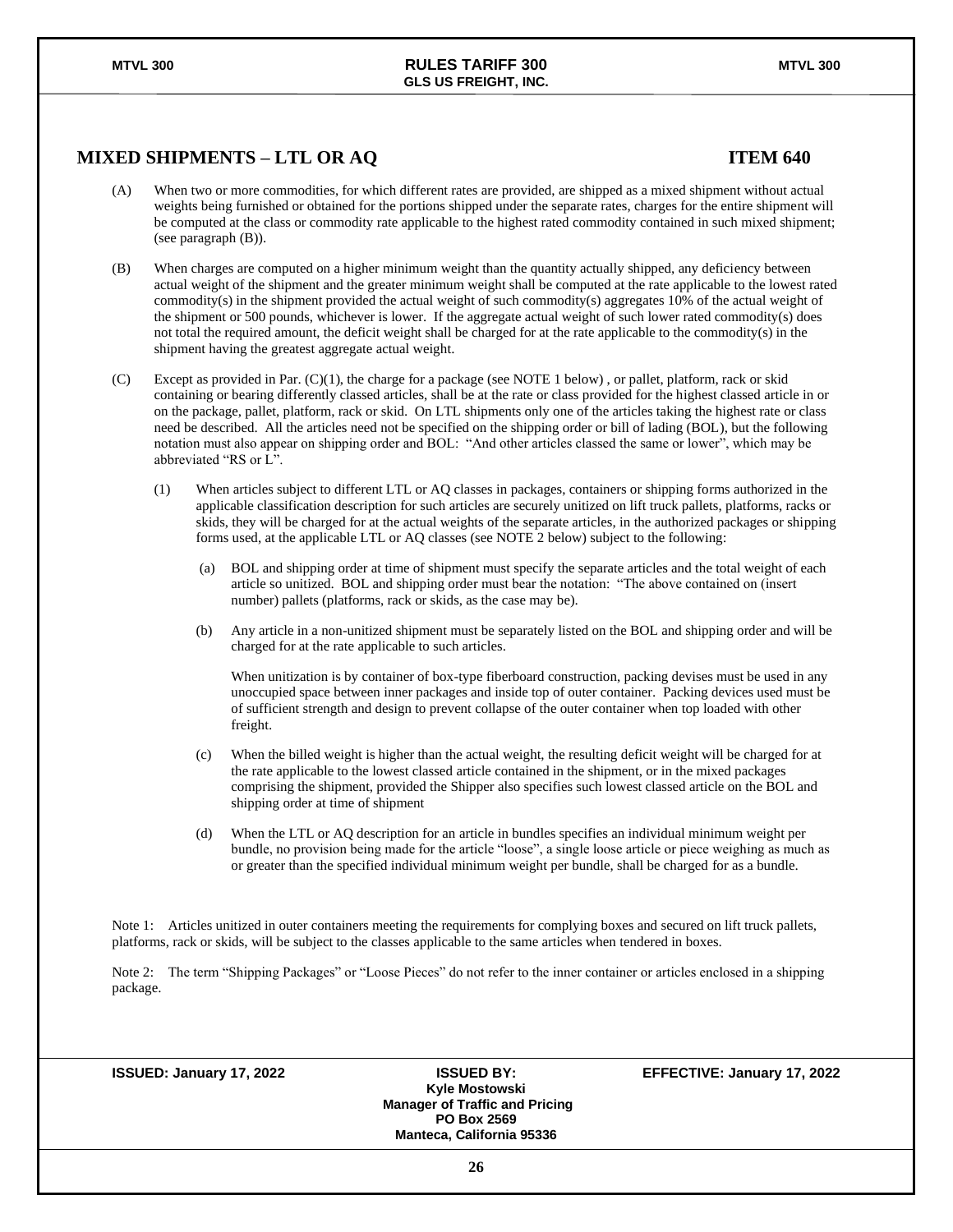### **NOTIFICATION PRIOR TO DELIVERY ITEM 647**

Notification prior to delivery means when the Carrier is requested to contact the consignor or consignee for specific delivery instructions, inclusive of an appointment procedure, whereby, prior to the Carrier's equipment dispatch, Carrier receives a specific date and time a shipment may be tendered for delivery.

**GLS US FREIGHT, INC.**

Instructions for driver to contact consignee in route will be deferred to terminal operations prior to shipment being loaded or departing for delivery.

In addition to applicable rates and charges, shipments requiring appointment or notification for delivery or pickup will incur a flat charge of \$30.00.

### **ON-HAND FREIGHT ITEM 648**

From time to time and for various reasons, freight may be deemed to be "on-hand." Freight will be deemed on-hand with or without notice. When freight is "on-hand" the legal liability of Carrier is altered from that of a motor Carrier to that of a warehouseman pursuant to the Uniform Commercial Code. In the event of loss or damage the Carrier's liability will be reduced to \$0.50 per pound. The procedures which Carrier agrees to and will take as a warehouseman involve the use of ordinary care to keep the lading in a safe or suitable place or to store the lading properly. Carrier shall (a) place the lading in public storage, if available, unless Carrier receives contrary disposition instructions from Debtor within twenty-four (24) hours, and (b) if disposition instructions are not given by Debtor within ten (10) days of Carrier's initial notification to Debtor, Carrier may offer the lading for sale in any commercially reasonable manner Carrier chooses. In the case of perishable lading, Carrier may dispose of the lading at a time and in a manner Carrier deems appropriate. Debtor will be responsible for storage costs and reasonable costs Carrier incurs in acting as a warehouseman. To the extent any sale or disposal revenues exceed the storage costs and the costs Carrier incurs as a warehouseman, Carrier shall remit the balance to Debtor. If Debtor gives Carrier timely disposition instructions, Carrier shall use any commercially reasonable steps to abide with such instructions. Debtor will pay Carrier's costs and any additional transportation costs Carrier incurs in doing so.

### **OPERATING AUTHORITY ITEM 650**

Authority to operate as a Motor Carrier - Permit 0004678, MC-147640

### **PAYMENT OF CHARGES ITEM 720**

All rates, charges or other amounts published in Carrier's Tariffs are stated as U.S Dollars, and all charges are payable in lawful tender of United States Currency.

Charges for transportation and services provided are due within 30 days of invoice date.

If payment is not received within 90 days, invoices are subject to removal of all discounts and allowances.

Payment of any charges by credit card, debit card, or any method other than by check or wire transfer shall incur a 4% processing charge.

**Kyle Mostowski Manager of Traffic and Pricing PO Box 2569 Manteca, California 95336**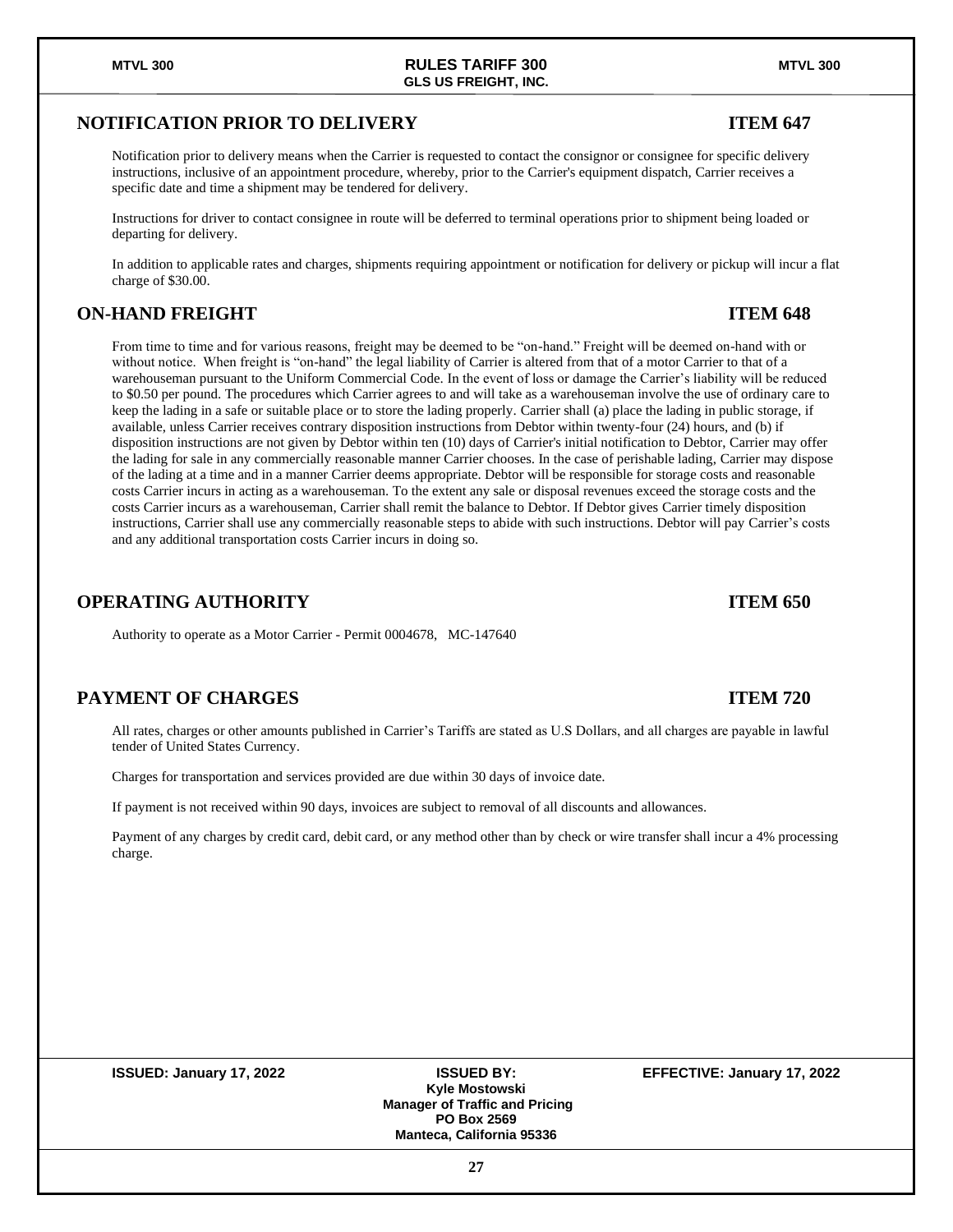### **GUARANTEED DELIVERY - DIRECT ITEM 740**

- (A) Guaranteed Service shall mean Guaranteed Delivery by 5 PM according to published service standards, except limited service areas, applying only within Carrier's direct service in **California, Arizona and Nevada**.
- (B) Customer must contact local terminal for authorization and price quote prior to shipping.
- (C) Customer must note bill of lading with "Guaranteed Service" and price quote number.
- (D) Shipment must be ready with 2 hour pickup window but not later than 5 PM.
- (E) A Guaranteed Service Fee equal to 25% of net transportation charges shall be applied minimum \$50.00 in addition to all other transportation, pickup or delivery charges.
- (F) Should the Guaranteed Service fail due to any operational issue or the product is lost or damaged, GLS US Freight maximum liability is limited to GLS US Freight Rules Tariff 300 and cancellation of freight charges only.
- (G) Force Majeure, GLS US Freight shall not be liable for Guaranteed Service when prevented by events including but not limited to Acts of God, flood, fire, riots, earthquakes, actions of law enforcement or other events beyond control.
- (H) In the event of failure, customer has 15 days from scheduled delivery date to file for cancelation of freight charges.

#### **GUARANTEED DELIVERY – GLS NETWORK ITEM 745**

- (A) GLS Network Guaranteed Service shall mean Guaranteed Delivery by 5 PM according to published service standards, except limited service areas.
- (B) Customer must contact local terminal for authorization and price quote prior to shipping.
- (C) Customer must note bill of lading with "GLS Network Guaranteed Service" and price quote number.
- (D) Shipment must be ready with 2 hour pickup window but not later than 5 PM.
- (E) A GLS Network Guaranteed Service Fee shall be limited and based on the following:
	- (1) Any shipment with a total weight of 250 pounds will be charged \$50.00.
	- (2) Any shipment with a total weight of 251 pounds will be charged \$125.00.
	- (3) The fee for shipments over 6 standard pallets or 5,000 pounds will be on quoted on a case by case basis.
- (F) Should the GLS Network Guaranteed Service fail due to any operational issue or the product is lost or damaged, GLS US Freight maximum liability is limited to GLS US Freight Rules Tariff 300 and cancellation of freight charges only.
- (G) Force Majeure, GLS US Freight shall not be liable for GLS Network Guaranteed Service when prevented by events including but not limited to Acts of God, flood, fire, riots, earthquakes, actions of law enforcement or other events beyond control.
- (H) In the event of failure, customer has 15 days from scheduled delivery date to file for cancelation of freight charges.

| <b>ISSUED: January 17, 2022</b> | <b>ISSUED BY:</b>                     | EFFECTIVE: January 17, 2022 |
|---------------------------------|---------------------------------------|-----------------------------|
|                                 | Kyle Mostowski                        |                             |
|                                 | <b>Manager of Traffic and Pricing</b> |                             |
|                                 | <b>PO Box 2569</b>                    |                             |
|                                 | <b>Manteca, California 95336</b>      |                             |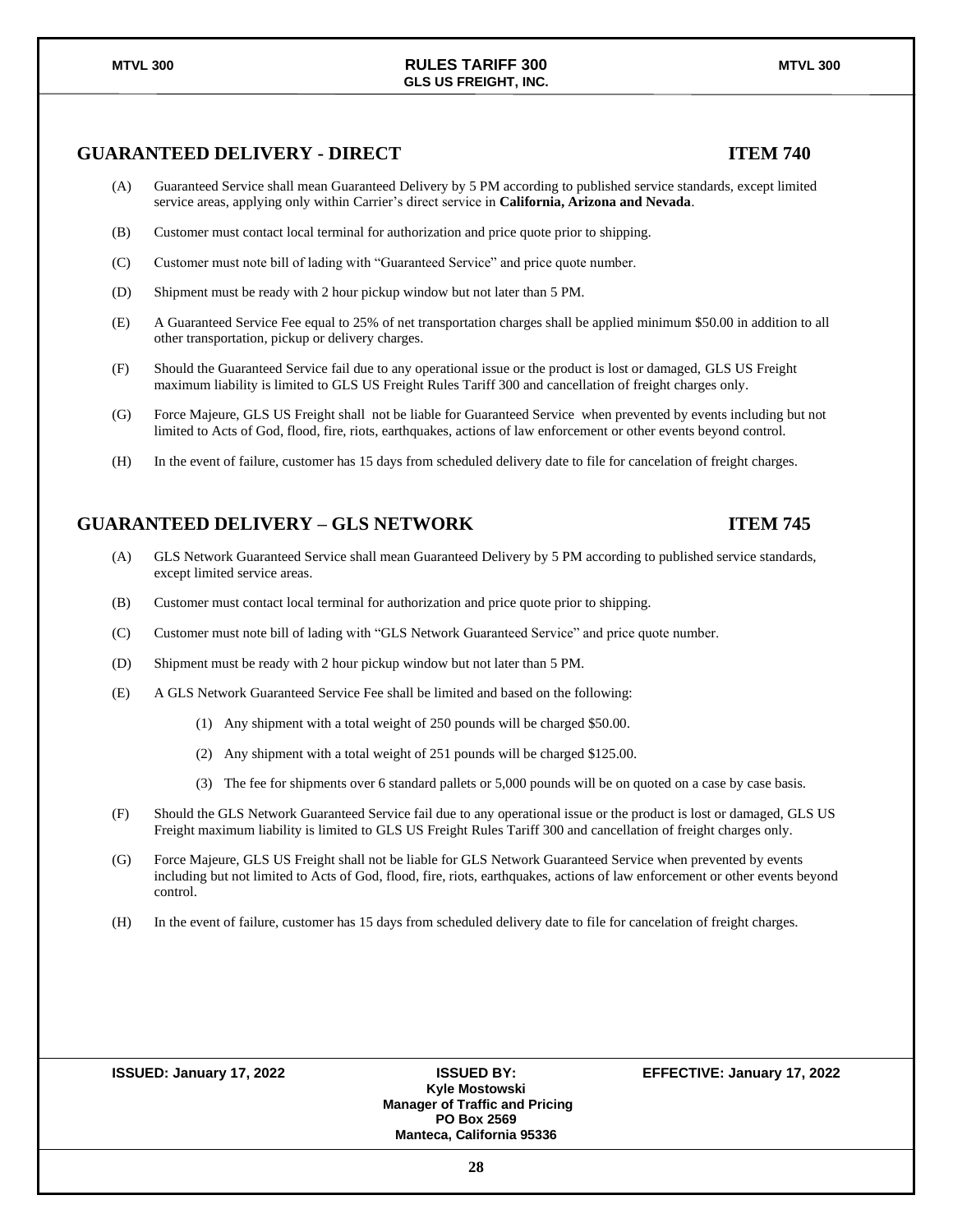### **PICKUP AND DELIVERY SERVICE ITEM 750**

Except as otherwise provided, rates in Carrier's Tariffs include one pickup and loading and one delivery and unloading or one tender for delivery of a shipment by the Carrier at one site, and may include prior arrangements for delivery, subject to the following provisions:

(A) LOADING BY CARRIER:

Freight tendered for loading shall be so situated by the consignor as to be directly accessible to the vehicle, or shall be immediately adjacent to a parking space suitable for the Carrier to place its vehicle for loading. Loading includes stowing and counting of the freight in or on the Carrier's vehicle. (See Item 566 for Handling Freight At Positions Not Immediately Adjacent To Vehicle).

Carrier will furnish ONLY one person per vehicle for loading, be they the driver, helper, or any other Carrier employee except as provided in Item 560 – Extra Labor.

(B) UNLOADING BY CARRIER:

Freight will be unloaded at the delivery site immediately adjacent to the delivery vehicle.

Carrier will furnish ONLY one person per vehicle for unloading, be they the driver, helper or any other Carrier employee except as provided in Item 560 – Extra Labor.

When special loading or unloading equipment such as platform vehicles (other than two-wheeled hand-trucks), winches, cranes, jacks, blocks or falls, chain falls or other special equipment used in hoisting, lowering, handling or placing freight in position is used in loading or unloading, the consignor or the consignee shall furnish same and the necessary labor to operate such equipment at their expense, and shall also assume responsibility for safe loading or unloading. However, the Carrier's employees may use hand trucks or four-wheeled hand carts and hand or electrically operated pallet jacks (non-riding type) when furnished by the Shipper or consignee.

Rates include pickup and delivery at locations as follows:

Within a radius of one mile of the established railroad depot, post office, highway route traveled, or all points and places within the corporate limits.

Within commercial zone area, corporate, municipal or city limits.

#### **NON-APPLICATION**

Pickup or delivery service will not apply on:

- (A) Class A or B explosives
- (B) Hazardous waste of any kind
- (C) Shipments originating at or destined to convention halls, exhibition halls, exhibit centers or other such like establishments except Las Vegas, Nevada.

#### **PICKUP OR DELIVERY SERVICE – INSIDE DELIVERY ITEM 751**

When the Carrier is called upon to either pickup or deliver shipments to a location inside a business, the Carrier will assess an additional charge of \$10.25 per 100 pounds, subject to a minimum of \$100.00 with a maximum of \$600.00 per shipment.

NOTE: The services provided under this item are subject to the Pickup and Delivery provisions found in Item 750.

**ISSUED: January 17, 2022 ISSUED BY: EFFECTIVE: January 17, 2022**

**Kyle Mostowski Manager of Traffic and Pricing PO Box 2569 Manteca, California 95336**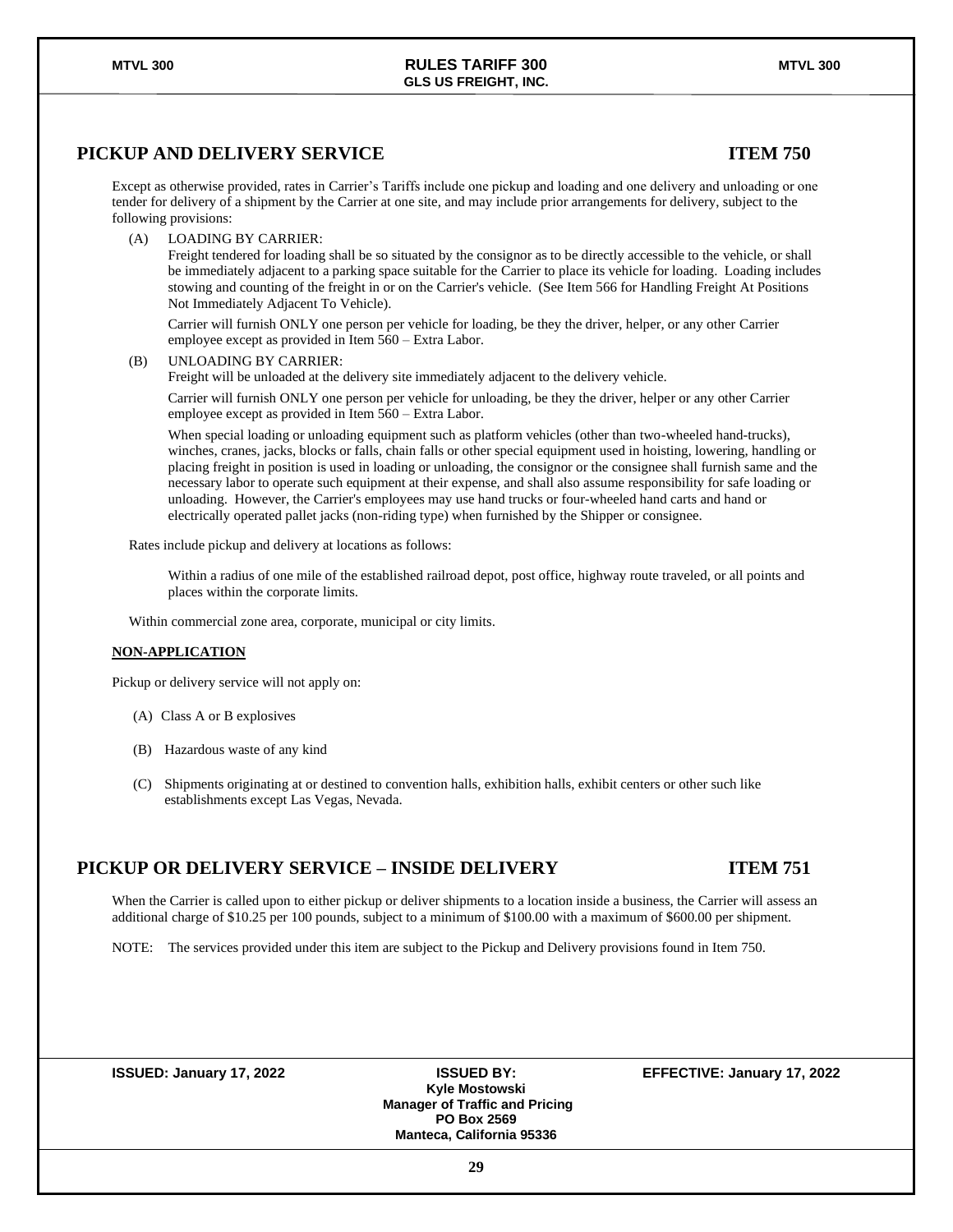#### **PICKUP OR DELIVERY SERVICE – RESIDENTIAL/NON COMMERCIAL ITEM 753**

Unless otherwise stated, the rates in tariffs, pricing agreements, and contract of the Carrier which are subject to this tariff do not include pickup nor delivery at a residence or noncommercial location. When the Carrier is called upon to either pickup or deliver shipments to a residential or noncommercial location, for this service the Carrier will charge an additional \$8.50 per 100 pounds, subject to a minimum of \$100.00 and a maximum of \$500.00, in addition to all other applicable charges.

NOTE 1: The services provided under this item are subject to the Pickup and Delivery provisions found in Item 750.

NOTE 2: GLS US Freight does not accept hazardous material shipments consigned to residential locations.

#### **PICKUP OR DELIVERY SERVICE – OTHER THAN BUSINESS HOURS ITEM 756**

The provisions of this Item will ONLY apply to that portion of the pickup or delivery service performed outside of regular working hours, and ONLY when the Shipper or consignee requests such service. The following charges will be assessed to the party requesting the following services, (Subject to Note 1).

- (A) The Carrier will pickup or deliver shipments prior to 8 A.M. or after 5 P.M. Monday through Friday, except Holidays (as defined in Item 110), for an additional charge of **\$110.00** per hour for truck and driver ONLY.
- (B) The Carrier will pickup or deliver shipments on Saturdays, Sundays, or Holiday (as defined in Item 110) subject to an additional charge of **\$110.00** per hour for truck and driver ONLY, subject to a minimum charge of **\$550.00**.
- NOTE 1: (a) The Carrier is not obligated to provide such service.
	- (b) Time shall be computed from the time of departure from Carrier's terminal until the time of return to the same terminal.

### **LIMITED ACCESS, MINE SITE, CONSTRUCTION SITE CHARGES ITEM 760**

- (A) Limited Access shall also include but is not limited to:
	- (1) Camps (including military)
	- (2) Country Clubs
	- (3) Fairs
	- (4) Individual (mini) storage units
	- (5) Schools / Universities
- (B) Mine Site shall mean any excavation shaft, pit or deposit of ore, minerals or gas which is being, has been or will be extracted. Such site shall include the entire property and any facility, building or location thereon.
- (C) Construction Site shall mean any location where demolition, building, excavating, erecting, road work or other construction type endeavor is in progress whether or not the area or facility is currently suitable for public or private use and whether or not construction crew is present.
- (D) Transportation charges to mine or construction sites 5 miles beyond corporate or commercial zone limits of the nearest municipality may be subject to un-named points intermediate application line haul charges to the next farther named municipality in addition to the charges provided in this item.
- (E) Where contact information is provided, Carrier shall provide notice of arrival where possible. In the event Carrier attempts delivery and through no fault of Carrier shipment is refused or otherwise not deliverable, subsequent attempts to deliver will be subject to redelivery charges as provided in this tariff.
- (F) Charges shall apply to each shipment individually:
	- (1) \$8.50 per CWT (per hundred weight).
	- (2) Minimum Charge \$125.00.

**ISSUED: January 17, 2022 ISSUED BY: EFFECTIVE: January 17, 2022 Kyle Mostowski Manager of Traffic and Pricing PO Box 2569 Manteca, California 95336**

**30**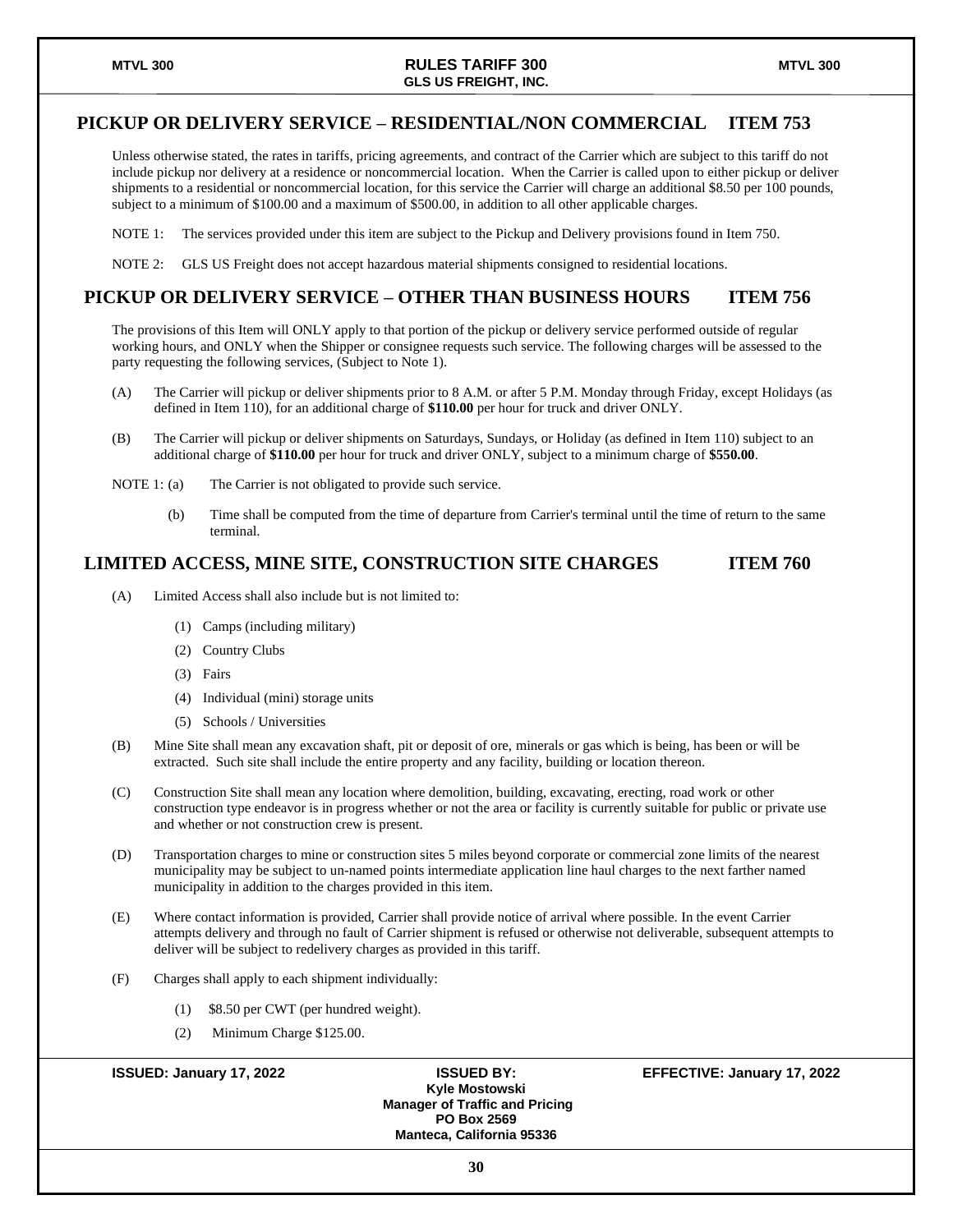### **PRECEDENCE OF RATES ITEM 765**

In the event of conflict of rates or discounts, the following provisions shall apply:

- (A) If the Shipper and the consignee each have an established discount, the debtor's discount shall prevail, except as provided in Paragraph B of this Item.
- (B) If the Shipper has an established outbound collect discount and the consignee has no established discount provisions, the Shipper's "Outbound Collect" provisions shall apply in connection with collect shipments.

**GLS US FREIGHT, INC.**

- (C) In the absence of specific provisions maintained for a Third Party, those provisions in effect for the Shipper shall apply. The term "Third Party", as used herein, does NOT include a separate billing address or Bank Payment Plan for the Shipper or consignee.
- (D) Specific net rates (Commodity or Contract) shall take precedence over any Class Rates (Discounted or Not).

#### **PROHIBITED OR RESTRICTED ARTICLES ITEM 780**

#### **PART 1: ARTICLES OF EXTRAORDINARY VALUE:**

(A) Except as otherwise provided, the following articles will NOT be accepted by the Carrier for transportation NOR as premiums accompanying other articles. In the event a shipment is inadvertently accepted, whether returned to Shipper or delivered to consignee, the shipment shall have a maximum liability of \$.50 per pound.

Currency, other than coin, (See Note 1) Notes Deeds **Original works of art** Drafts Postage stamps Flat Glass Jewelry, other than costume or novelty jewelry Plants or Flowers, live Letters, with or without stamps affixed, (See Note 2) Revenue stamps, (See Note 2) Livestock, other than ordinary Valuable papers of any kind

Bank bills **Bank** bills **Bank** bills **Museum exhibits or articles of antiquity**, (See Note 4)

Vegetables, fresh

Shipments consigned to exhibition halls or other such venues Shipments from auto wrecking yards or "junk yards" Items requiring temperature control: Plasma Televisions, Granite, Stone State.

Articles, the Actual Value of which exceeds \$25.00 per pound, will NOT be accepted for shipment under rates governed by this Tariff.

- NOTE 1: Monetary coins will ONLY be accepted as premiums when the total value of such coin(s) does NOT exceed 25¢ per retail sales unit. Coins must be contained within the retail sales unit packages. The outer shipping containers must NOT contain any references to or pictures of the coins within.
- NOTE 2: United States Mail will be accepted when the Shipper and the consignee are United States Post Offices.
- NOTE 3: Antique furniture NOT exceeding a value of \$5.00 per pound will be accepted when suitably packaged to withstand the hazards of transportation.
- NOTE 4: Pictures, sculptures or paintings NOT exceeding a value of \$5.00 per pound, will be accepted when suitably packaged to withstand the hazards of transportation.

#### **PART 2: FREIGHT LIABLE TO DAMAGE OTHER FREIGHT:**

The Carrier is NOT obligated to receive freight liable to impregnate or otherwise damage other freight or Carrier's equipment.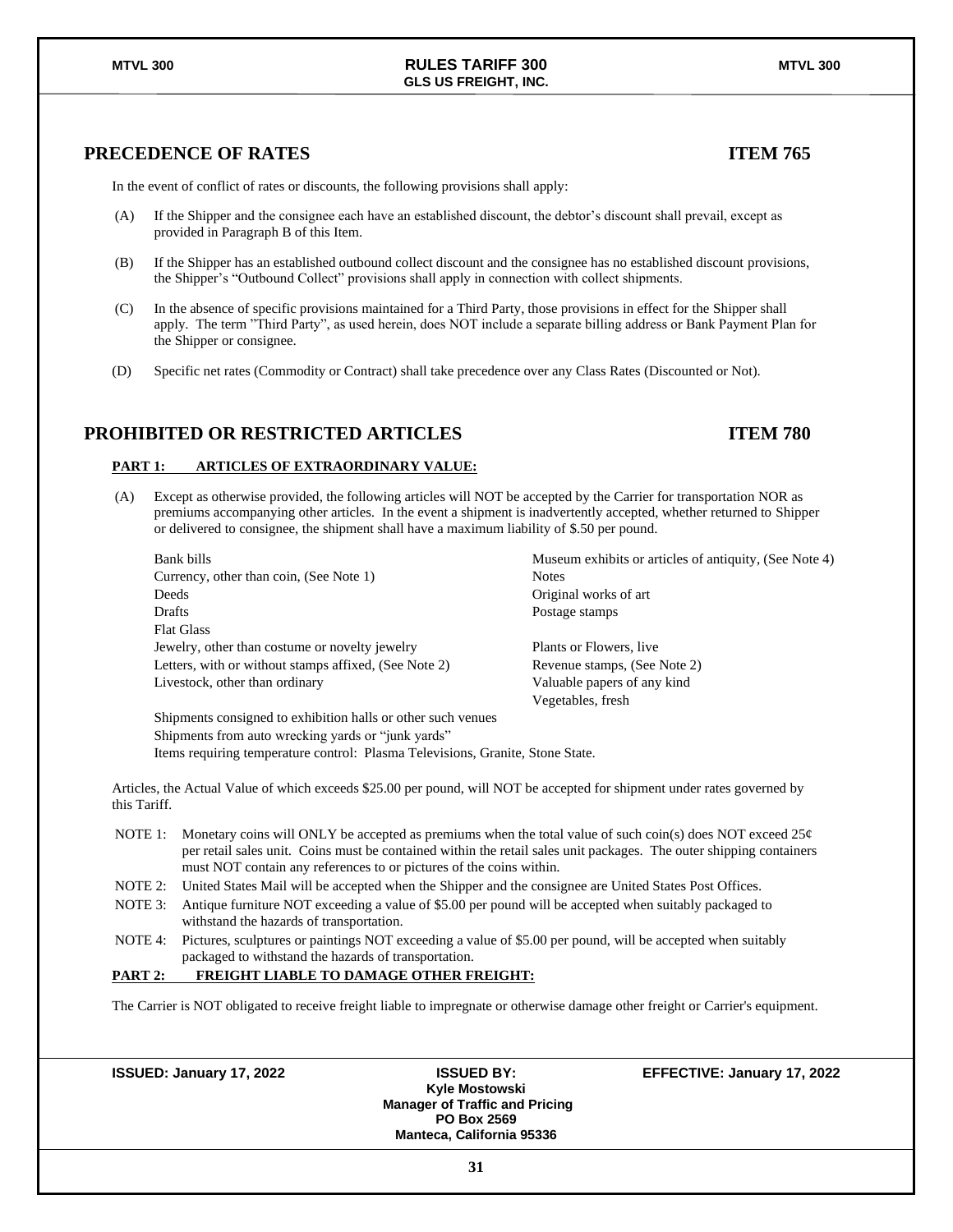### **ARBITRARIES ITEM 790**

(A) In the event freight is tendered and inadvertently accepted to non-service or extended area service zip codes as listed below the shipments will be subject to an additional charge of \$10.00 cwt with a minimum of \$150.00.

#### **Zip Codes for California**

| 90263 | 92257 | 92389 | 93261 | 93531 | 93645 | 95228 | 95373 | 95712 | 95943 | 96008 | 96054 | 96104 | 96150 |
|-------|-------|-------|-------|-------|-------|-------|-------|-------|-------|-------|-------|-------|-------|
| 90264 | 92259 | 92394 | 93268 | 93541 | 93649 | 95229 | 95374 | 95713 | 95944 | 96009 | 96055 | 96105 | 96151 |
| 90265 | 92266 | 92398 | 93276 | 93542 | 93651 | 95232 | 95375 | 95714 | 95946 | 96010 | 96056 | 96106 | 96154 |
| 90704 | 92267 | 92536 | 93280 | 93544 | 93652 | 95233 | 95379 | 95715 | 95947 | 96011 | 96057 | 96107 | 96156 |
| 91384 | 92268 | 92539 | 93283 | 93545 | 93653 | 95245 | 95383 | 95717 | 95949 | 96013 | 96058 | 96108 | 96158 |
| 91905 | 92273 | 92549 | 93285 | 93546 | 93656 | 95246 | 95389 | 95720 | 95950 | 96014 | 96059 | 96109 | 96160 |
| 91906 | 92274 | 92561 | 93287 | 93549 | 93657 | 95247 | 95439 | 95721 | 95951 | 96015 | 96061 | 96110 | 96161 |
| 91934 | 92275 | 93015 | 93426 | 93554 | 93660 | 95248 | 95444 | 95722 | 95954 | 96016 | 96062 | 96112 | 96162 |
| 91935 | 92277 | 93016 | 93428 | 93555 | 93661 | 95249 | 95467 | 95724 | 95955 | 96017 | 96063 | 96113 |       |
| 91948 | 92278 | 93023 | 93429 | 93556 | 93664 | 95250 | 95486 | 95726 | 95956 | 96018 | 96064 | 96114 |       |
| 91962 | 92280 | 93024 | 93432 | 93558 | 93665 | 95251 | 95487 | 95728 | 95957 | 96019 | 96065 | 96115 |       |
| 92003 | 92281 | 93040 | 93435 | 93562 | 93667 | 95255 | 95525 | 95735 | 95958 | 96020 | 96068 | 96116 |       |
| 92004 | 92283 | 93060 | 93450 | 93591 | 93668 | 95257 | 95549 | 95736 | 95959 | 96021 | 96069 | 96117 |       |
| 92028 | 92284 | 93061 | 93451 | 93592 | 93669 | 95305 | 95550 | 95910 | 95960 | 96022 | 96070 | 96118 |       |
| 92055 | 92285 | 93204 | 93452 | 93596 | 93920 | 95306 | 95569 | 95912 | 95962 | 96023 | 96071 | 96119 |       |
| 92059 | 92286 | 93205 | 93453 | 93601 | 93923 | 95309 | 95589 | 95913 | 95963 | 96024 | 96073 | 96120 |       |
| 92060 | 92304 | 93207 | 93461 | 93602 | 93924 | 95310 | 95606 | 95914 | 95965 | 96025 | 96074 | 96121 |       |
| 92061 | 92309 | 93210 | 93501 | 93604 | 93927 | 95311 | 95607 | 95915 | 95966 | 96027 | 96075 | 96122 |       |
| 92066 | 92310 | 93215 | 93502 | 93605 | 93928 | 95312 | 95629 | 95916 | 95967 | 96028 | 96076 | 96123 |       |
| 92070 | 92311 | 93216 | 93504 | 93606 | 93930 | 95314 | 95631 | 95917 | 95968 | 96029 | 96078 | 96124 |       |
| 92082 | 92312 | 93218 | 93505 | 93607 | 93932 | 95317 | 95634 | 95918 | 95969 | 96031 | 96079 | 96125 |       |
| 92086 | 92314 | 93219 | 93510 | 93608 | 93954 | 95318 | 95636 | 95919 | 95970 | 96032 | 96080 | 96126 |       |
| 92088 | 92315 | 93222 | 93512 | 93609 | 93960 | 95321 | 95637 | 95920 | 95971 | 96033 | 96084 | 96127 |       |
| 92222 | 92323 | 93224 | 93513 | 93614 | 94515 | 95325 | 95642 | 95922 | 95972 | 96034 | 96085 | 96128 |       |
| 92225 | 92327 | 93225 | 93514 | 93620 | 94574 | 95327 | 95644 | 95923 | 95973 | 96035 | 96086 | 96129 |       |
| 92226 | 92328 | 93226 | 93515 | 93622 | 94576 | 95329 | 95646 | 95924 | 95974 | 96036 | 96087 | 96130 |       |
| 92227 | 92332 | 93234 | 93516 | 93623 | 95005 | 95333 | 95656 | 95925 | 95975 | 96037 | 96088 | 96132 |       |
| 92233 | 92333 | 93238 | 93517 | 93624 | 95006 | 95335 | 95665 | 95930 | 95978 | 96038 | 96089 | 96133 |       |
| 92236 | 92338 | 93239 | 93518 | 93626 | 95007 | 95338 | 95666 | 95932 | 95979 | 96039 | 96090 | 96134 |       |
| 92239 | 92342 | 93240 | 93519 | 93627 | 95017 | 95345 | 95675 | 95934 | 95980 | 96040 | 96091 | 96135 |       |
| 92242 | 92347 | 93243 | 93522 | 93628 | 95018 | 95346 | 95679 | 95935 | 95981 | 96041 | 96092 | 96136 |       |
| 92243 | 92356 | 93249 | 93523 | 93630 | 95041 | 95347 | 95681 | 95936 | 95983 | 96042 | 96093 | 96140 |       |
| 92249 | 92363 | 93250 | 93524 | 93633 | 95043 | 95360 | 95684 | 95937 | 95984 | 96046 | 96094 | 96141 |       |
| 92250 | 92364 | 93251 | 93526 | 93634 | 95044 | 95364 | 95685 | 95938 | 95986 | 96047 | 96095 | 96142 |       |
| 92251 | 92365 | 93252 | 93527 | 93640 | 95221 | 95365 | 95689 | 95939 | 95987 | 96048 | 96096 | 96143 |       |

**Kyle Mostowski Manager of Traffic and Pricing PO Box 2569 Manteca, California 95336**

**ISSUED: January 17, 2022 ISSUED BY: EFFECTIVE: January 17, 2022**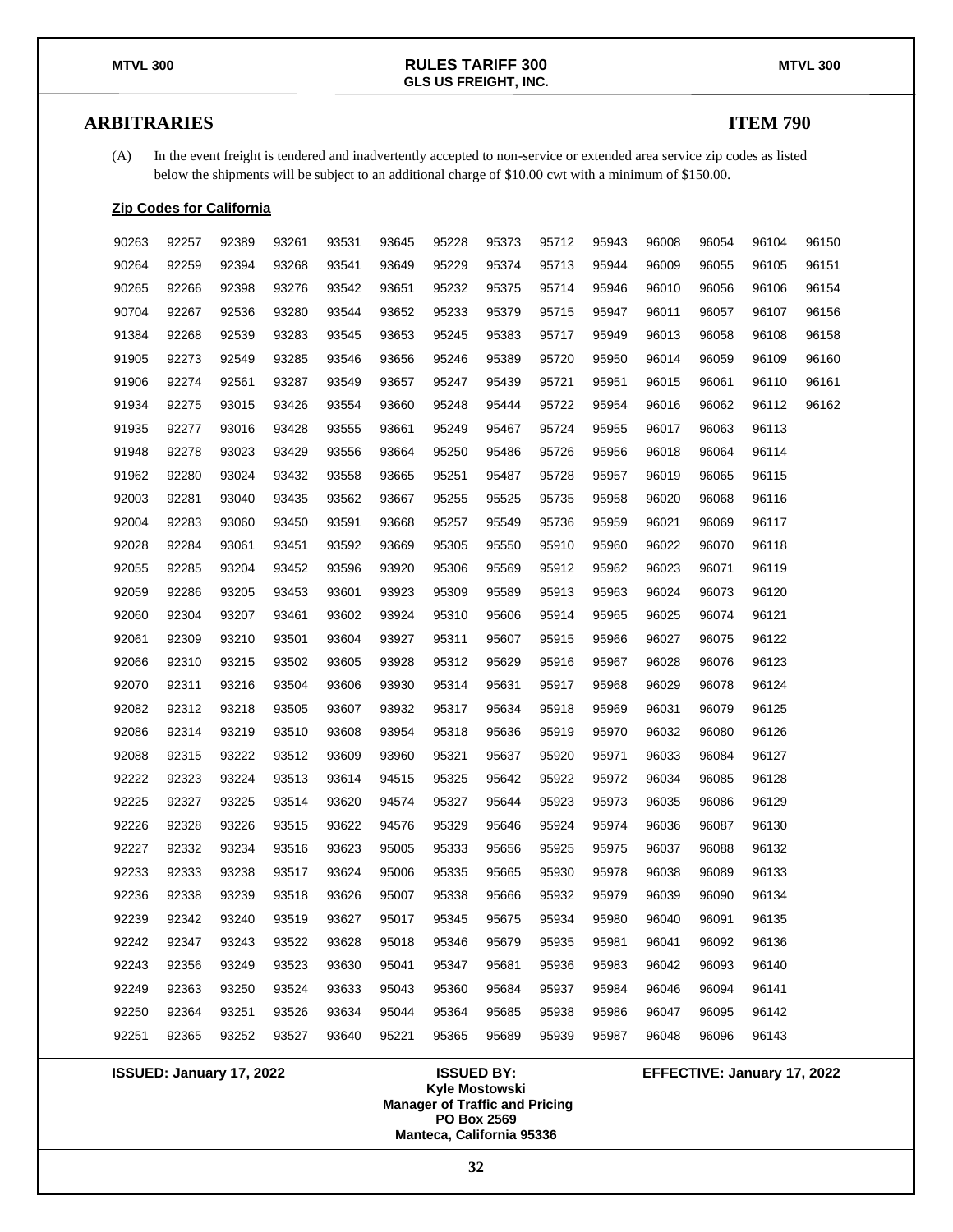| <b>RULES TARIFF 300</b><br><b>MTVL 300</b><br><b>GLS US FREIGHT, INC.</b> |                                               |                |       |                |                |                |                |                | <b>MTVL 300</b> |       |       |       |  |
|---------------------------------------------------------------------------|-----------------------------------------------|----------------|-------|----------------|----------------|----------------|----------------|----------------|-----------------|-------|-------|-------|--|
| 92252                                                                     | 92366                                         | 93254          | 93528 | 93642          | 95222          | 95369          | 95692          | 95940          | 95988           | 96050 | 96097 | 96145 |  |
| 92254                                                                     | 92384                                         | 93255          | 93529 | 93643          | 95223          | 95370          | 95701          | 95941          | 96006           | 96051 | 96101 | 96146 |  |
| 92256                                                                     | 92386                                         | 93260          | 93530 | 93644          | 95224          | 95372          | 95709          | 95942          | 96007           | 96052 | 96103 | 96148 |  |
| 89001<br>89003                                                            | <b>Zip Codes for Nevada</b><br>89022<br>89023 | 89039<br>89042 |       | 89317<br>89318 | 89409<br>89410 | 89420<br>89421 | 89444<br>89448 | 89820<br>89824 |                 |       |       |       |  |
| 89010                                                                     | 89024                                         | 89043          |       | 89402          | 89411          | 89422          | 89449          | 89826          |                 |       |       |       |  |

|                   | 89010 89024 89043 89402 89411 89422 89449 89826 |                         |  |
|-------------------|-------------------------------------------------|-------------------------|--|
|                   | 89013 89027 89045 89404 89413 89423 89450       |                         |  |
|                   | 89017 89029 89047 89405 89415 89424 89451       |                         |  |
| 89019 89034 89067 |                                                 | 89406 89418 89427 89460 |  |
|                   | 89021 89037 89314 89408 89419 89430 89704       |                         |  |

(B) When the Carrier or its agent performs Pickup or Delivery Service at the following points in Nevada, the shipment will be subject to a pickup or delivery charge which shall be in addition to all other applicable charges, as follows:

### **Following Zip Codes will receive a Flat Charge of \$100.00:**

89822 89821 89414 89319 89438

#### **Following Zip Codes will receive a Flat Charge of \$275.00:**

| 89301 | 89412 | 89447 | 89833 |
|-------|-------|-------|-------|
| 89311 | 89425 | 89830 | 89834 |
| 89315 | 89426 | 89832 |       |

### **Following Zip Codes will receive a Flat Charge of \$325.00:**

| 89008 | 89041 | 89060 | 89316 |
|-------|-------|-------|-------|
| 89018 | 89046 | 89061 | 89403 |
| 89020 | 89048 | 89070 | 89825 |
| 89028 | 89049 | 89310 |       |

(C) When the Carrier or its agent performs Pickup or Delivery Service in Montana, the shipment will be subject to an additional pickup or delivery charge of \$ 1.85 per cwt, \$100.00 Minimum Charge subject to a Maximum Charge of \$250.00. The following Zip Codes are **not included** in this charge:

| <b>ISSUED BY:</b><br>Kyle Mostowski<br><b>Manager of Traffic and Pricing</b><br><b>PO Box 2569</b><br><b>Manteca, California 95336</b> | EFFECTIVE: January 17, 2022 |
|----------------------------------------------------------------------------------------------------------------------------------------|-----------------------------|
| 33                                                                                                                                     |                             |
|                                                                                                                                        |                             |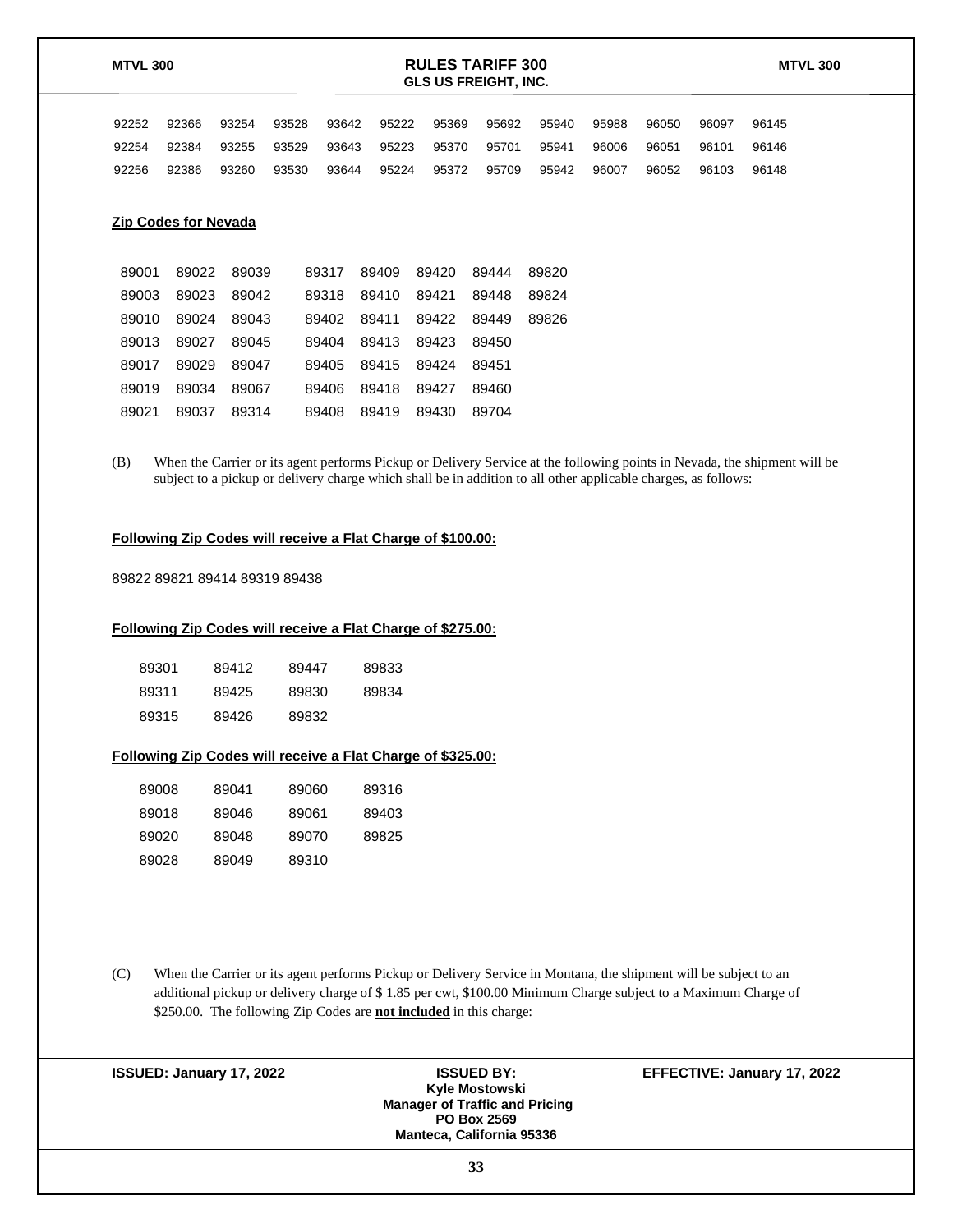| <b>MTVL 300</b> | <b>RULES TARIFF 300</b><br><b>GLS US FREIGHT, INC.</b> |       |       |       |       |       | <b>MTVL 300</b> |
|-----------------|--------------------------------------------------------|-------|-------|-------|-------|-------|-----------------|
|                 | 59101                                                  | 59114 | 59406 | 59701 | 59772 | 59901 |                 |
|                 | 59102                                                  | 59115 | 59501 | 59702 | 59773 | 59903 |                 |
|                 | 59103                                                  | 59116 | 59601 | 59703 | 59801 | 59904 |                 |
|                 | 59104                                                  | 59117 | 59602 | 59707 | 59802 |       |                 |
|                 | 59105                                                  | 59330 | 59604 | 59715 | 59803 |       |                 |
|                 | 59106                                                  | 59401 | 59620 | 59717 | 59804 |       |                 |
|                 | 59107                                                  | 59402 | 59623 | 59718 | 59806 |       |                 |
|                 | 59108                                                  | 59403 | 59624 | 59719 | 59807 |       |                 |
|                 | 59111                                                  | 59404 | 59625 | 59750 | 59808 |       |                 |
|                 | 59112                                                  | 59405 | 59626 | 59771 | 59812 |       |                 |
|                 |                                                        |       |       |       |       |       |                 |

- (D) When the Carrier or its agent performs Pickup or Delivery Service at all points in North Dakota with postal zip codes whose 3-digit prefix of 586, 587 and 588 will be subject to an additional pickup or delivery charge of \$3.50 per cwt, subject to a Minimum charge of \$35.00 and a Maximum Charge of \$100.00, which shall be in addition to all other applicable charges.
	- (E) When the Carrier or its agent performs Pickup or Delivery Service at the following points, the shipment will be subject to a pickup or delivery charge which shall be in addition to all other applicable charges, as follows:

|  | Following zip codes an additional \$25.00: |  |
|--|--------------------------------------------|--|
|  |                                            |  |

| 85349 | 86402 | 83834 | 97416 | 98380 | 99111 | 98325 | 98812 | 98948 |
|-------|-------|-------|-------|-------|-------|-------|-------|-------|
| 85365 | 86403 | 83871 | 97536 | 98394 | 99113 | 98367 | 98813 | 99032 |
| 85366 | 86404 | 83873 | 97543 | 98537 | 99122 | 98382 | 98814 | 99169 |
| 85367 | 86405 | 83874 | 97623 | 98557 | 99134 | 98385 | 98815 | 98329 |
| 85368 | 86406 | 97481 | 97389 | 98563 | 99144 | 98392 | 98816 | 98339 |
| 85369 | 86409 | 97523 | 98014 | 98580 | 99154 | 98439 | 98821 | 98359 |
| 85388 | 86412 | 97531 | 98019 | 98589 | 99171 | 98512 | 98822 | 98597 |
| 86303 | 86426 | 97532 | 98022 | 98590 | 99185 | 98320 | 98826 | 98802 |
| 86305 | 86429 | 97538 | 98024 | 98591 | 98010 | 98323 | 98849 | 98823 |
| 86322 | 86442 | 97344 | 98051 | 98595 | 98038 | 98336 | 98857 | 98942 |
| 86336 | 83803 | 97371 | 98208 | 98596 | 98045 | 98360 | 98862 | 98951 |
| 86351 | 83809 | 97410 | 98340 | 99101 | 98065 | 98376 | 98930 | 98953 |
| 86401 | 83813 | 97413 | 98377 | 99109 | 98321 | 98381 | 98932 | 99403 |

| Following zip codes an additional \$50.00:                                                                                                                                | 85541 | 85922 | 86018 | 86035 | 86053 | 86431 | 86507                       | 86538 |  |
|---------------------------------------------------------------------------------------------------------------------------------------------------------------------------|-------|-------|-------|-------|-------|-------|-----------------------------|-------|--|
| 85122                                                                                                                                                                     |       |       |       |       |       |       |                             |       |  |
| <b>ISSUED BY:</b><br><b>ISSUED: January 17, 2022</b><br>Kyle Mostowski<br><b>Manager of Traffic and Pricing</b><br><b>PO Box 2569</b><br><b>Manteca, California 95336</b> |       |       |       |       |       |       | EFFECTIVE: January 17, 2022 |       |  |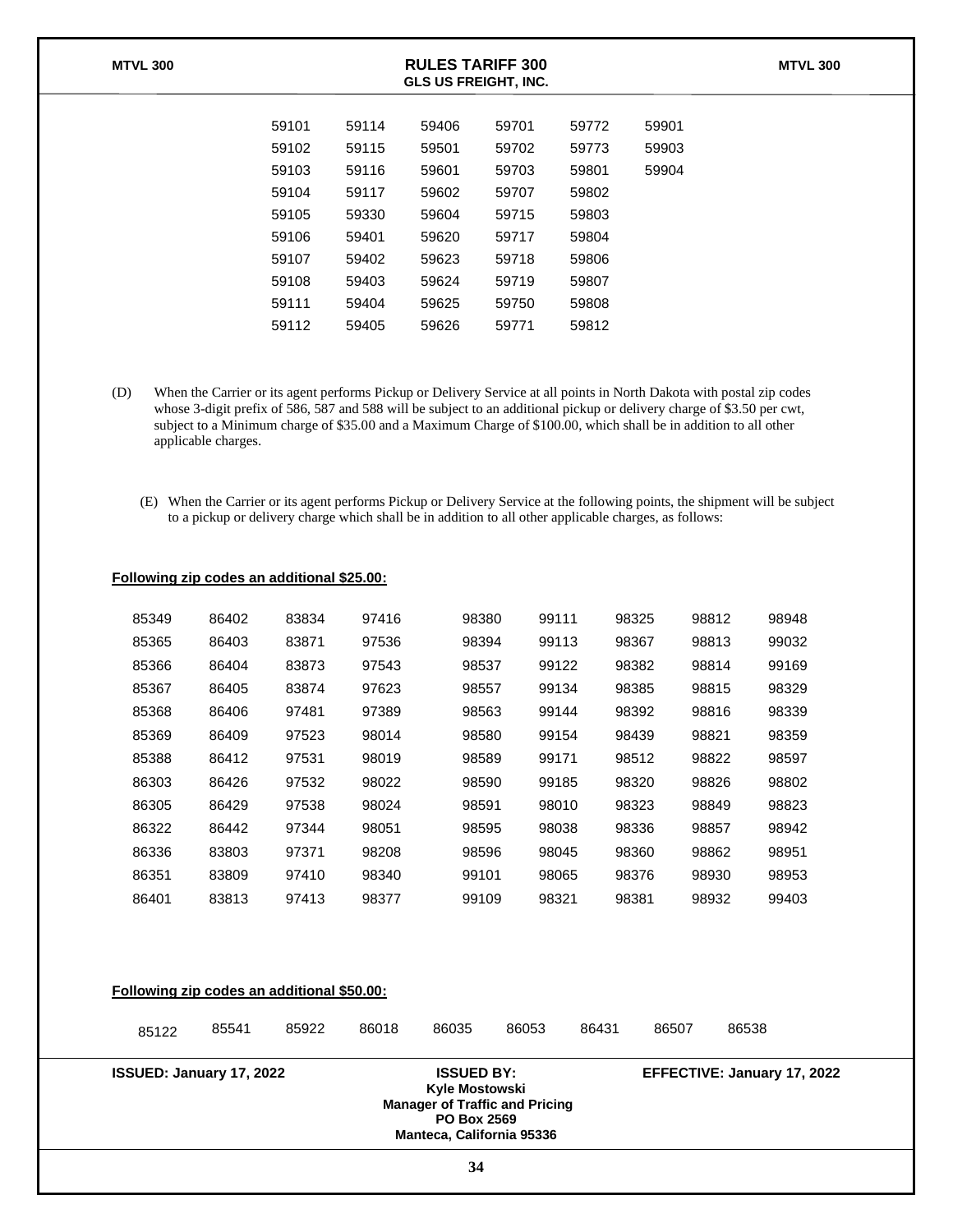| <b>MTVL 300</b> |       |       |       | <b>MTVL 300</b> |       |       |       |       |  |
|-----------------|-------|-------|-------|-----------------|-------|-------|-------|-------|--|
| 85194           | 85553 | 85924 | 86020 | 86036           | 86054 | 86436 | 86508 | 86540 |  |
| 85321           | 85554 | 85930 | 86023 | 86039           | 86321 | 86437 | 86510 | 86544 |  |
| 85328           | 85609 | 85932 | 86024 | 86042           | 86325 | 86440 | 86511 | 86545 |  |
| 85341           | 85619 | 85936 | 86028 | 86043           | 86331 | 86502 | 86512 | 86547 |  |
| 85344           | 85639 | 85939 | 86030 | 86044           | 86332 | 86503 | 86514 | 86556 |  |
| 85362           | 85901 | 85941 | 86031 | 86045           | 86335 | 86504 | 86515 | 92307 |  |
| 85364           | 85911 | 85942 | 86033 | 86046           | 86342 | 86505 | 86520 | 92308 |  |
| 85390           | 85920 | 86016 | 86034 | 86047           | 86411 | 86506 | 86535 | 92393 |  |

#### **Following zip codes an additional \$300.00:**

86434 86444

(F) When the Carrier or its agent performs Pickup or Delivery Service at the following points in Utah, the shipment will be subject to a pickup or delivery charge which shall be in addition to all other applicable charges, as follows:

#### **Following zip codes an additional \$35.00**

84710 84762

#### **Following zip codes an additional \$55.00**

| 84017 | 84075 | 84308 | 84312 | 84320 | 84332 | 84338 |
|-------|-------|-------|-------|-------|-------|-------|
| 84032 | 84302 | 84309 | 84314 | 84324 | 84333 | 84339 |
| 84055 | 84304 | 84310 | 84317 | 84325 | 84335 | 84340 |
| 84061 | 84306 | 84311 | 84319 | 84328 | 84337 | 84655 |

#### **Following zip codes an additional \$150.00**

| 84028                                      | 84038 | 84064 | 84086 | 84510 | 84512 | 84531 | 84534 | 84536 | 84741 |
|--------------------------------------------|-------|-------|-------|-------|-------|-------|-------|-------|-------|
| Following zip codes an additional \$200.00 |       |       |       |       |       |       |       |       |       |
| 84533                                      | 86022 | 86040 | 86052 |       |       |       |       |       |       |

(G) When the Carrier or its agent performs Pickup or Delivery Service at the following points in New Mexico, the shipment will be subject to a pickup or delivery charge of \$55.00 which shall be in addition to all other applicable charges.

#### **Zip Codes for New Mexico**

87002 87004 87031 87042 87043 87506 87508

| Kyle Mostowski                        |
|---------------------------------------|
| <b>Manager of Traffic and Pricing</b> |
| PO Box 2569                           |
| <b>Manteca, California 95336</b>      |
|                                       |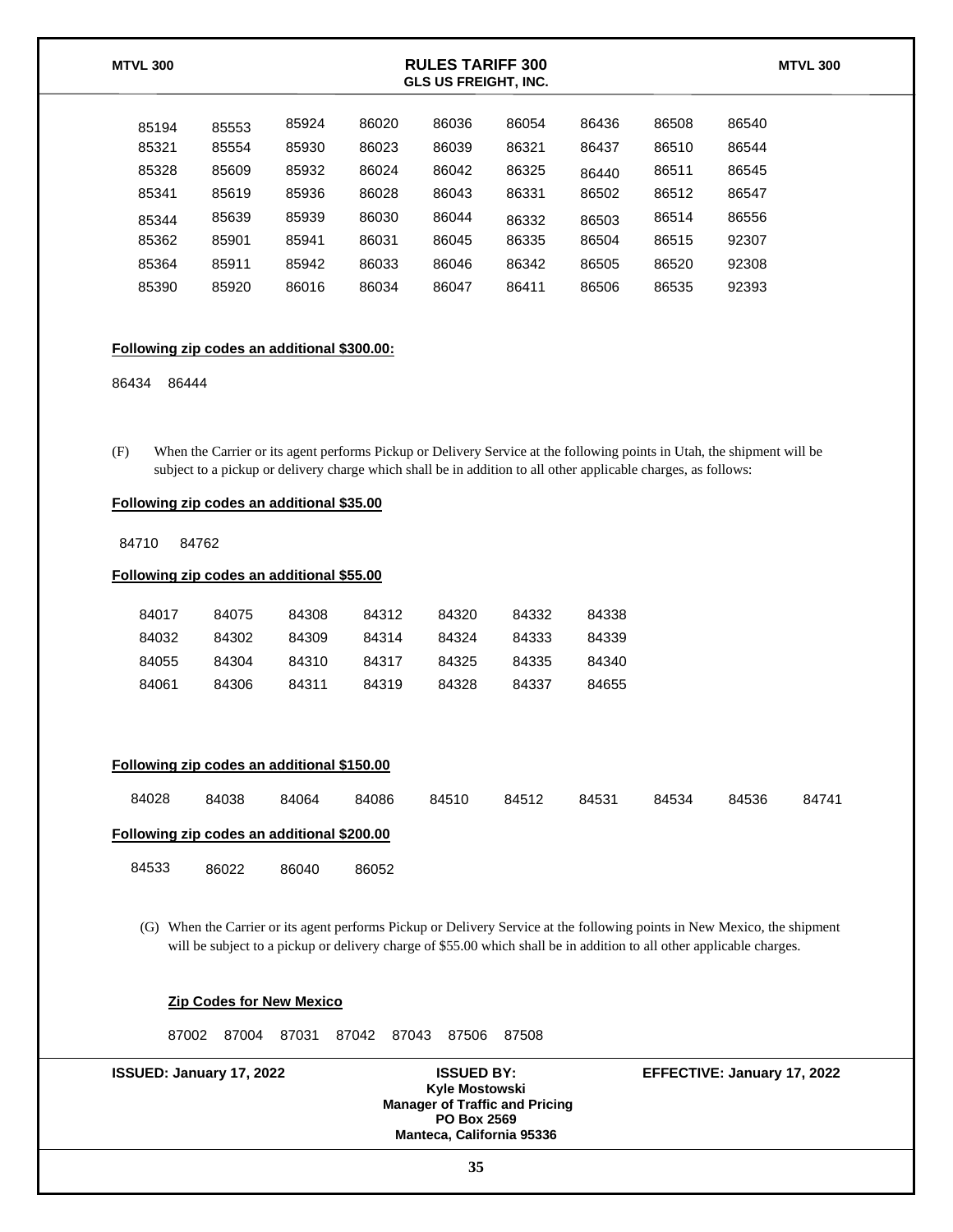(H) When Carrier is requested or required to deliver freight for the District of Columbia Metropolitan area which includes all postal zip codes with a 3 – digit prefix of 200, 202, 203, 204, 205, 222 and 223 and the 5 digit zip codes listed below, LTL rates or charges shall be subject to an arbitrary charge of \$2.95 cwt, with a \$29.00 minimum and/or \$155.00 maximum. This charge shall be shown as a separate line item on the bill and will be in addition to all other lawful charges for the shipment.

#### **Zip Codes for the District of Columbia Metropolitan**

| 20108 | 20191 | 22042 | 22111 | 22210 | 22320 |
|-------|-------|-------|-------|-------|-------|
| 20109 | 20192 | 22043 | 22112 | 22301 | 22321 |
| 20110 | 20193 | 22044 | 22113 | 22302 | 22322 |
| 20111 | 20194 | 22045 | 22116 | 22303 | 22323 |
| 20112 | 20196 | 22046 | 22124 | 22304 | 22324 |
| 20113 | 22003 | 22066 | 22170 | 22305 | 22325 |
| 20120 | 22020 | 22070 | 22170 | 22306 | 22326 |
| 20121 | 22021 | 22070 | 22183 | 22307 | 22327 |
| 20122 | 22024 | 22079 | 22180 | 22308 | 22328 |
| 20124 | 22027 | 22081 | 22181 | 22309 | 22329 |
| 20163 | 22030 | 22090 | 22182 | 22310 | 22330 |
| 20164 | 22031 | 22090 | 22201 | 22311 | 22331 |
| 20165 | 22032 | 22091 | 22202 | 22312 | 22332 |
| 20166 | 22033 | 22095 | 22203 | 22313 | 22213 |
| 20166 | 22035 | 22095 | 22204 | 22314 | 22214 |
| 20167 | 22037 | 22101 | 22205 | 22315 | 22215 |
| 20170 | 22038 | 22102 | 22206 | 22316 | 22216 |
| 20171 | 22039 | 22103 | 22207 | 22317 | 22217 |
| 20172 | 22040 | 22107 | 22208 | 22318 | 22218 |
| 20190 | 22041 | 22110 | 22209 | 22319 | 22219 |

- (I) When the Carrier or its agent performs Pickup or Delivery Service to zip code prefixes 100-120, are subject to an additional charge of \$8.50 per cwt (100 pounds), subject to a \$150.00 minimum charge.
	- (J) When the Carrier or its agent performs Pickup or Delivery Service at the following points in the Florida Keys, the shipment will be subject to a pickup or delivery charge of \$50.00 which shall be in addition to all other applicable charges:

#### **Zip Codes for the Florida Keys**

| 33001 | 33041 | 33050 | 33109 |
|-------|-------|-------|-------|
| 33036 | 33042 | 33051 | 33149 |
| 33037 | 33043 | 33052 |       |
| 33040 | 33045 | 33070 |       |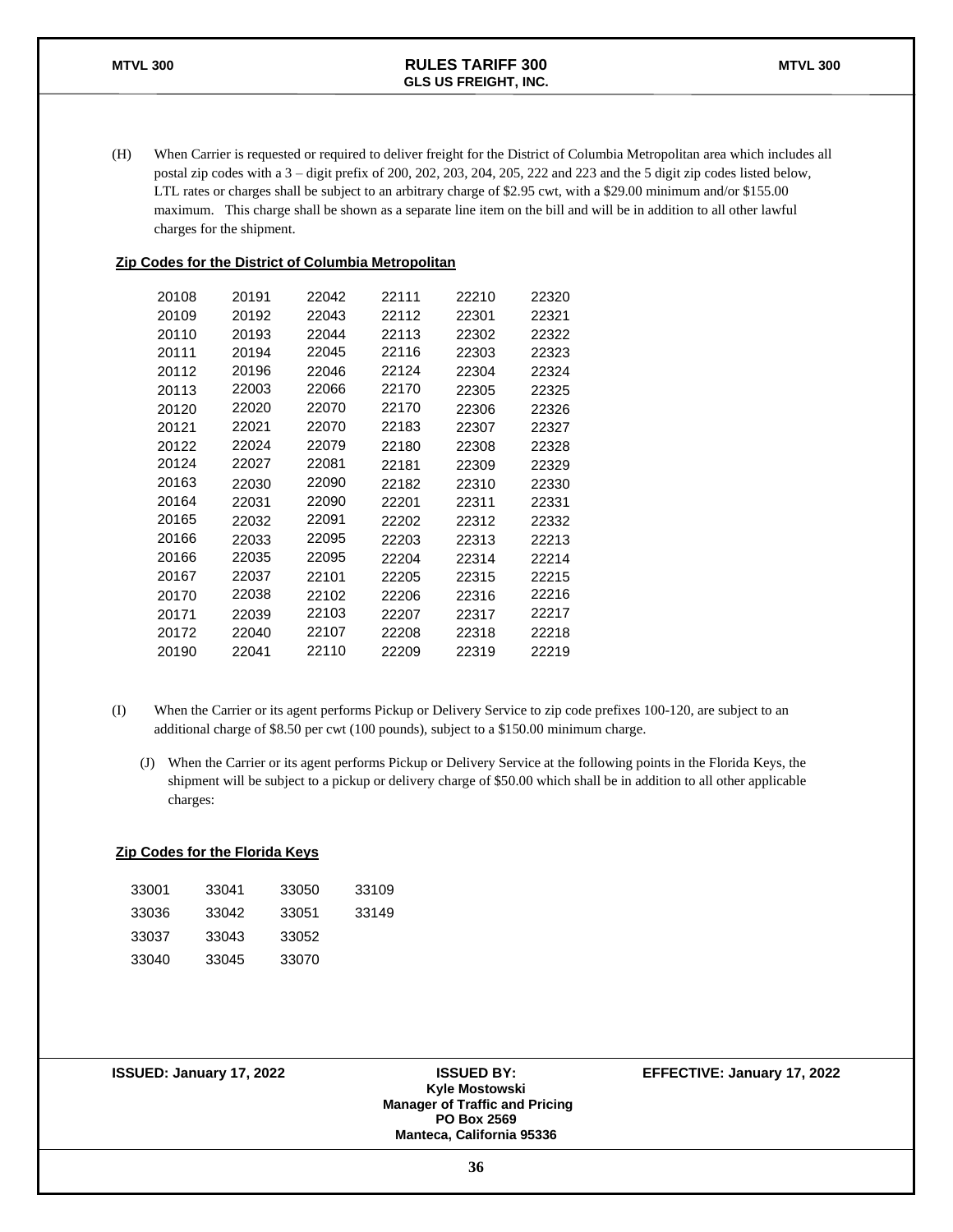(K) When the Carrier or its agent performs Pickup or Delivery Service at the following points in Texas, the shipment will be subject to a pickup or delivery charge of \$5.00 cwt, subject to a minimum charge of \$75.00 per shipment and a maximum charge of \$475.00 per shipment, which shall be in addition to all other applicable charges:

#### **Zip Codes for Texas**

| 75417 | 75934 | 76486 | 77935 | 78061 | 78361 | 78839 | 78938 | 79355 | 79770 | 79842 |
|-------|-------|-------|-------|-------|-------|-------|-------|-------|-------|-------|
| 75426 | 75941 | 76844 | 77954 | 78072 | 78369 | 78851 | 78959 | 79376 | 79778 | 79843 |
| 75436 | 75943 | 76849 | 77964 | 78075 | 78371 | 78871 | 79220 | 79377 | 79780 | 79845 |
| 75487 | 75944 | 76854 | 77984 | 78076 | 78376 | 78873 | 79223 | 79532 | 79781 | 79846 |
| 75550 | 75949 | 76856 | 77995 | 78113 | 78584 | 78877 | 79229 | 79718 | 79783 | 79847 |
| 75855 | 76444 | 76864 | 78008 | 78116 | 78631 | 78880 | 79236 | 79734 | 79785 | 79848 |
| 75861 | 76446 | 76874 | 78012 | 78146 | 78828 | 78881 | 79243 | 79738 | 79786 | 79850 |
| 75880 | 76449 | 76883 | 78014 | 78338 | 78832 | 78883 | 79244 | 79739 | 79830 | 79851 |
| 75882 | 76457 | 76932 | 78019 | 78341 | 78834 | 78884 | 79248 | 79744 | 79831 | 79852 |
| 75884 | 76463 | 76943 | 78021 | 78344 | 78836 | 78885 | 79256 | 79748 | 79832 | 79854 |
| 75886 | 76475 | 76950 | 78053 | 78349 | 78837 | 78886 | 79261 | 79749 | 79834 | 79855 |
| 75926 | 76484 | 76958 | 78060 | 78357 | 78838 | 78932 | 79322 | 79754 | 79837 | 79930 |
|       |       |       |       |       |       |       |       |       |       |       |

When the Carrier or its agent performs Pickup or Delivery Service at the following points in Texas, the shipment will be subject to a pickup or delivery charge of \$40.00 which shall be in addition to all other applicable charges:

| 73939 | 76871 | 79002 | 79024 | 79043 | 79077 | 79230 | 79312 | 79357 | 79512 | 79702 | 79719 | 79761 |
|-------|-------|-------|-------|-------|-------|-------|-------|-------|-------|-------|-------|-------|
| 73942 | 76873 | 79003 | 79025 | 79044 | 79079 | 79233 | 79314 | 79360 | 79517 | 79703 | 79730 | 79762 |
| 73949 | 76877 | 79009 | 79027 | 79045 | 79081 | 79235 | 79325 | 79369 | 79527 | 79704 | 79731 | 79763 |
| 76388 | 76930 | 79010 | 79031 | 79052 | 79082 | 79236 | 79330 | 79370 | 79528 | 79705 | 79735 | 79764 |
| 76432 | 76935 | 79011 | 79032 | 79053 | 79083 | 79239 | 79331 | 79371 | 79540 | 79706 | 79742 | 79765 |
| 76455 | 76936 | 79012 | 79033 | 79054 | 79084 | 79240 | 79342 | 79372 | 79543 | 79707 | 79743 | 79766 |
| 76463 | 76937 | 79013 | 79034 | 79057 | 79087 | 79245 | 79344 | 79379 | 79544 | 79708 | 79745 | 79767 |
| 76825 | 76939 | 79014 | 79035 | 79061 | 79088 | 79250 | 79345 | 79380 | 79545 | 79709 | 79752 | 79768 |
| 76836 | 76941 | 79018 | 79039 | 79063 | 79091 | 79251 | 79346 | 79502 | 79546 | 79710 | 79755 | 79769 |
| 76837 | 76951 | 79021 | 79040 | 79064 | 79092 | 79255 | 79347 | 79505 | 79565 | 79711 | 79756 | 79772 |
| 76859 | 79001 | 79022 | 79041 | 79070 | 79096 | 79257 | 79356 | 79511 | 79701 | 79712 | 79760 | 79782 |

- (L) When the Carrier or its agent performs Pickup or Delivery Service at the following points in Northern Michigan, which includes all postal zip codes with a 3 – digit prefix of 486,487,496,497 (or as specified below by 5 digit zip or range), it shall be subject to an arbitrary charge of \$2.45 cwt, with a \$20.00 minimum and/or \$65.00 maximum. This charge shall be shown as a separate line item on the bill and will be in addition to all other lawful charges for the shipment.
- (M) When the Carrier or its agent performs Pickup or Delivery Service at the following remote points or points where final delivery is over water are subject to additional charges as outlined below:

| <b>ISSUED: January 17, 2022</b> | <b>ISSUED BY:</b><br>Kyle Mostowski<br><b>Manager of Traffic and Pricing</b><br><b>PO Box 2569</b><br><b>Manteca, California 95336</b> | EFFECTIVE: January 17, 2022 |
|---------------------------------|----------------------------------------------------------------------------------------------------------------------------------------|-----------------------------|
|                                 | 37                                                                                                                                     |                             |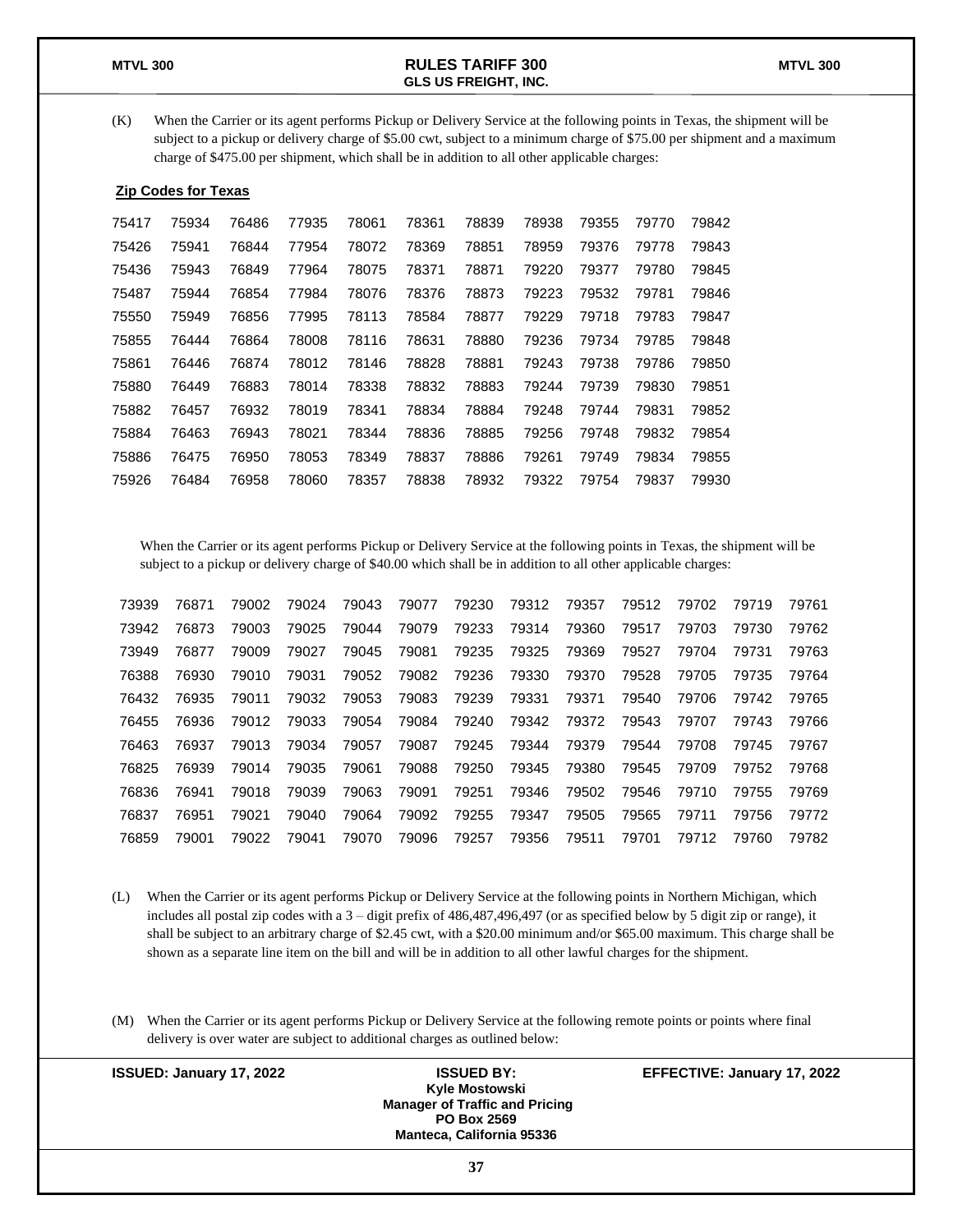(1) Arbitrary charges to island points (98013, 98070, 98243, 98245, 98250, 98261, 98279, 98280, 98281): \$30.00 cwt, subject to a minimum charge of \$130.00, in addition to delivering Carrier's actual charges.

(2) Arbitrary charges to remote points (zips outlined below): Flat \$150.00 charge.

#### **Zip Codes for Idaho**

|  |  | 83278 83601 83620 83627 83633 83657 83677 83806 83874 |  |  |
|--|--|-------------------------------------------------------|--|--|
|  |  | 83525 83604 83624 83632 83637 83671 83802 83827       |  |  |

#### **Zip Codes for Oregon**

| 97001 | 97342 | 97413 | 97468 | 97740 | 97859 | 97920 |
|-------|-------|-------|-------|-------|-------|-------|
| 97033 | 97344 | 97416 | 97620 | 97821 | 97880 |       |
| 97057 | 97384 | 97425 | 97735 | 97831 | 97902 |       |

#### **Zip Codes for Washington**

| 98224 | 98256 | 98293 | 98376 | 98622 | 98673 | 98852 |
|-------|-------|-------|-------|-------|-------|-------|
| 98255 | 98263 | 98320 | 98381 | 98623 | 98811 | 98929 |

When the Carrier or its agent performs Pickup or Delivery Service at the following points in Oregon, the shipment will be subject to a pickup or delivery charge of \$55.00 which shall be in addition to all other applicable charges:

| 97009 | 97065 | 97131 | 97347 | 97378 | 97430 | 97467 | 97603 | 97711 | 97753 | 97825 | 97850 | 97885 |
|-------|-------|-------|-------|-------|-------|-------|-------|-------|-------|-------|-------|-------|
| 97014 | 97067 | 97136 | 97350 | 97380 | 97432 | 97469 | 97604 | 97712 | 97754 | 97826 | 97856 | 97886 |
| 97016 | 97101 | 97138 | 97351 | 97381 | 97439 | 97470 | 97621 | 97720 | 97756 | 97827 | 97857 | 97901 |
| 97021 | 97102 | 97141 | 97352 | 97383 | 97441 | 97471 | 97624 | 97721 | 97758 | 97828 | 97861 | 97903 |
| 97028 | 97103 | 97144 | 97355 | 97385 | 97442 | 97473 | 97625 | 97722 | 97759 | 97830 | 97862 | 97904 |
| 97029 | 97107 | 97146 | 97357 | 97390 | 97443 | 97476 | 97627 | 97730 | 97760 | 97833 | 97864 | 97904 |
| 97031 | 97108 | 97147 | 97358 | 97391 | 97444 | 97479 | 97630 | 97731 | 97761 | 97834 | 97865 | 97905 |
| 97032 | 97109 | 97148 | 97360 | 97392 | 97447 | 97480 | 97632 | 97732 | 97801 | 97836 | 97867 | 97906 |
| 97037 | 97110 | 97149 | 97361 | 97394 | 97449 | 97484 | 97633 | 97733 | 97810 | 97837 | 97868 | 97907 |
| 97038 | 97111 | 97231 | 97362 | 97396 | 97450 | 97486 | 97635 | 97734 | 97812 | 97838 | 97869 | 97908 |
| 97039 | 97112 | 97325 | 97364 | 97406 | 97453 | 97488 | 97636 | 97736 | 97813 | 97839 | 97870 | 97909 |
| 97040 | 97116 | 97326 | 97366 | 97411 | 97457 | 97493 | 97637 | 97737 | 97814 | 97840 | 97873 | 97910 |
| 97041 | 97117 | 97327 | 97368 | 97414 | 97458 | 97495 | 97638 | 97738 | 97817 | 97841 | 97874 | 97911 |
| 97048 | 97119 | 97333 | 97369 | 97415 | 97459 | 97496 | 97639 | 97739 | 97818 | 97842 | 97875 | 97913 |
| 97050 | 97121 | 97338 | 97370 | 97417 | 97462 | 97498 | 97640 | 97741 | 97819 | 97843 | 97876 | 97914 |
| 97058 | 97122 | 97341 | 97374 | 97420 | 97463 | 97499 | 97641 | 97750 | 97820 | 97845 | 97877 | 97917 |

**Kyle Mostowski Manager of Traffic and Pricing PO Box 2569 Manteca, California 95336**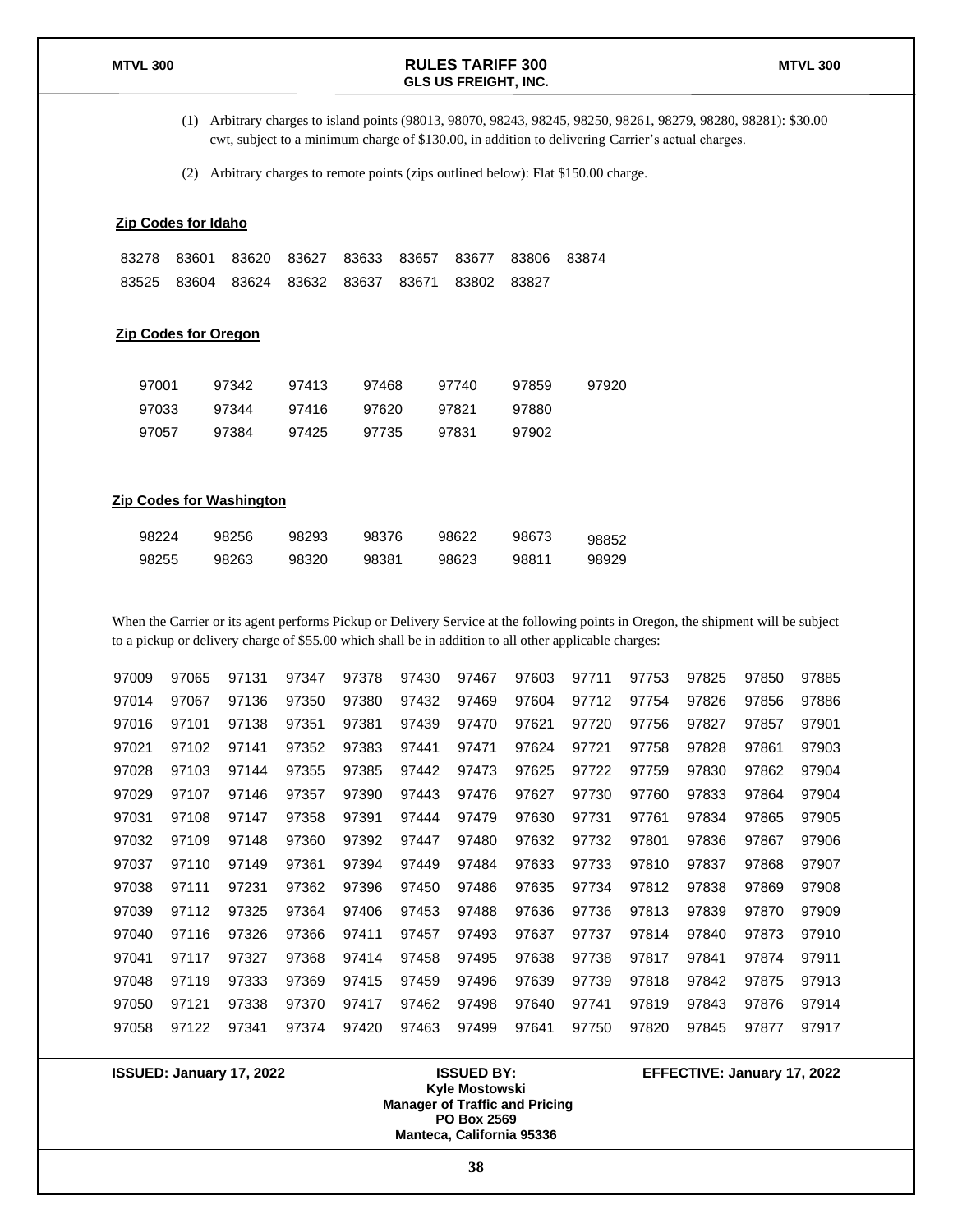| <b>MTVL 300</b> |                |                |                            | <b>RULES TARIFF 300</b><br><b>GLS US FREIGHT. INC.</b> |                   |                   |  |                | <b>MTVL 300</b> |                |       |  |
|-----------------|----------------|----------------|----------------------------|--------------------------------------------------------|-------------------|-------------------|--|----------------|-----------------|----------------|-------|--|
| 97063<br>97064  | 97125<br>97130 | 97343<br>97346 | 97375 97423<br>97376 97429 | 97465<br>97466                                         | 97534 97707 97751 | 97601 97710 97752 |  | 97823<br>97824 | 97846<br>97848  | 97883<br>97884 | 97918 |  |

When the Carrier or its agent performs Pickup or Delivery Service at the following points in Washington, the shipment will be subject to a pickup or delivery charge of \$55.00 which shall be in addition to all other applicable charges:

| 98070 | 98257 | 98292 | 98358 | 98547 | 98585 | 98628 | 98833 | 98933 | 99118 | 99150 | 99329 |
|-------|-------|-------|-------|-------|-------|-------|-------|-------|-------|-------|-------|
| 98220 | 98260 | 98294 | 98361 | 98548 | 98586 | 98631 | 98834 | 98934 | 99119 | 99153 | 99341 |
| 98221 | 98261 | 98295 | 98362 | 98550 | 98588 | 98635 | 98837 | 98935 | 99121 | 99155 | 99344 |
| 98222 | 98262 | 98296 | 98363 | 98552 | 98592 | 98638 | 98840 | 98936 | 99123 | 99156 | 99345 |
| 98223 | 98264 | 98304 | 98365 | 98555 | 98593 | 98640 | 98841 | 98937 | 99125 | 99157 | 99347 |
| 98232 | 98266 | 98305 | 98368 | 98560 | 98602 | 98643 | 98843 | 98938 | 99126 | 99158 | 99348 |
| 98236 | 98267 | 98312 | 98370 | 98562 | 98603 | 98644 | 98844 | 98941 | 99128 | 99159 | 99349 |
| 98237 | 98272 | 98326 | 98520 | 98564 | 98605 | 98645 | 98845 | 98944 | 99129 | 99160 | 99350 |
| 98239 | 98274 | 98328 | 98524 | 98568 | 98609 | 98647 | 98846 | 98946 | 99130 | 99161 | 99356 |
| 98240 | 98276 | 98330 | 98526 | 98569 | 98610 | 98648 | 98847 | 98947 | 99131 | 99163 | 99357 |
| 98241 | 98277 | 98331 | 98528 | 98570 | 98611 | 98649 | 98848 | 98952 | 99133 | 99166 | 99361 |
| 98244 | 98278 | 98333 | 98531 | 98571 | 98612 | 98650 | 98850 | 99017 | 99135 | 99167 | 99362 |
| 98245 | 98279 | 98338 | 98532 | 98572 | 98613 | 98651 | 98851 | 99033 | 99136 | 99176 | 99371 |
| 98247 | 98280 | 98342 | 98533 | 98575 | 98616 | 98670 | 98855 | 99040 | 99137 | 99179 | 99401 |
| 98248 | 98281 | 98346 | 98535 | 98576 | 98619 | 98672 | 98856 | 99103 | 99138 | 99180 | 99402 |
| 98249 | 98282 | 98349 | 98536 | 98577 | 98620 | 98827 | 98858 | 99105 | 99139 | 99181 |       |
| 98250 | 98283 | 98351 | 98538 | 98579 | 98621 | 98828 | 98859 | 99114 | 99140 | 99321 |       |
| 98251 | 98284 | 98355 | 98541 | 98581 | 98624 | 98830 | 98922 | 99115 | 99141 | 99322 |       |
| 98252 | 98288 | 98356 | 98542 | 98582 | 98625 | 98831 | 98923 | 99116 | 99143 | 99324 |       |
| 98253 | 98290 | 98357 | 98546 | 98584 | 98626 | 98832 | 98926 | 99117 | 99147 | 99328 |       |

When the Carrier or its agent performs Pickup or Delivery Service at the following points in Idaho, the shipment will be subject to a pickup or delivery charge of \$75.00 which shall be in addition to all other applicable charges:

| 83204 | 83316 | 83340 | 83434 | 83523 | 83543 | 83622 | 83810 | 83842 | 83857 |
|-------|-------|-------|-------|-------|-------|-------|-------|-------|-------|
| 83210 | 83318 | 83341 | 83440 | 83524 | 83544 | 83623 | 83812 | 83843 | 83860 |
| 83211 | 83322 | 83347 | 83441 | 83526 | 83545 | 83628 | 83821 | 83845 | 83861 |
| 83221 | 83327 | 83350 | 83442 | 83530 | 83546 | 83638 | 83822 | 83846 | 83864 |
| 83236 | 83328 | 83353 | 83443 | 83535 | 83548 | 83660 | 83823 | 83847 | 83868 |
| 83254 | 83330 | 83355 | 83444 | 83536 | 83549 | 83661 | 83830 | 83848 | 83870 |
| 83274 | 83332 | 83401 | 83445 | 83537 | 83554 | 83672 | 83832 | 83850 | 83872 |
| 83302 | 83333 | 83420 | 83448 | 83539 | 83555 | 83676 | 83836 | 83852 |       |
| 83313 | 83336 | 83425 | 83520 | 83540 | 83611 | 83805 | 83837 | 83855 |       |
| 83314 | 83338 | 83431 | 83522 | 83541 | 83619 | 83808 | 83839 | 83856 |       |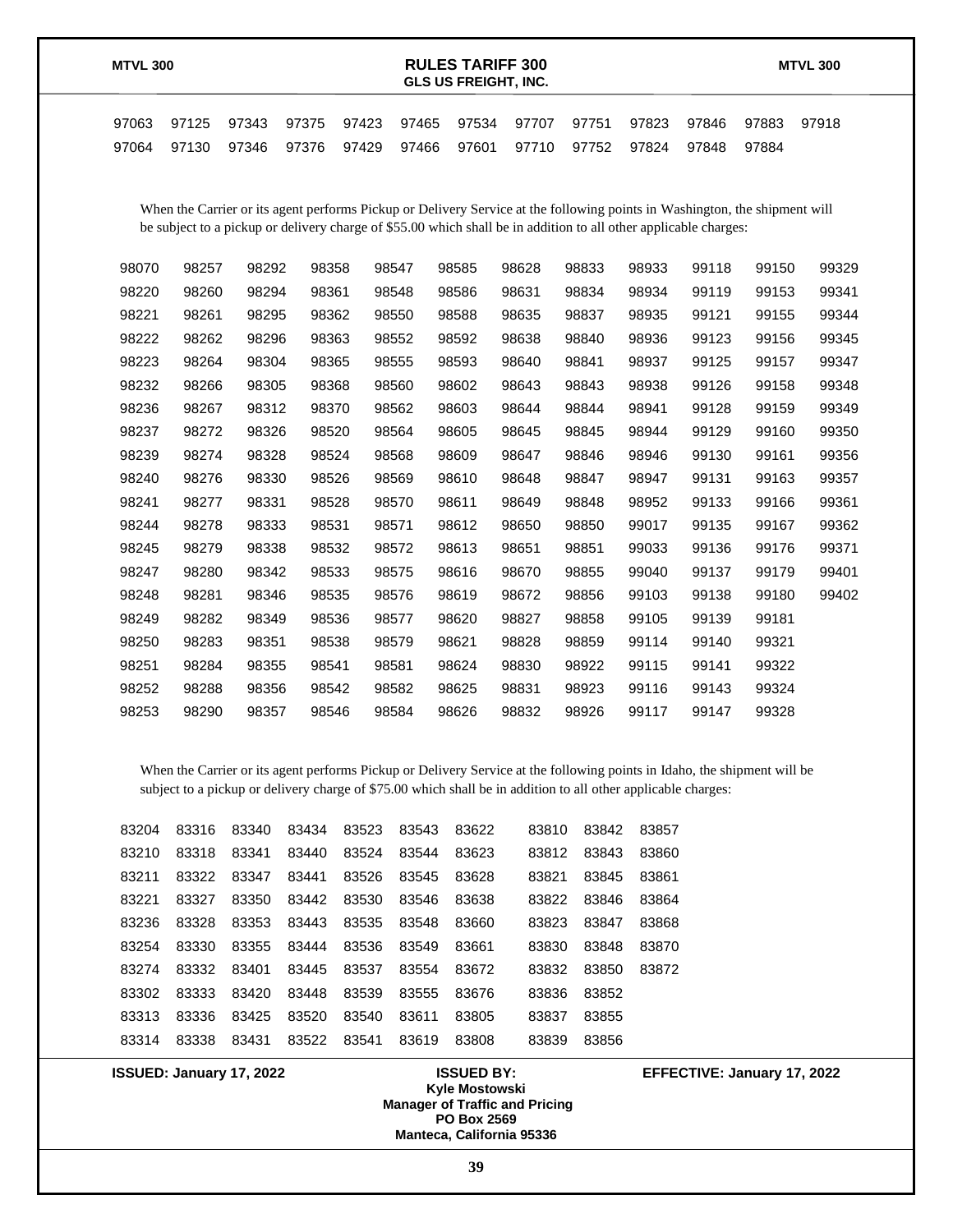(N) When the Carrier or its agent performs Pickup or Delivery Service at the following zip codes for Martha's Vineyard, Nantucket, Cape Cod or Shelter Island will be subject to an arbitrary charge of \$15.00 cwt, with a minimum charge of \$250.00 which shall be in addition to all other applicable charges:

#### **Zip Codes for Martha's Vineyard, Nantucket, Cape Cod or Shelter Island**

| 11964 | 02542 | 02562 | 02630 | 02642 | 02652 | 02666 |
|-------|-------|-------|-------|-------|-------|-------|
| 11965 | 02543 | 02563 | 02631 | 02643 | 02653 | 02667 |
| 02532 | 02552 | 02564 | 02632 | 02644 | 02655 | 02668 |
| 02534 | 02553 | 02565 | 02633 | 02645 | 02657 | 02669 |
| 02535 | 02554 | 02568 | 02635 | 02646 | 02659 | 02670 |
| 02536 | 02556 | 02573 | 02636 | 02647 | 02660 | 02671 |
| 02537 | 02557 | 02574 | 02637 | 02648 | 02661 | 02672 |
| 02539 | 02558 | 02575 | 02638 | 02649 | 02662 | 02673 |
| 02540 | 02559 | 02584 | 02639 | 02650 | 02663 | 02675 |
| 02541 | 02561 | 02601 | 02641 | 02651 | 02664 |       |

(O) When the Carrier or its agent performs Pickup or Delivery Service at the following California extended area points, the shipment will be subject to a pickup or delivery charge of \$18.00 in addition to all other applicable charges, as follows:

#### **Zip Codes for California**

| 91310 | 92258 | 93066 | 93465 | 93638 | 94971 | 95419 | 95450 | 95501 | 95536 | 95553 | 95568 | 95694 |
|-------|-------|-------|-------|-------|-------|-------|-------|-------|-------|-------|-------|-------|
| 91321 | 92276 | 93067 | 93532 | 93639 | 94972 | 95420 | 95454 | 95503 | 95537 | 95554 | 95570 | 95901 |
| 91322 | 92282 | 93203 | 93535 | 93723 | 95004 | 95421 | 95456 | 95511 | 95538 | 95555 | 95571 | 95903 |
| 91383 | 92301 | 93206 | 93543 | 94508 | 95026 | 95422 | 95457 | 95514 | 95540 | 95556 | 95573 | 95945 |
| 91390 | 92368 | 93263 | 93552 | 94567 | 95301 | 95428 | 95460 | 95519 | 95542 | 95558 | 95585 | 95948 |
| 92026 | 92395 | 93422 | 93560 | 94922 | 95340 | 95429 | 95461 | 95524 | 95543 | 95559 | 95587 | 95953 |
| 92027 | 92582 | 93423 | 93561 | 94923 | 95341 | 95430 | 95462 | 95526 | 95545 | 95560 | 95595 | 95961 |
| 92030 | 92624 | 93430 | 93581 | 94929 | 95344 | 95436 | 95465 | 95527 | 95546 | 95562 | 95602 | 95976 |
| 92220 | 93013 | 93442 | 93610 | 94937 | 95348 | 95437 | 95471 | 95528 | 95547 | 95563 | 95627 | 95977 |
| 92230 | 93014 | 93443 | 93619 | 94940 | 95388 | 95441 | 95472 | 95531 | 95548 | 95564 | 95653 | 95982 |
| 92240 | 93042 | 93446 | 93636 | 94950 | 95412 | 95446 | 95480 | 95532 | 95551 | 95565 | 95654 | 96137 |
| 92241 | 93064 | 93447 | 93637 | 94956 | 95417 | 95448 | 95488 | 95534 | 95552 | 95567 | 95667 |       |

**Kyle Mostowski**

**ISSUED: January 17, 2022 ISSUED BY: EFFECTIVE: January 17, 2022**

**Manager of Traffic and Pricing PO Box 2569 Manteca, California 95336**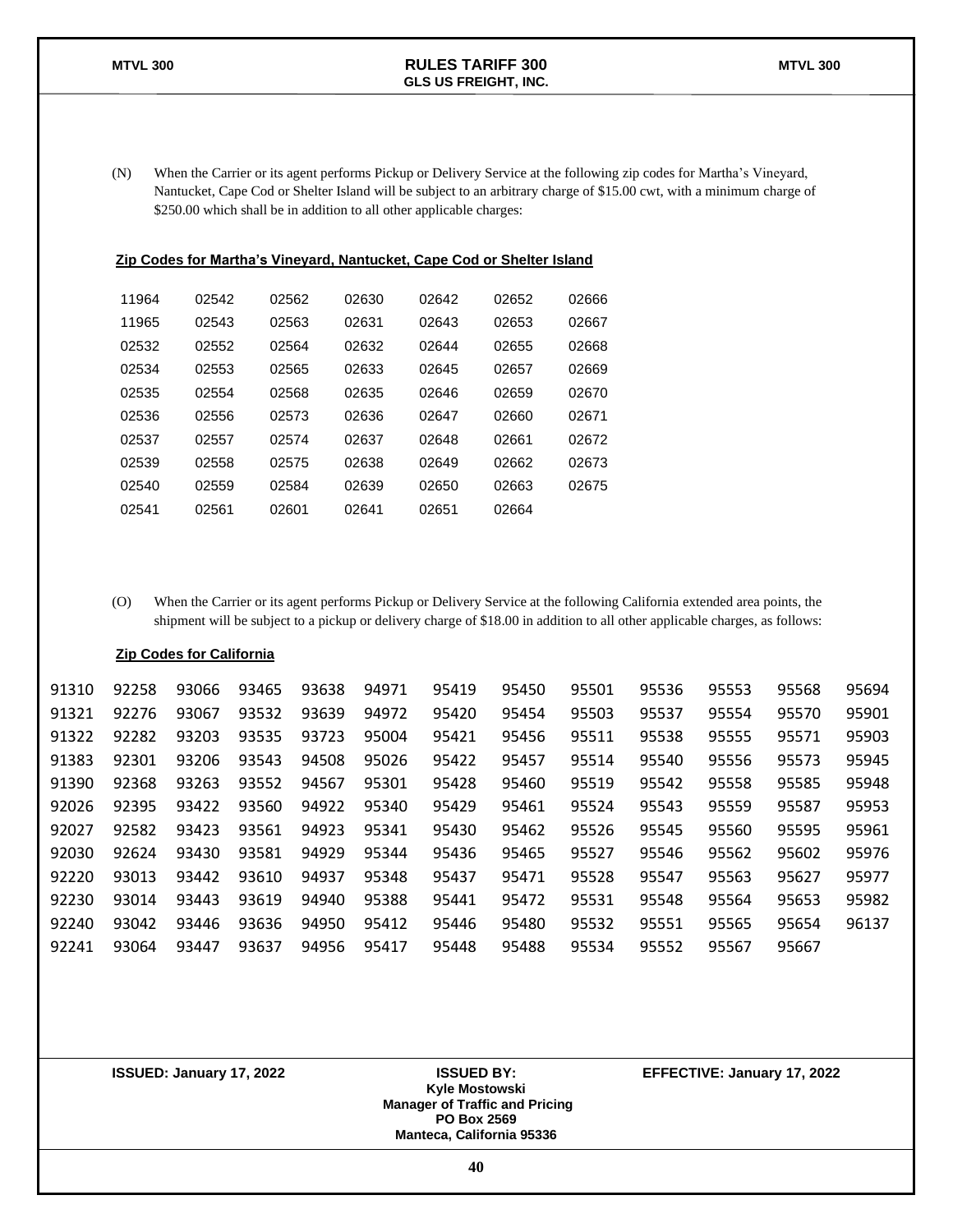(P) When the Carrier or its agent performs Pickup or Delivery Service at the following San Francisco California area points, the shipment will be subject to a pickup or delivery charge of \$50.00 in addition to all other applicable charges, as follows:

### **Zip Codes for San Francisco area**

| 94101 | 94110 | 94119 | 94127 | 94137 | 94146 | 94160 | 94188 |
|-------|-------|-------|-------|-------|-------|-------|-------|
| 94102 | 94111 | 94120 | 94128 | 94139 | 94147 | 94161 | 94199 |
| 94103 | 94112 | 94121 | 94129 | 94140 | 94151 | 94162 |       |
| 94104 | 94114 | 94122 | 94130 | 94141 | 94153 | 94163 |       |
| 94105 | 94115 | 94123 | 94131 | 94142 | 94154 | 94164 |       |
| 94107 | 94116 | 94124 | 94132 | 94143 | 94156 | 94171 |       |
| 94108 | 94117 | 94125 | 94133 | 94144 | 94158 | 94172 |       |
| 94109 | 94118 | 94126 | 94134 | 94145 | 94159 | 94177 |       |
|       |       |       |       |       |       |       |       |

(Q) When the carrier or its agent performs Pickup or Delivery Service at the following points in Illinois, which includes all postal zip codes with a 3 – digit prefix of 618, 619, 623, 624, 628, and 629 and the 5 digit zip codes listed below, the shipment will be subject to an additional pickup or delivery charge of \$65.00 which shall be in addition to all other applicable charges as follows:

|  |  |  |  | <b>Zip codes for Illinois</b> |
|--|--|--|--|-------------------------------|
|--|--|--|--|-------------------------------|

| 60420 | 60606 | 60620 | 60652 | 60929 | 60959 | 61320 | 61348 | 61377 | 61571 | 62032 |
|-------|-------|-------|-------|-------|-------|-------|-------|-------|-------|-------|
| 60424 | 60607 | 60621 | 60655 | 60930 | 60961 | 61321 | 61350 | 61516 | 61726 | 62049 |
| 60437 | 60608 | 60622 | 60657 | 60931 | 60964 | 61325 | 61354 | 61523 | 61738 | 62080 |
| 60460 | 60609 | 60623 | 60666 | 60932 | 60966 | 61326 | 61356 | 61530 | 61739 | 62231 |
| 60470 | 60610 | 60624 | 60911 | 60933 | 60967 | 61327 | 61358 | 61537 | 61740 | 62233 |
| 60518 | 60611 | 60628 | 60912 | 60934 | 60970 | 61329 | 61360 | 61540 | 61741 | 62238 |
| 60549 | 60612 | 60629 | 60917 | 60935 | 60974 | 61333 | 61362 | 61541 | 61743 | 62253 |
| 60551 | 60613 | 60632 | 60919 | 60938 | 61301 | 61334 | 61364 | 61545 | 61744 | 62262 |
| 60557 | 60614 | 60633 | 60920 | 60939 | 61311 | 61335 | 61369 | 61548 | 61760 | 62263 |
| 60601 | 60615 | 60636 | 60921 | 60945 | 61312 | 61336 | 61370 | 61560 | 61764 | 62272 |
| 60602 | 60616 | 60637 | 60922 | 60946 | 61313 | 61337 | 61371 | 61561 | 61769 | 62274 |
| 60603 | 60617 | 60643 | 60926 | 60951 | 61315 | 61340 | 61372 | 61564 | 61771 | 62280 |
| 60604 | 60618 | 60647 | 60927 | 60955 | 61317 | 61341 | 61373 | 61565 | 62011 | 62284 |
| 60605 | 60619 | 60649 | 60928 | 60956 | 61319 | 61342 | 61375 | 61570 | 62017 | 62288 |

(R) When the carrier or its agent performs Pickup or Delivery at the following points in Missouri, which includes all postal zip codes with a 3 – digit prefix 634, 635, 636, 637, 638, 639, 647, 648, 650, 651, 653, 654, 655, 656, 657, and 658 and the 5 digit zip codes listed below, the shipment will be subject to an additional pickup or delivery charge of \$80.00, which shall be in addition to all other applicable charges, as follows: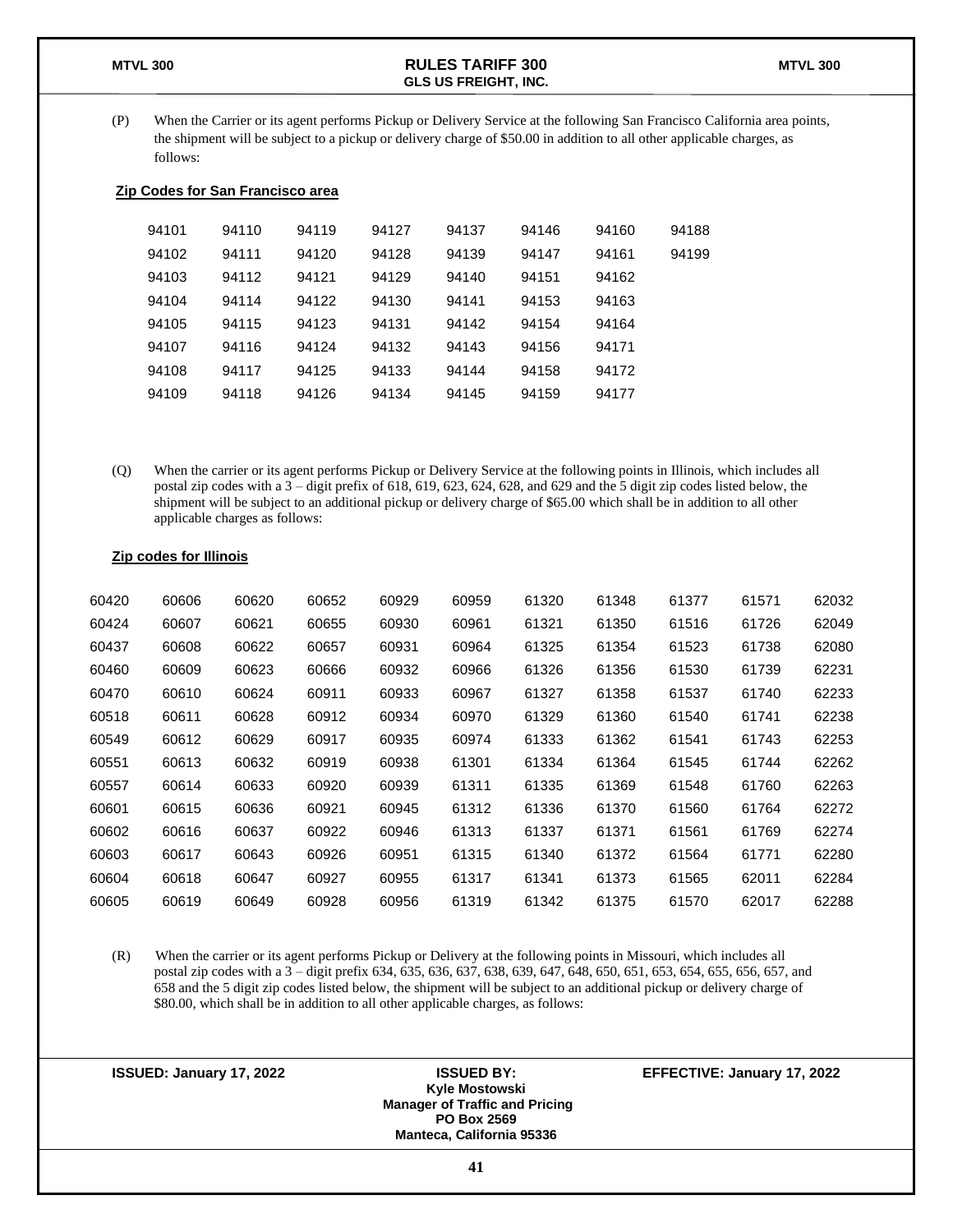#### **Zip codes for Missouri**

| 63013  | 63087       | 63350 | 63382 | 64625 | 64639 | 64649 | 64659 | 64674 | 65201 | 65230 | 65246 | 65259 | 65276 65287 |       |
|--------|-------------|-------|-------|-------|-------|-------|-------|-------|-------|-------|-------|-------|-------------|-------|
| 163014 | 63091       | 63351 | 63383 | 64628 | 64640 | 64650 | 64660 | 64676 | 65202 | 65231 | 65247 | 65260 | 65278       | 65299 |
| 63030  | 63330       | 63352 | 63384 | 64630 | 64641 | 64651 | 64661 | 64679 | 65203 | 65232 | 65248 | 65261 | 65279       |       |
|        | 63036 63333 | 63353 | 63388 | 64631 | 64642 | 64652 | 64664 | 64680 | 65205 | 65233 | 65250 | 65262 | 65280       |       |
| 63037  | 63334       | 63359 | 64084 | 64632 | 64643 | 64653 | 64667 | 64681 | 65211 | 65236 | 65251 | 65263 | 65281       |       |
| 163056 | 63336       | 63361 | 64601 | 64633 | 64644 | 64654 | 64668 | 64682 | 65212 | 65237 | 65254 | 65264 | 65282       |       |
| 63066  | 63339       | 63363 | 64620 | 64635 | 64645 | 64655 | 64670 | 64683 | 65215 | 65239 | 65255 | 65265 | 65283       |       |
| 163068 | 63344       | 63370 | 64622 | 64636 | 64646 | 64656 | 64671 | 64686 | 65216 | 65240 | 65256 | 65270 | 65284       |       |
| 63071  | 63345       | 63377 | 64623 | 64637 | 64647 | 64657 | 64672 | 64688 | 65217 | 65243 | 65257 | 65274 | 65285       |       |
| 63080  | 63349       | 63381 | 64624 | 64638 | 64648 | 64658 | 64673 | 64689 | 65218 | 65244 | 65258 | 65275 | 65286       |       |

(S) When the carrier or its agent performs Pickup or Delivery Service at the following points in Wyoming, the shipment will be subject to an additional pickup or delivery charge of \$110.00 which shall be in addition to all other applicable charges as follows:

#### **Zip codes for Wyoming**

| 82063 | 82229 | 82323 | 83414 |
|-------|-------|-------|-------|
| 82222 | 82242 | 82332 |       |
| 82224 | 82310 | 82520 |       |
| 82227 | 82321 | 82633 |       |
|       |       |       |       |

(T) When the carrier or its agent performs Pickup or Delivery Service at the following points in the Outer Banks of North Carolina, the shipment will be subject to an additional pickup or delivery charge which shall be in addition to all other applicable charges as follows:

| Following zip codes an additional \$200.00 | Following zip codes an additional \$75.00 |  |  |
|--------------------------------------------|-------------------------------------------|--|--|
|--------------------------------------------|-------------------------------------------|--|--|

| 27915 | 27968 | 27960 |
|-------|-------|-------|
| 27920 | 27972 |       |
| 27936 | 27982 |       |
| 27943 |       |       |

(U) When the carrier or its agent performs Pickup or Delivery Service at the following Delmarva Peninsula points, which includes all postal zip codes with a 3 – digit prefix 199, 216 and 218 and the 5 digit zip codes listed below, the shipment will be subject to an additional pickup or delivery charge of \$35.00, which shall be in addition to all other applicable charges, as follows:

| ISSUED: January 17, 2022 | <b>ISSUED BY:</b><br>Kyle Mostowski<br><b>Manager of Traffic and Pricing</b><br><b>PO Box 2569</b><br><b>Manteca, California 95336</b> | EFFECTIVE: January 17, 2022 |
|--------------------------|----------------------------------------------------------------------------------------------------------------------------------------|-----------------------------|
|                          | 42                                                                                                                                     |                             |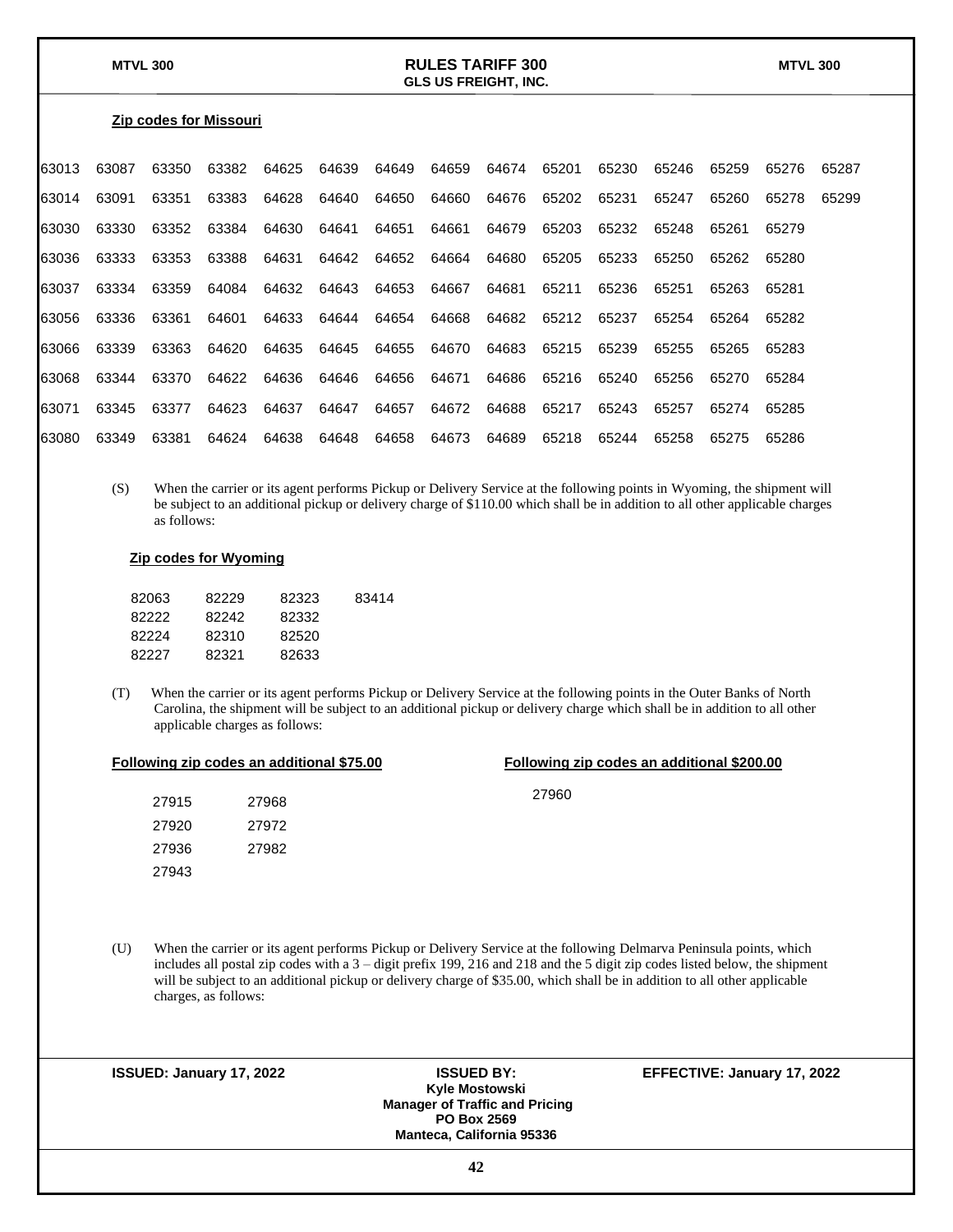#### **Zip codes for Delmarva Peninsula**

| 23301 | 23310 | 23356 | 23405 | 23416 | 23440 |
|-------|-------|-------|-------|-------|-------|
| 23302 | 23336 | 23357 | 23408 | 23417 | 23441 |
| 23303 | 23337 | 23359 | 23409 | 23418 | 23442 |
| 23306 | 23347 | 23395 | 23410 | 23420 |       |
| 23307 | 23350 | 23401 | 23413 | 23421 |       |
| 23308 | 23354 | 23404 | 23415 | 23426 |       |

(V) When the carrier or its agent performs Pickup or Delivery Service at the following points in Oklahoma, the shipment will be subject to an additional pickup or delivery charge of \$52.00 which shall be in addition to all other applicable charges as follows:

| 73001 | 73048 | 73425 | 73530 | 73564 | 73654 | 73730 | 73771 | 73945 | 74365 | 74521 | 74569 | 74734 | 74832 | 74878 |
|-------|-------|-------|-------|-------|-------|-------|-------|-------|-------|-------|-------|-------|-------|-------|
| 73002 | 73050 | 73430 | 73531 | 73565 | 73655 | 73731 | 73772 | 73946 | 74368 | 74523 | 74570 | 74735 | 74833 | 74880 |
| 73004 | 73051 | 73432 | 73532 | 73566 | 73658 | 73733 | 73773 | 73947 | 74421 | 74525 | 74572 | 74736 | 74834 | 74881 |
| 73005 | 73052 | 73433 | 73533 | 73567 | 73659 | 73734 | 73801 | 73950 | 74423 | 74528 | 74574 | 74737 | 74836 | 74883 |
| 73006 | 73053 | 73444 | 73534 | 73568 | 73660 | 73735 | 73802 | 73951 | 74427 | 74529 | 74576 | 74738 | 74837 | 74884 |
| 73007 | 73055 | 73446 | 73536 | 73569 | 73661 | 73736 | 73832 | 74009 | 74428 | 74530 | 74577 | 74740 | 74839 | 74930 |
| 73009 | 73056 | 73447 | 73537 | 73570 | 73662 | 73737 | 73834 | 74010 | 74431 | 74531 | 74630 | 74741 | 74840 | 74931 |
| 73010 | 73057 | 73448 | 73538 | 73571 | 73663 | 73738 | 73835 | 74022 | 74436 | 74533 | 74632 | 74743 | 74842 | 74935 |
| 73011 | 73058 | 73449 | 73539 | 73572 | 73664 | 73739 | 73838 | 74026 | 74437 | 74534 | 74633 | 74745 | 74843 | 74936 |
| 73014 | 73062 | 73450 | 73540 | 73573 | 73666 | 73741 | 73840 | 74027 | 74438 | 74535 | 74636 | 74747 | 74844 | 74939 |
| 73015 | 73063 | 73453 | 73541 | 73575 | 73667 | 73742 | 73841 | 74028 | 74439 | 74536 | 74637 | 74748 | 74845 | 74942 |
| 73016 | 73067 | 73455 | 73542 | 73601 | 73668 | 73743 | 73842 | 74035 | 74440 | 74538 | 74640 | 74750 | 74848 | 74943 |
| 73017 | 73068 | 73456 | 73543 | 73620 | 73669 | 73744 | 73843 | 74042 | 74441 | 74540 | 74643 | 74752 | 74849 | 74944 |
| 73021 | 73073 | 73458 | 73544 | 73622 | 73673 | 73746 | 73844 | 74046 | 74442 | 74542 | 74644 | 74753 | 74850 | 74947 |
| 73022 | 73074 | 73459 | 73546 | 73624 | 73701 | 73747 | 73847 | 74047 | 74444 | 74543 | 74646 | 74754 | 74851 | 74949 |
| 73024 | 73075 | 73460 | 73547 | 73625 | 73702 | 73749 | 73848 | 74054 | 74445 | 74545 | 74650 | 74755 | 74852 | 74951 |
| 73027 | 73076 | 73461 | 73548 | 73626 | 73703 | 73750 | 73851 | 74056 | 74446 | 74546 | 74652 | 74756 | 74854 | 74957 |
| 73028 | 73079 | 73463 | 73549 | 73627 | 73704 | 73753 | 73852 | 74058 | 74451 | 74547 | 74701 | 74759 | 74855 | 74962 |
| 73029 | 73080 | 73476 | 73550 | 73628 | 73705 | 73754 | 73853 | 74060 | 74452 | 74549 | 74702 | 74760 | 74856 | 74963 |
| 73030 | 73082 | 73481 | 73551 | 73632 | 73706 | 73755 | 73855 | 74068 | 74454 | 74552 | 74720 | 74761 | 74857 | 74966 |
| 73031 | 73086 | 73487 | 73552 | 73638 | 73716 | 73756 | 73857 | 74071 | 74456 | 74553 | 74721 | 74764 | 74859 | 79056 |
| 73032 | 73090 | 73488 | 73553 | 73639 | 73717 | 73757 | 73858 | 74072 | 74457 | 74555 | 74722 | 74766 | 74860 | 79070 |
| 73033 | 73092 | 73491 | 73554 | 73641 | 73718 | 73758 | 73859 | 74079 | 74458 | 74556 | 74723 | 74820 | 74864 |       |
| 73036 | 73093 | 73520 | 73555 | 73642 | 73719 | 73759 | 73860 | 74083 | 74460 | 74557 | 74724 | 74821 | 74865 |       |
| 73038 | 73094 | 73521 | 73556 | 73644 | 73720 | 73760 | 73901 | 74084 | 74461 | 74558 | 74726 | 74824 | 74866 |       |
| 73039 | 73095 | 73522 | 73557 | 73645 | 73722 | 73761 | 73931 | 74347 | 74463 | 74559 | 74727 | 74825 | 74867 |       |
| 73040 | 73096 | 73523 | 73558 | 73646 | 73724 | 73763 | 73932 | 74350 | 74466 | 74560 | 74728 | 74826 | 74869 |       |
| 73041 | 73098 | 73526 | 73559 | 73647 | 73726 | 73764 | 73933 | 74352 | 74468 | 74561 | 74729 | 74827 | 74871 |       |
| 73042 | 73401 | 73527 | 73560 | 73648 | 73727 | 73766 | 73937 | 74359 | 74469 | 74562 | 74730 | 74829 | 74872 |       |
| 73043 | 73402 | 73528 | 73561 | 73650 | 73728 | 73768 | 73938 | 74363 | 74471 | 74563 | 74731 | 74830 | 74873 |       |
| 73047 | 73403 | 73529 | 73562 | 73651 | 73729 | 73770 | 73944 | 74364 | 74472 | 74567 | 74733 | 74831 | 74875 |       |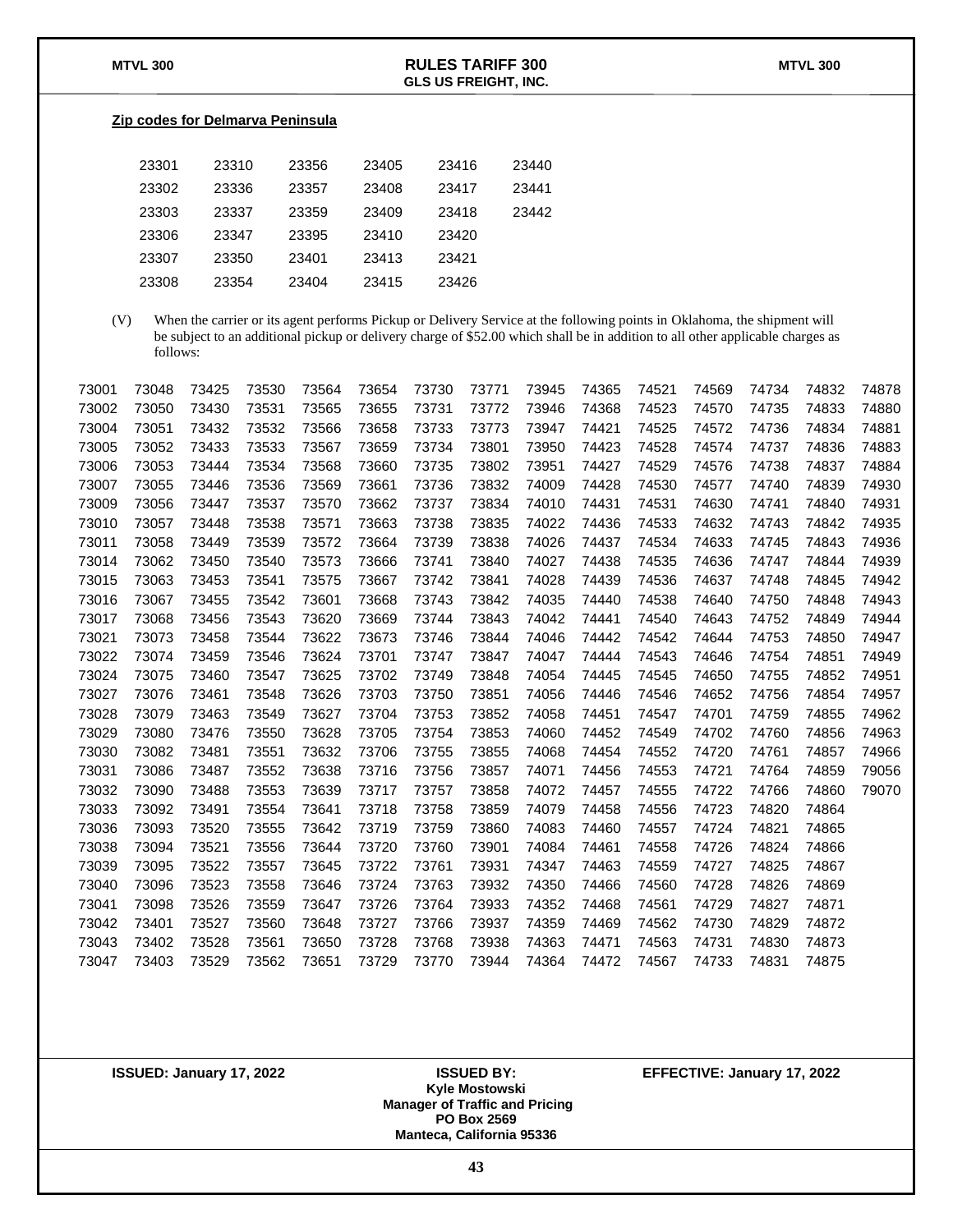(W) When the carrier or its agent performs Pickup or Delivery Service at the following points in Nebraska, the shipment will be subject to an additional pickup or delivery charge of \$30.00 which shall be in addition to all other applicable charges as follows:

| 68322 | 68644 | 68734 | 68765 | 68828 | 68946 | 69020 | 69037 | 69134 | 69163 | 69333 | 69354 |
|-------|-------|-------|-------|-------|-------|-------|-------|-------|-------|-------|-------|
| 68325 | 68647 | 68735 | 68766 | 68842 | 68948 | 69021 | 69039 | 69140 | 69166 | 69334 | 69357 |
| 68326 | 68660 | 68742 | 68767 | 68874 | 68950 | 69022 | 69040 | 69144 | 69167 | 69335 | 69358 |
| 68327 | 68665 | 68746 | 68768 | 68882 | 68952 | 69023 | 69041 | 69145 | 69169 | 69336 | 69361 |
| 68335 | 68711 | 68747 | 68769 | 68920 | 68960 | 69024 | 69042 | 69146 | 69201 | 69337 | 69366 |
| 68340 | 68713 | 68752 | 68777 | 68922 | 68966 | 69025 | 69043 | 69147 | 69210 | 69339 | 69367 |
| 68361 | 68714 | 68755 | 68778 | 68925 | 68967 | 69026 | 69044 | 69148 | 69211 | 69340 |       |
| 68370 | 68715 | 68756 | 68780 | 68928 | 68970 | 69027 | 69045 | 69149 | 69212 | 69341 |       |
| 68436 | 68718 | 68758 | 68781 | 68930 | 68971 | 69028 | 69046 | 69150 | 69216 | 69343 |       |
| 68452 | 68722 | 68759 | 68782 | 68932 | 68972 | 69029 | 69122 | 69152 | 69217 | 69345 |       |
| 68622 | 68724 | 68760 | 68783 | 68935 | 68973 | 69030 | 69125 | 69153 | 69218 | 69346 |       |
| 68623 | 68725 | 68761 | 68786 | 68936 | 68974 | 69031 | 69126 | 69154 | 69219 | 69348 |       |
| 68627 | 68726 | 68762 | 68789 | 68939 | 68977 | 69032 | 69128 | 69156 | 69220 | 69350 |       |
| 68636 | 68729 | 68763 | 68813 | 68942 | 68978 | 69033 | 69132 | 69161 | 69221 | 69351 |       |
| 68640 | 68730 | 68764 | 68823 | 68943 | 68982 | 69036 | 69133 | 69162 | 69301 | 69352 |       |
|       |       |       |       |       |       |       |       |       |       |       |       |

(X) When the carrier or its agent performs Pickup or Delivery Service at the following points in Wisconsin, the shipment will be subject to an additional pickup or delivery charge of \$30.00 which shall be in addition to all other applicable charges as follows:

| 54102 | 54151 | 54212 | 54424 | 54491 | 54527 | 54544 | 54560 | 54832 | 54855 |
|-------|-------|-------|-------|-------|-------|-------|-------|-------|-------|
| 54103 | 54156 | 54213 | 54426 | 54511 | 54529 | 54545 | 54561 | 54836 | 54856 |
| 54104 | 54159 | 54216 | 54430 | 54512 | 54531 | 54546 | 54562 | 54838 | 54861 |
| 54119 | 54175 | 54217 | 54435 | 54513 | 54532 | 54547 | 54564 | 54839 | 54864 |
| 54120 | 54201 | 54226 | 54442 | 54514 | 54534 | 54550 | 54565 | 54842 | 54865 |
| 54121 | 54202 | 54229 | 54462 | 54517 | 54536 | 54552 | 54566 | 54844 | 54873 |
| 54125 | 54204 | 54234 | 54463 | 54519 | 54538 | 54554 | 54806 | 54846 | 54874 |
| 54128 | 54205 | 54240 | 54464 | 54520 | 54540 | 54556 | 54814 | 54847 | 54880 |
| 54135 | 54209 | 54246 | 54465 | 54524 | 54541 | 54557 | 54816 | 54849 | 54890 |
| 54138 | 54210 | 54411 | 54485 | 54525 | 54542 | 54558 | 54820 | 54850 | 54891 |
| 54150 | 54211 | 54418 | 54487 | 54526 | 54543 | 54559 | 54827 | 54854 | 54896 |

**Kyle Mostowski Manager of Traffic and Pricing PO Box 2569 Manteca, California 95336**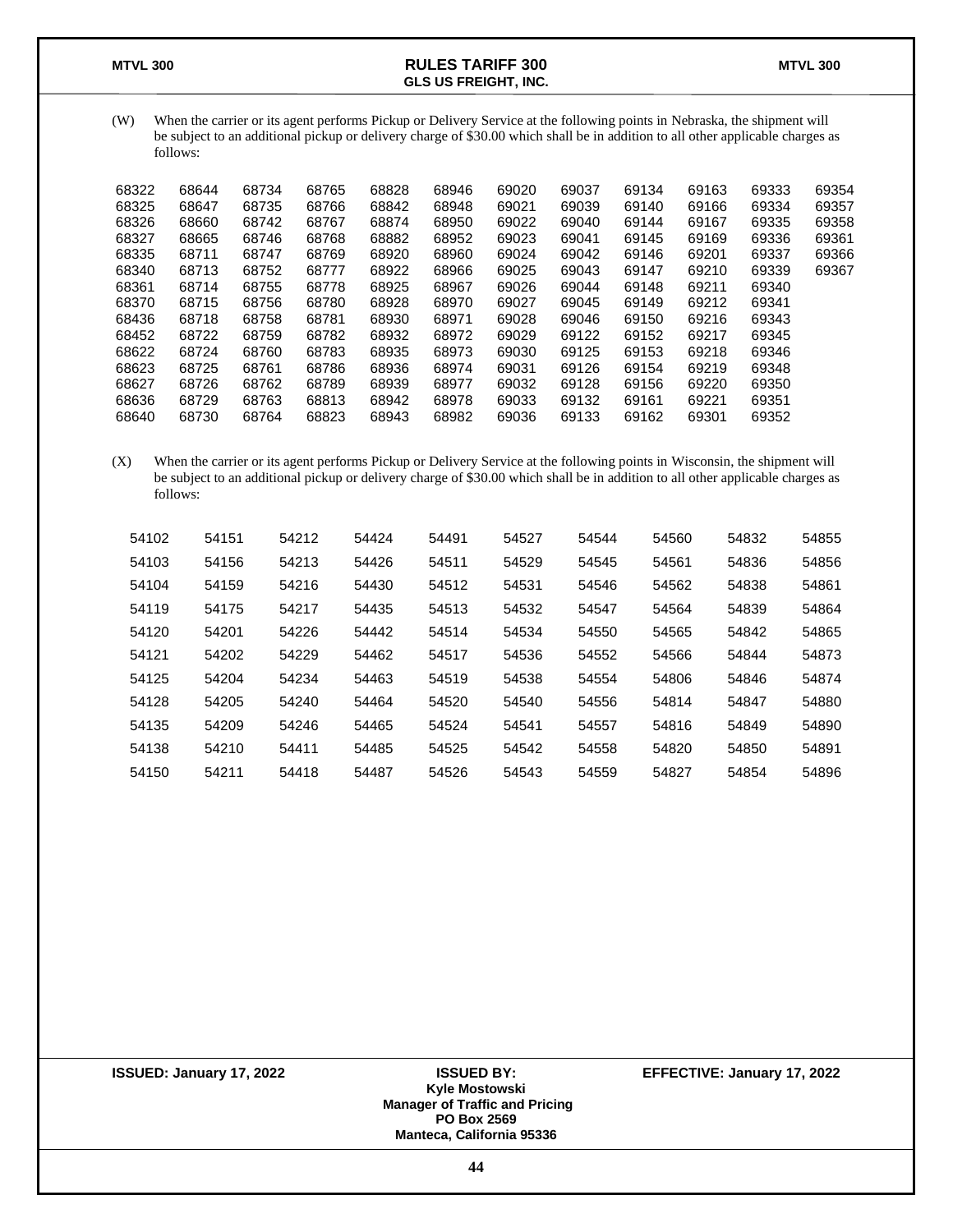### **RATE ESTIMATES ITEM 800**

- (A) Carrier may provide customer with a rate estimate and reference number either orally or in writing based on the effective published tariff provision(s) as applicable to those facts concerning the shipment which are made known to the Carrier.
- (B) Estimates of freight charges are furnished as a convenience to the shipping public and represent nothing more than an approximation of freight charges which is not binding either on the Carrier or the Shipper.
- (C) All transportation charges on a shipment will be assessed on the basis of published tariff provisions legally in effect at the time of shipment, as applicable to the weight, commodity or commodities shipped and transportation and related services performed in connection therewith. Rate estimates are valid for 7 days.

### **RECONSIGNMENT OR DIVERSION ITEM 820**

Reconsignment or diversion is defined as being a change in the name or address of the consignee or a change in the shipment destination.

- (A) Requests for reconsignment or diversion must be made or confirmed in writing and the Carrier must be satisfied that the party making the request has the authority to do so. Conditional or qualified requests will not be accepted.
- (B) Transportation charges shall be computed from original origin to final destination, when the diversion point is through the normal route movement. Requests for diversion must be made prior to attempted delivery.
- (C) Transportation charges for reconsignments shall consist of original freight charges and additional freight charges from reconsignment point to final destination. Any further movement of a shipment where delivery has been attempted shall be considered a reconsignment.
- (D) An additional charge of \$40.00 shall be assessed per diversion or \$50.00 per reconsignment.
- (E) Only entire shipments, not portions, may be reconsigned or diverted.

#### **REDELIVERY** ITEM 830

When a shipment is tendered for delivery and through no fault of the Carrier, such delivery cannot be accomplished, the payor will be charged as if the shipment had been delivered.

Any additional tenders and final delivery shall be treated as a new shipment, with new local charges from whichever terminal Carrier is performing the service.

#### **RETURNED CHECK FEE ITEM 840**

Upon receipt of written notification that a check has been returned to the carrier for non-payment due to insufficient funds, closed account or any other reason outside the control of the carrier, a charge of \$25.00 for each returned check, will be applied against the customer's account. The carrier will provide the debtor with written notification of the additional amount due and shall include the original invoice amount. This charge would be in addition to all other lawful charges published herein.

### **SEALS OR LOCKS APPLIED TO VEHICLES ITEM 880**

Except as otherwise specifically provided, Shippers and receivers of freight will NOT be accorded the exclusive use of the Carriers' vehicles. The Carrier may, at its option and convenience, load and transport the freight of various Shippers and receivers in the same vehicle. Except as provided in Item 470, the Carrier at its option and convenience, for the purpose of so loading, comingling and transporting the shipments of various Shippers and receivers in the same vehicle, may remove seals

**Kyle Mostowski Manager of Traffic and Pricing PO Box 2569 Manteca, California 95336**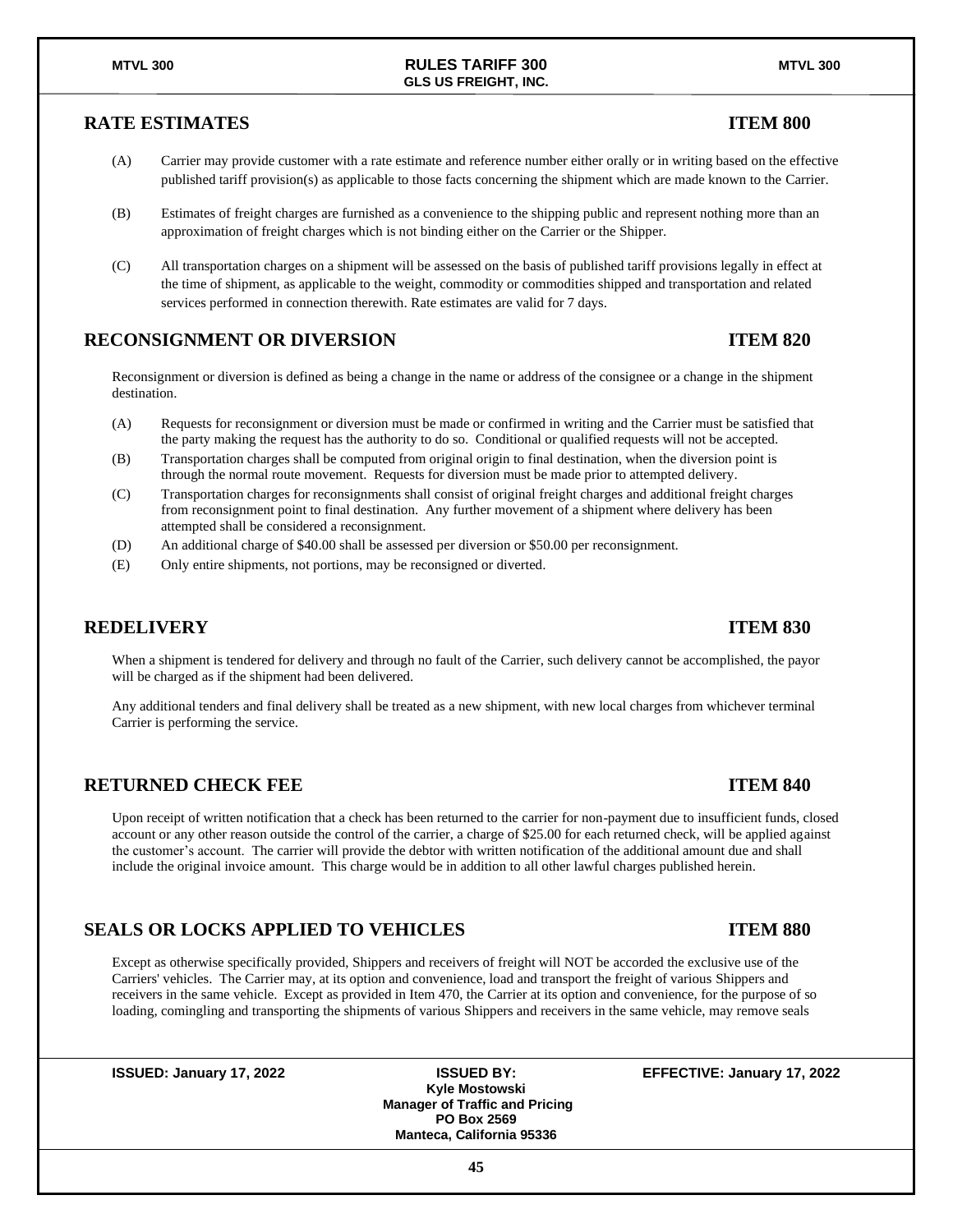or locks from their vehicles which have been applied by Shippers, receivers or owners of the property transported or to be transported.

When Shippers, receivers or owners of the property transported specifically request, and so state on the bill of lading, that seals or locks NOT be removed, charges will be assessed on the basis of exclusive use of the vehicle as shown in Item 470.

**GLS US FREIGHT, INC.**

### **SERVICE STANDARDS ITEM 885**

Service Standards, Carrier offers no guarantee of pickup, transportation or delivery of any shipment by any particular schedule, and does not offer any reduction or cancellation of freight rates, or other charges. Carrier accepts no liability for any arrangement made between the Shipper, consignee or 3rd party regarding guaranteed service.

#### **SINGLE SHIPMENTS ITEM 887**

Single shipment charge applies to freight handled by GLS US Freight. Single shipments picked up at one time and site, of any description, from the same Shipper, will be subject to an additional charge of \$35.00 per shipment.

### **SPECIAL SERVICES ITEM 890**

When at the request of the Shipper or consignee, the Carrier performs accessorial services not otherwise covered by the Carrier's Tariffs, charges will be assessed as follows:

- (A) For Extra Labor to **load/unload**, see Item 560 for Extra Labor charges.
- (B) For Extra Labor for **sorting, segregation, marking and tagging, forklift service, and other services which delay pickup and/or delivery:** \$5.00 per 100 pounds, subject to a minimum of \$90.00.

### **STOPPING IN TRANSIT ITEM 900**

Prepaid shipments picked up and delivered by the Carrier may be stopped in transit to complete loading or to partially unload at a charge of **\$75.00** per stop, in addition to initial pickup, final delivery and all other applicable rates and charges.

NOTE 1: This Item will NOT apply in connection with C.O.D. or Order Notify Shipments.

NOTE 2: The transportation charges will be based on the actual or minimum weight, whichever is higher, for the entire shipment from the first point of pickup to the final delivery, including any freight loaded at a stopoff point. NOTE 3: The consignor must provide the Carrier with an appropriately written Bill of Lading for each component part and a single "Master Bill of Lading" prior to or at the first point of pickup. The Master Bill of Lading must set forth in summary the total number of pieces and the total weight of all commodities in the shipment and must make reference by number to each bill of lading for a component part. NOTE 4: Shipments may be stopped in transit at a point, or points between the origin and the final destination over the route over which the rates to such final destination apply. NOTE 5: When the Master Bill of Lading lists shipments to one party at more than one address, that party shall be considered a separate consignee at each address.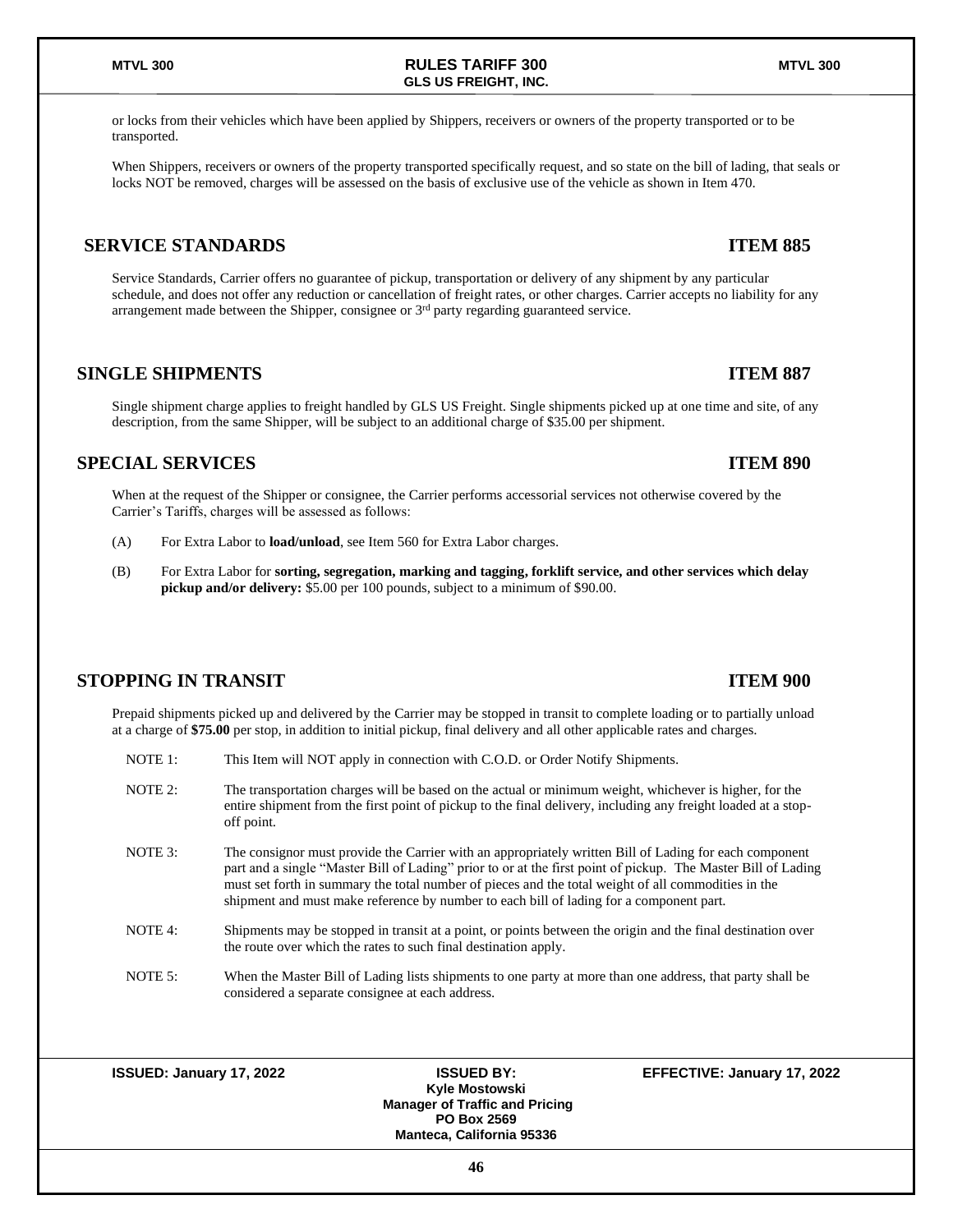#### **STORAGE ITEM 910**

Freight held in the Carrier's possession by reason of an act or omission of the Shipper, the consignee or the owner, and through no fault of the Carrier, will be subject to the following provisions and charges:

- (A) Free time begins at 12:01 A.M. the day after the freight is offered for delivery or determined to be not deliverable by the Carrier.
- (B) The term "Business Day" as used in this Item means Monday through Friday, excluding holidays as defined in Item 110 of this Tariff. Any fraction of a 24 hour period or hundred-weight will be increased to the next 24 hour period or hundred-weight.
- (C) After free time expires, the Carrier's liability on a shipment held under the provisions of this item will be that of a warehouseman, and the Carrier may transfer the shipment to a public warehouse at owner's expense. Storage charges under this Item will NOT apply on the day the Carrier places the freight in a public warehouse. The Carrier will bill for



PUBLIC warehouse charges at cost plus 10%.

### **VEHICLES FURNISHED BUT NOT USED ITEM 985**

#### When an order for equipment is placed by consignor, consignee or other requested party and such order is subsequently cancelled or postponed, the following will apply:

- (A) If equipment has not left Carrier's terminal, there will be no charge.
- (B) If equipment has left Carrier's terminal and due to no disability, fault or negligence on the part of the Carrier, and the equipment is NOT used, a charge of **\$200.00** per dispatched power unit will be assessed against the party making such a request. Detention Charges will also apply if the equipment is detained at the point of origin beyond the free time allowed.

### **WEIGHT VERIFICATION ITEM 992**

When the Carrier is requested to secure a certified public scale weight for any shipment or vehicle(s), a charge not less than **\$39.75** will be made by the Carrier for each reweighing obtained. In no case shall this charge be less than the amount paid by the Carrier to the public weigh-master for each weight certificate.

If requested by the Shipper or consignee to weigh a vehicle both empty and loaded, the above charge will be made for each separate weighing.

**Kyle Mostowski Manager of Traffic and Pricing PO Box 2569 Manteca, California 95336**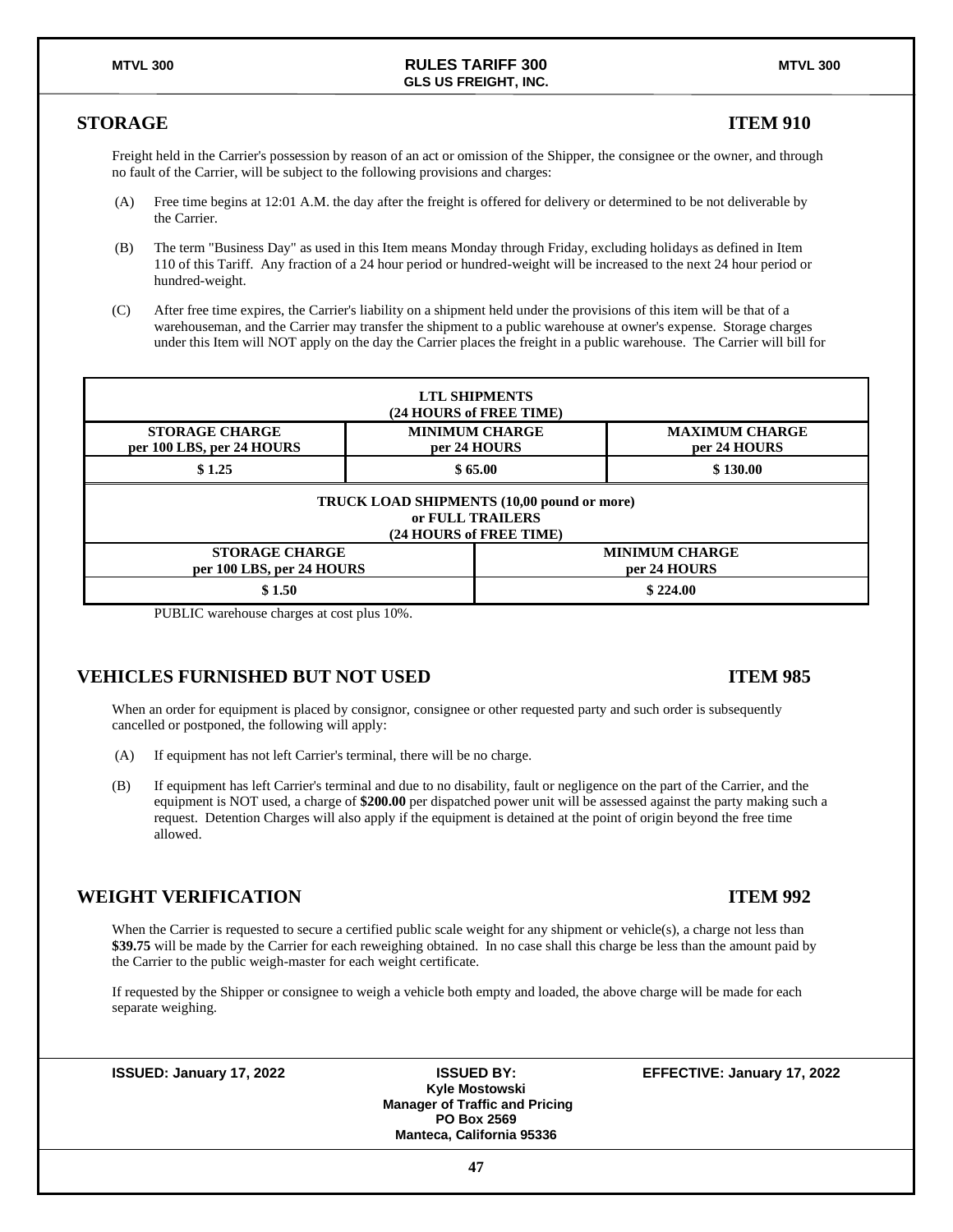# **ISSUED: January 17, 2022 ISSUED BY: EFFECTIVE: January 17, 2022**

#### **Kyle Mostowski Manager of Traffic and Pricing PO Box 2569 Manteca, California 95336**

### **WEIGHT, MEASURE AND INSPECTION ITEM 994**

All shipments tendered to Carrier may be subject to reweigh and/or inspection. In the event Carrier inspects, measures, weighs or reweighs a shipment resulting in corrected freight charges, a charge of \$25.00 will be assessed. The charge will be the responsibility of the party paying the transportation charges.

- (A) Where the bill of lading does not provide weight, shipment will be weighed and charge applied.
- (B) When reweigh confirms difference in weight is less than 100 pounds, correction on weight difference only will be made and charge not applied.
- (C) When weight on bill of lading is illegible, shipment will be weighed, correct weight applied to billing and reweigh charge will be applied.
- (D) When the shipment requires more space than a standard 4x4 pallet and the dimensions are not provided on the bill of lading the freight will be measured for correct billing and the charge applied. If dimensions on the bill of lading are found to be incorrect, transportation charges will be applied on correct dimensions and the inspection charge will be applied only when inspection results in change of charges. Subject to Item 475, 477, 479, or 481.
- (E) When the shipment is inspected and it is determined the commodity or commodities were not properly described on the bill of lading, freight charges will be assessed on the actual commodities shipped and the inspection charge applied.

Charge will be applied only once to a shipment.

### **SEVERABILITY ITEM 998**

Should any provision of this Tariff be held by any court or arbitrator to be null, void or unenforceable for any reason, such determination shall not affect the remaining portions of this Tariff which shall remain in full force.

#### **MTVL 300 RULES TARIFF 300 MTVL 300 GLS US FREIGHT, INC.**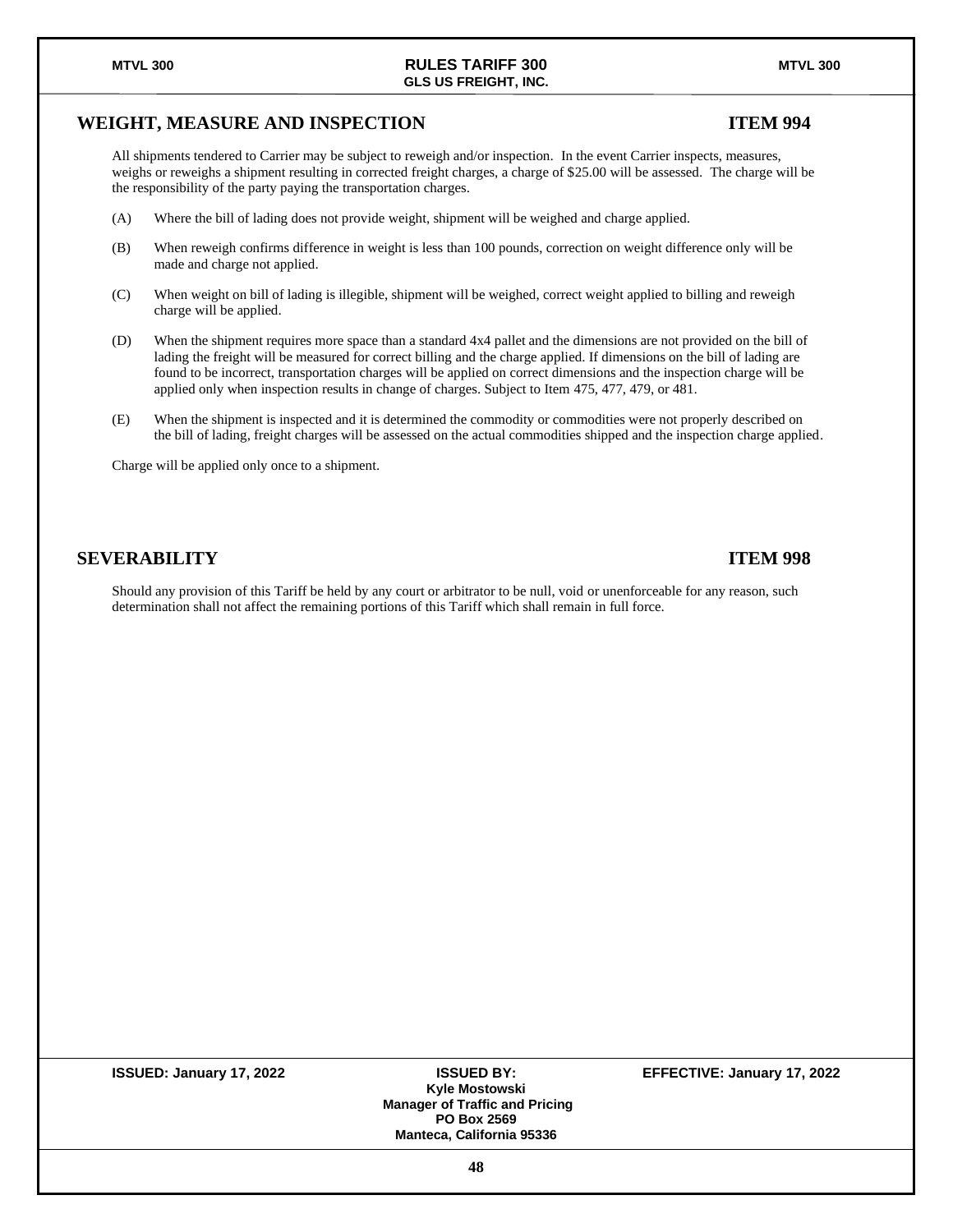## **EXPLANATION OF ABBREVIATIONS USED IN TARIFFS**

| (0000)  NMFC Commodity Description Item Number        |                                                 |
|-------------------------------------------------------|-------------------------------------------------|
| (p0000)  Non-Governing Reference to NMFC Item in Part |                                                 |
|                                                       |                                                 |
|                                                       |                                                 |
|                                                       |                                                 |
|                                                       |                                                 |
|                                                       |                                                 |
|                                                       |                                                 |
|                                                       | NC  No Commodity Listing in the NMFC            |
|                                                       | NMFC  National Motor Freight Classification     |
|                                                       |                                                 |
|                                                       | NOS  Not Otherwise Specified in This Tariff     |
| CWT  Cents per Hundred-Weight / Cents per 100 Pounds  |                                                 |
|                                                       | PIN  Pacific Inland Tariff Bureau, Agent        |
| F.C.C.O.D.  Freight Charges Collect on Delivery       |                                                 |
|                                                       | RS or L  Other Articles Rated Same or Lower     |
|                                                       |                                                 |
|                                                       | STB  Surface Transportation Board of the US DOT |
|                                                       |                                                 |
|                                                       |                                                 |
|                                                       |                                                 |
|                                                       |                                                 |
|                                                       |                                                 |
|                                                       |                                                 |
|                                                       |                                                 |
| RVNX Release Value Not to Exceed                      |                                                 |
|                                                       |                                                 |
|                                                       |                                                 |

**Kyle Mostowski Manager of Traffic and Pricing PO Box 2569 Manteca, California 95336**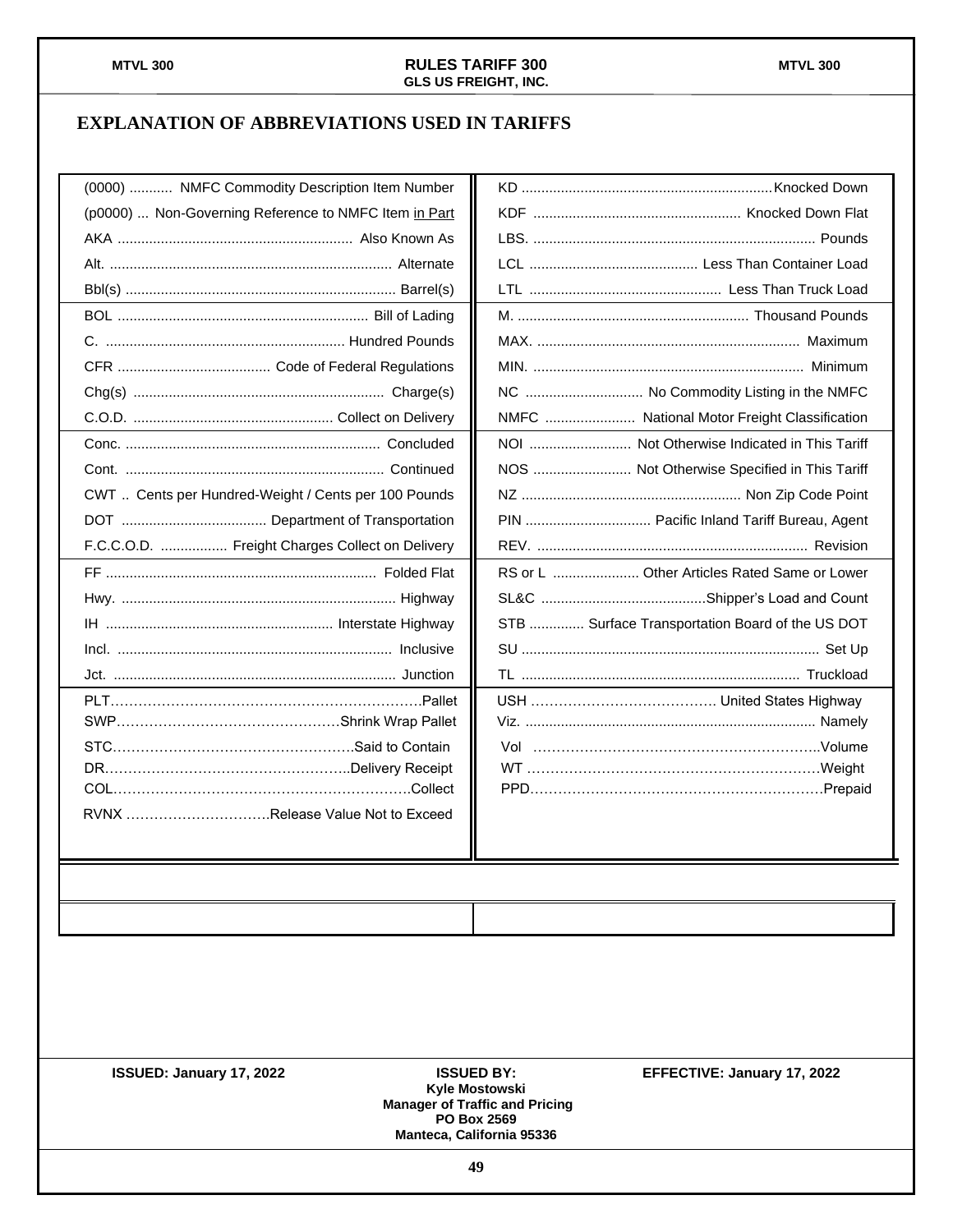### **SUMMARY TABLE**

Refer to Items Specified for Provisions in Effect Governing Each of the Services Listed.

| <b>SERVICE</b>                            | <b>CHARGE</b>                                | <b>MINIMUM CHARGE</b>                          | <b>ITEM</b> |
|-------------------------------------------|----------------------------------------------|------------------------------------------------|-------------|
| <b>Blind Shipment</b>                     | \$80.00                                      |                                                | 365         |
| COD (Collect on Delivery)                 | 6% of COD Amount                             | \$100.00                                       | 430         |
| Corrected Bill of Lading                  | \$25.00                                      |                                                | 360         |
| Detention - Other than Truck Load         | \$50.00 per first 1/4 hour                   | \$20.00 each addn'l 1/4 hr.                    | 502         |
| Detention - Vehicles with Power Units     | \$23.00 per 1/4 hour                         | \$60.00                                        | 500         |
| Diversion, Reconsignment                  | \$40.00 (Diversion) in addition to LTL rates | \$50.00 Reconsignment in addition to LTL rates | 820         |
| Diversion to Another Carrier              | \$40.00                                      |                                                | 515         |
| Expedited & Same Day Service              | \$2.90 per mile                              |                                                | 530         |
| Extra labor                               | \$22.00 per 1/4 hour                         | \$44.00                                        | 560         |
| Extra labor - (sorting/segregating)       | \$5.00 per 100 lbs                           | \$90.00                                        | 890         |
| <b>Flatbed Service</b>                    | \$200.00                                     |                                                | 520         |
| <b>Guaranteed - Direct</b>                | 25% of net transportation charges            | \$50.00                                        | 740         |
| <b>Hazardous Material</b>                 | \$40.00 per shipment                         |                                                | 540         |
| <b>Inside Delivery</b>                    | \$10.25 per 100 lbs; Max \$600.00            | \$100.00                                       | 751         |
| Liftgate Service                          | \$5.00 per 100 lbs                           | \$80.00                                        | 573         |
| <b>Limited Access</b>                     | \$8.50 per 100 lbs                           | \$125.00                                       | 760         |
| <b>Lumper Service</b>                     | \$1.40 per 100 lbs                           | \$25.00                                        | 585         |
| Notification                              | \$30.00                                      |                                                | 647         |
| P/U or delivery - Other than normal hours | \$110.00 per hour/driver                     |                                                | 756         |
| P/U or delivery - Weekend & Holidays      | \$110.00 per hour/driver                     | \$500.00                                       | 756         |
| Residential/Non Commercial                | \$8.50 per 100 lbs; Max \$500.00             | \$100.00                                       | 753         |
| <b>Returned Check Fee</b>                 | \$25.00                                      |                                                | 840         |
| Single Shipments                          | \$35.00                                      |                                                | 887         |
| Stopping in Transit                       | \$75.00 per stop                             |                                                | 900         |
| <b>Vehicles Furnished But NOT Used</b>    | \$200.00 per dispatched truck                |                                                | 985         |
| Weight Verification - Truck Load          | \$39.75 per reweighing                       |                                                | 992         |
| Weight Measure and Inspection             | \$25.00                                      |                                                | 994         |